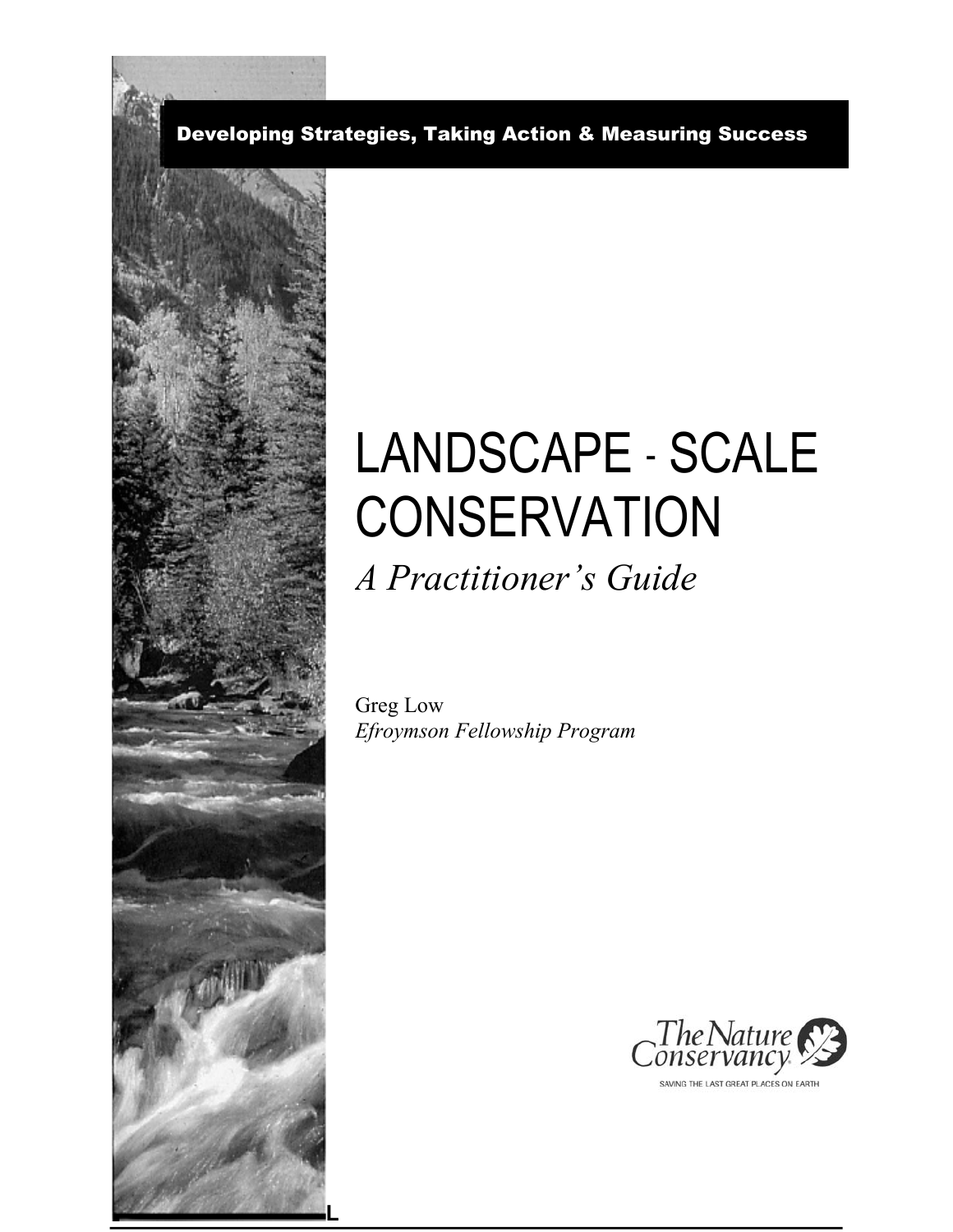## **Table of Contents**

|             | Dedication and Acknowledgements                              | $\mathbf{i}$   |
|-------------|--------------------------------------------------------------|----------------|
| $I_{\cdot}$ | Introduction                                                 | 1              |
| II.         | Landscape-Scale Conservation                                 | $\overline{2}$ |
| III.        | <b>Key Success Factors</b>                                   | 4              |
| IV.         | The Right Stuff – A Talented Project Director                | 5              |
| V.          | Conservation Planning – An Iterative, Adaptive Approach      | 6              |
| VI.         | Conservation Planning - The Conservancy's "Five S" Framework | 7              |
| VII.        | Systems – aka. Conservation Targets                          | 8              |
| VIII.       | Stresses and Sources - aka. Threats                          | 16             |
| IX.         | <b>Conservation Strategies</b>                               | 22             |
| Χ.          | <b>Building Community Support</b>                            | 31             |
| XI.         | <b>Measuring Conservation Success</b>                        | 33             |
| XII.        | The Case for Place                                           | 35             |

## Appendices

- A. Illustrative Landscape Conservation Plan & Measures of Success: Excel Workbook
- B. Conservation Target Selection Tool
- C. Viability Assessment Tool
- D. Guidelines for Ranking Stresses and Sources
- E. Strategy Development & Evaluation Tools
- F. Project Resource Measures & Benchmarks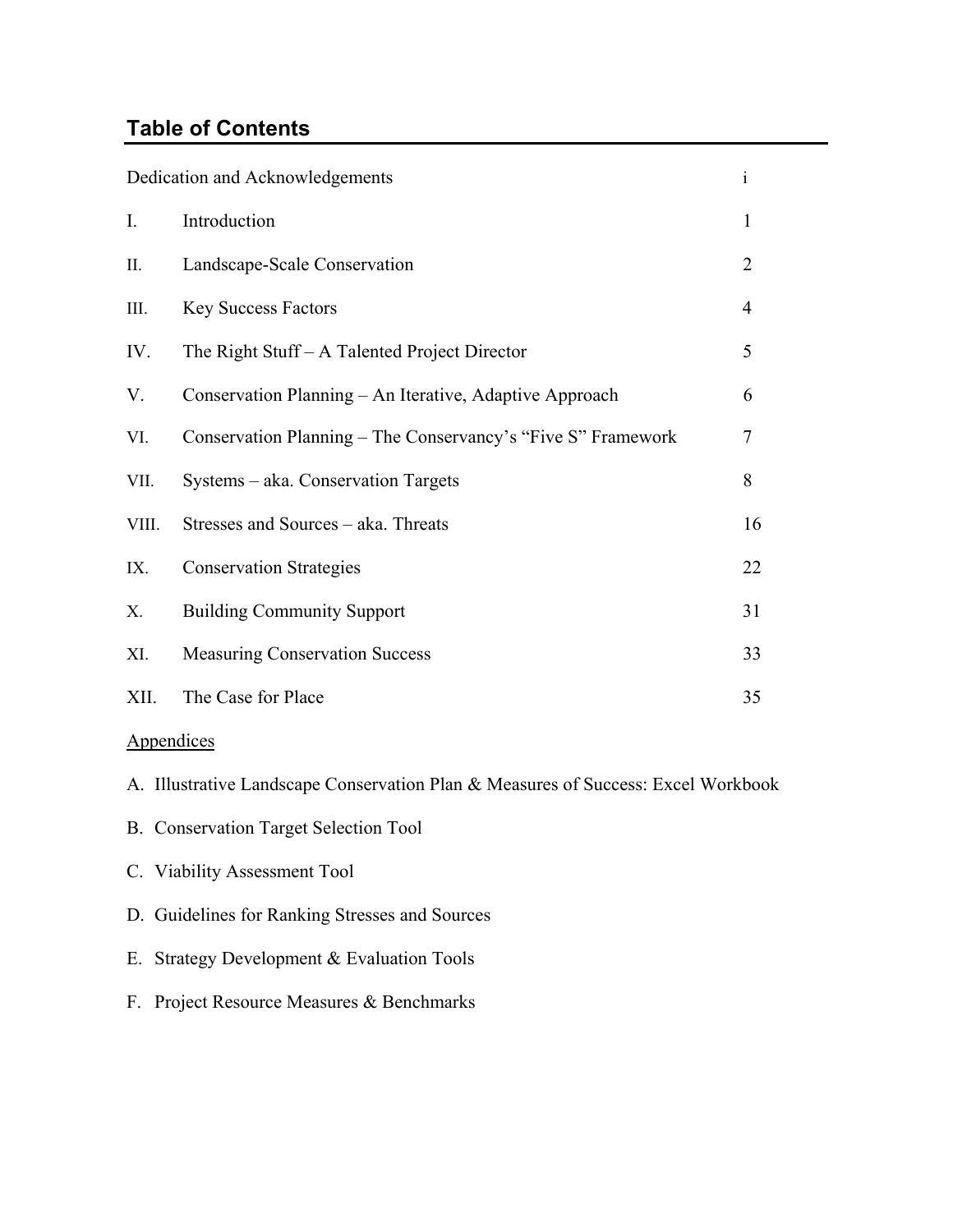## **Dedication and Acknowledgements**

There is no one more important to the mission of conserving biological diversity than the growing cadre − now several hundred strong − of project leaders engaged in conserving functional landscapes. They are the people at the front line of biodiversity conservation.

The inspiration for and ideas in this handbook have been gleaned from my work with landscape project directors and other colleagues over the past 18 years. In particular, I want to express appreciation to, and admiration for the original "pioneers" of landscape-scale conservation, including John Hall, former director at the Virginia Coast Reserve; Mark Robertson, who worked in the Florida Keys before becoming a state director; Bill Kittrell in the Clinch Valley; Michael Prevost at the ACE Basin and South Carolina coastal ecosystems; Bud Cook in the Poconos; and Ed Misaki at Molokai. In addition, Bill Weeks – as the Conservancy's chief conservation officer who championed "bioreserves" in the early 1990's, and in subsequent positions provided tremendous leadership to this new conservation approach. Phil Tabas has also provided invaluable assistance to many landscape-scale projects.

Over the past several years I've had the special pleasure of working with many TNC conservation scientists. I'd like to especially acknowledge landscape ecologist Karen Poiani for her leadership in advancing the scientific framework for landscape-scale conservation. Karen and Brian Richter in their seminal paper, *Functional Landscapes and the Conservation of Biodiversity*, describe the principles underlying the conservation of functional landscapes. Karen has also been a passionate ambassador working hands-on with conservation practitioners around the world. In addition, Jeff Baumgartner and Dan Salzer continue to play key roles in developing our methodology and software for conservation area planning and measures of conservation success.

I want to express deep appreciation to the late Dan Efroymson, and his wife Lori, for their incredible support in advancing landscape-scale, community-based conservation to a new level. Dan Efroymson was one of the wisest and most committed conservationists ever to serve on our Board of Governors. The Efroymson Fellowship Program has allowed us to continually improve the concepts and tools presented in this handbook – which serves as the program's "textbook." Over 180 landscape project teams have now developed conservation plans through the Efroymson workshops, and have contributed greatly to our collective knowledge about landscape-scale conservation.

As pioneers in landscape-scale, community-based conservation, these and other conservation leaders did not have a road map to follow. They charted new territory, and we all must continue to do so. This handbook attempts to capture their, and my own, experience, practice and intuition in planning and implementing landscape-scale conservation projects. While most of them have seen some of the materials in this handbook, they have not formally reviewed them and should not be held responsible for any shortcomings in the approach. This handbook is dedicated to them, to all current and future landscape conservation practitioners, and to the Conservancy's success in achieving its 2010 goal of conserving 600 functional landscapes.

Greg Low, July 2003  $(4<sup>th</sup>$  edition)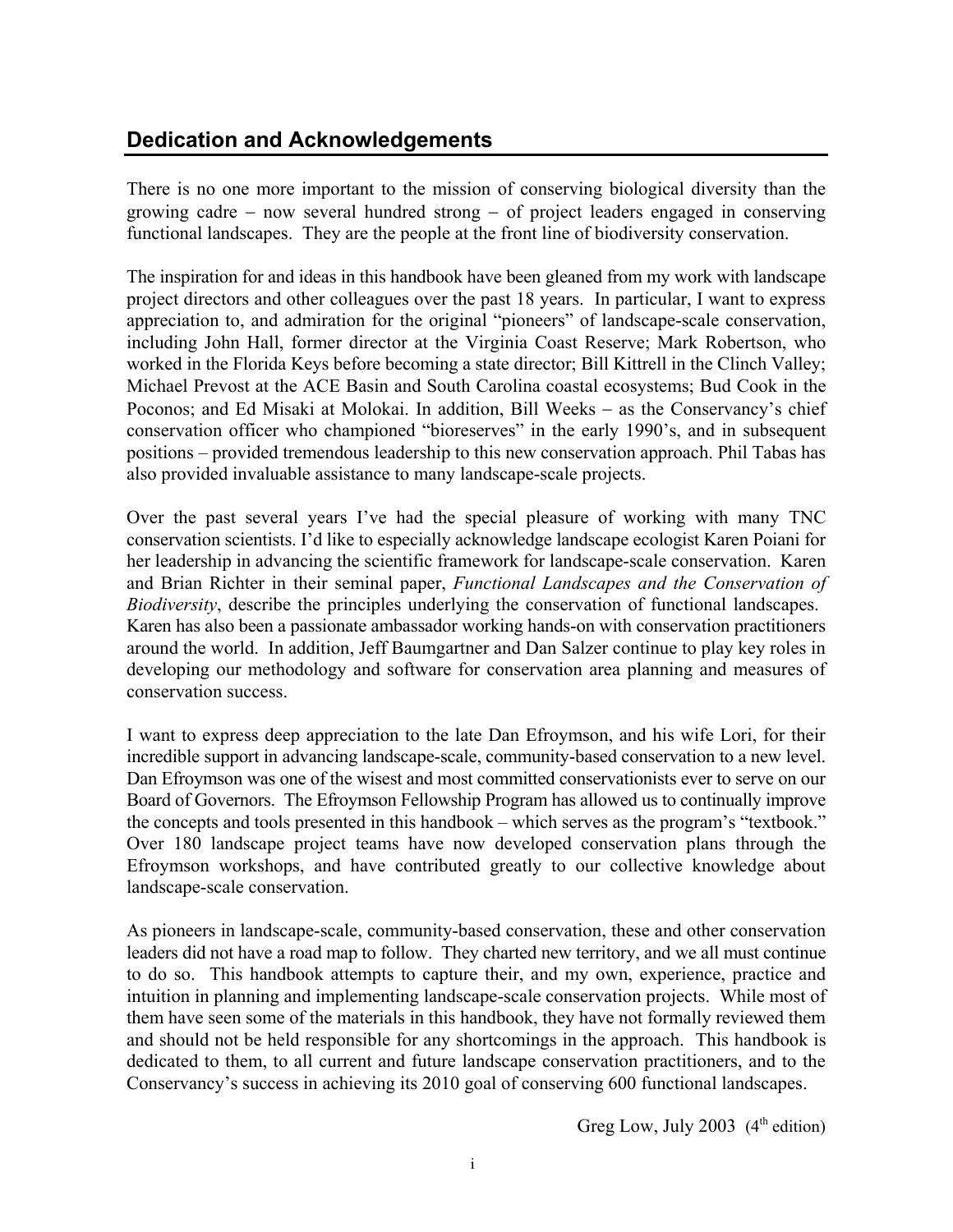## **I. Introduction**

Conservation by Design establishes The Nature Conservancy's long-term conservation vision conserving a full array of ecological systems and viable native species through portfolios of functional conservation areas within and across ecoregions. Functional conservation areas range along a spectrum of complexity and scale, from *sites* that conserve a small number of conservation targets, to *landscapes* that conserve many targets at multiple spatial scales. The Conservancy's ambitious conservation goal for 2010 calls for direct action, with partners, to conserve 600 functional landscapes in the United States, Latin America and Asia-Pacific. Through conserving functional landscapes we are most likely to secure enduring conservation results.

This handbook is designed for landscape-scale conservation practitioners. Its focus is building sound conservation strategies to address critical threats to the priority conservation targets. It also provides basic suggestions for working with local communities. It does not, and cannot, address the thousands of day-to-day implementation issues that are faced by practitioners, because the array of ecosystem threats is so diverse and the solutions are so often site-specific. Indeed, it is for this reason that a sound planning framework is so important. Conditions and threats *will* change.

The handbook provides a relatively simple, straightforward and proven approach to planning for the conservation of priority areas. The methodology has been tested, both intellectually and practically, and has been deployed successfully on the ground by hundreds of conservation practitioners. It has been refined and improved based on this real-world experience.

The Conservancy practiced land conservation for decades before we developed and documented this approach. Many times, we did smart things, either because they were obvious or because we had good intuition. Other times, we did dumb things, or things that were not very strategic in achieving biodiversity conservation results. In these latter instances, we misdirected our efforts or misspent our resources. Our time and money are too precious to misspend.

This conservation planning approach works regardless of scale. It was developed for landscapescale projects, but it can be used at a regional scale and at smaller sites as well. The approach is called the "Five S's": systems, stresses, sources, strategies and success.

The handbook highlights each of the five S's in a short, how-to workbook format. More detailed information can be found in *The Five-S Framework for Site Conservation: A Practitioner's Handbook for Site Conservation Planning and Measuring Conservation Success*. An eloquent and thorough discussion of the systems/stresses/sources/strategies approach to ecosystem conservation is provided in Bill Week's *Beyond the Ark*, as well as interesting discussions about application at real places.

This conservation approach remains a work-in-progress, and this handbook is periodically updated. Suggestions for ongoing improvements are welcomed.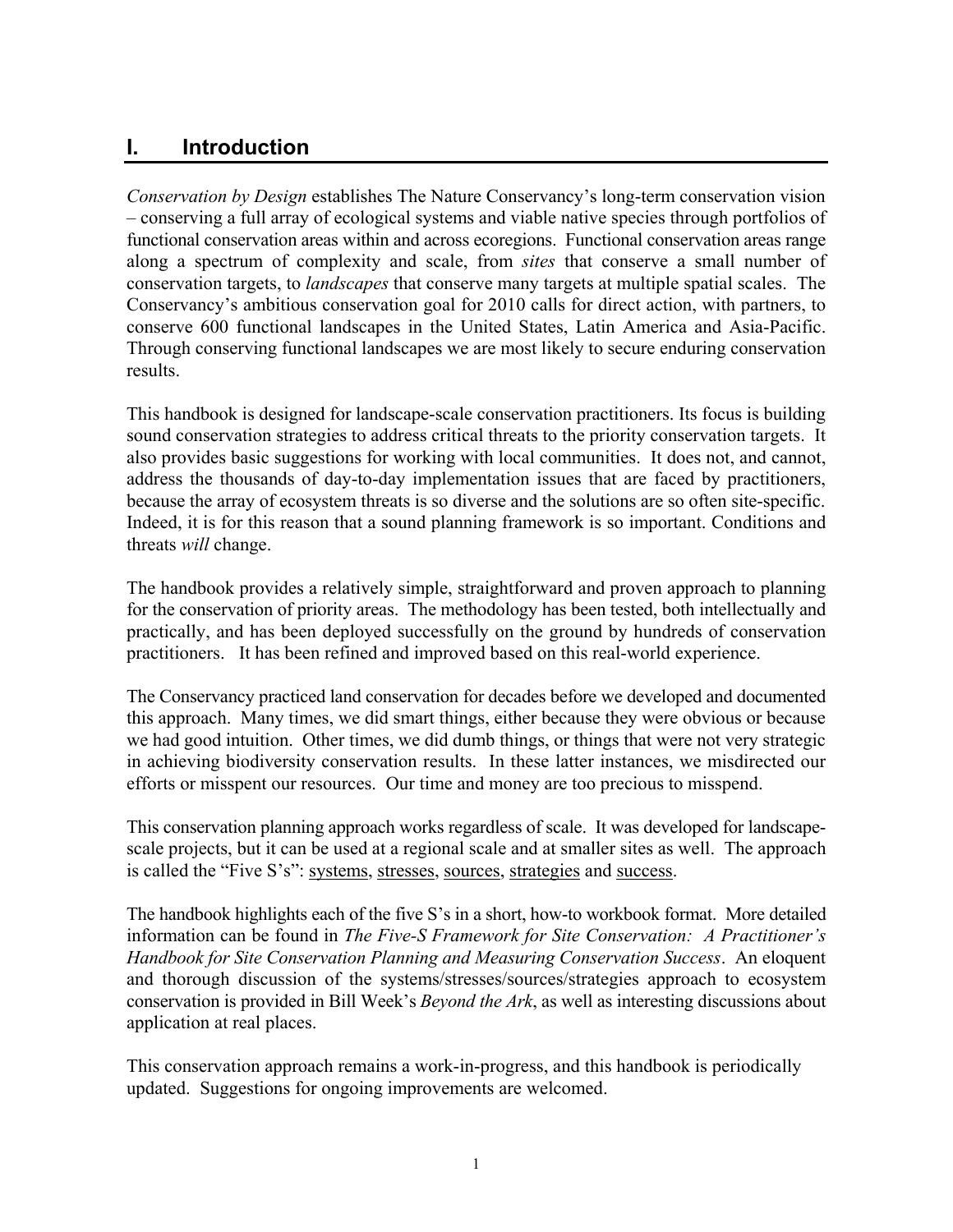## **II. Landscape-Scale Conservation**

Landscape-scale conservation includes three different types of projects: *functional landscapes***,** *large functional sites* and *large-scale conservation areas*.

*Functional landscapes conserve biological diversity at all scales, including* "coarse-scale" ecological systems or species that occur and function at large spatial scales -- ranging upward from tens of thousands to millions of acres. In addition, functional landscapes capture many other finer-scale conservation targets, such as small-patch communities and rare species that depend on a restricted habitat. Functional landscapes have a high degree of intactness. They have sufficient functionality, or feasibly restorable functionality, to conserve targets over a long time horizon (e.g. centuries). Functional landscapes typically include both private and public lands*.*

Conserving functional landscapes will improve our likelihood of achieving enduring biodiversity conservation. Karen Poiani and Brian Richter in Functional Landscapes and the Conservation of Biodiversity<sup>1</sup> note that emphasis on conserving functional landscapes will dramatically improve our efficiency and effectiveness for the following reasons:

- Capturing ecological systems, communities and species at multiple scales within a single intact landscape provides a more ecologically integrated conservation strategy.
- Functional landscapes may be more efficiently conserved than many widely dispersed areas.
- Functional landscapes typically provide more habitat, greater habitat diversity, and larger populations of known and unknown species.
- Because of their complex and comprehensive environmental gradients, they offer greater protection against global climate change.
- *Large functional sites* require a large spatial area to maintain the processes needed to conserve a set of target species, communities or systems. For example, a large functional site might seek to conserve rare mussel species whose ecological processes involve an entire watershed. While the watershed itself is not a conservation target, compatible uses of forests and farmland in the watershed are required to sustain the mussel populations.
- ♦ *Large-scale conservation program areas* conserve a network of functional landscapes and sites that are geographically clustered in a regional landscape. These large-scale conservation areas have a common ecological setting and human context (e.g. Michigan's Upper Peninsula, Greater Yellowstone,

<sup>1</sup>*Functional Landscapes and the Conservation of Biodiversity*, Karen Poiani & Brian Richter, Working Papers in Conservation Science #1, The Nature Conservancy. This working paper was extracted from "Biodiversity" Conservation at Multiple Spatial Scales: Functional Sites, Landscapes and Networks, by Poiani, Richter et al, Bioscience, February 2000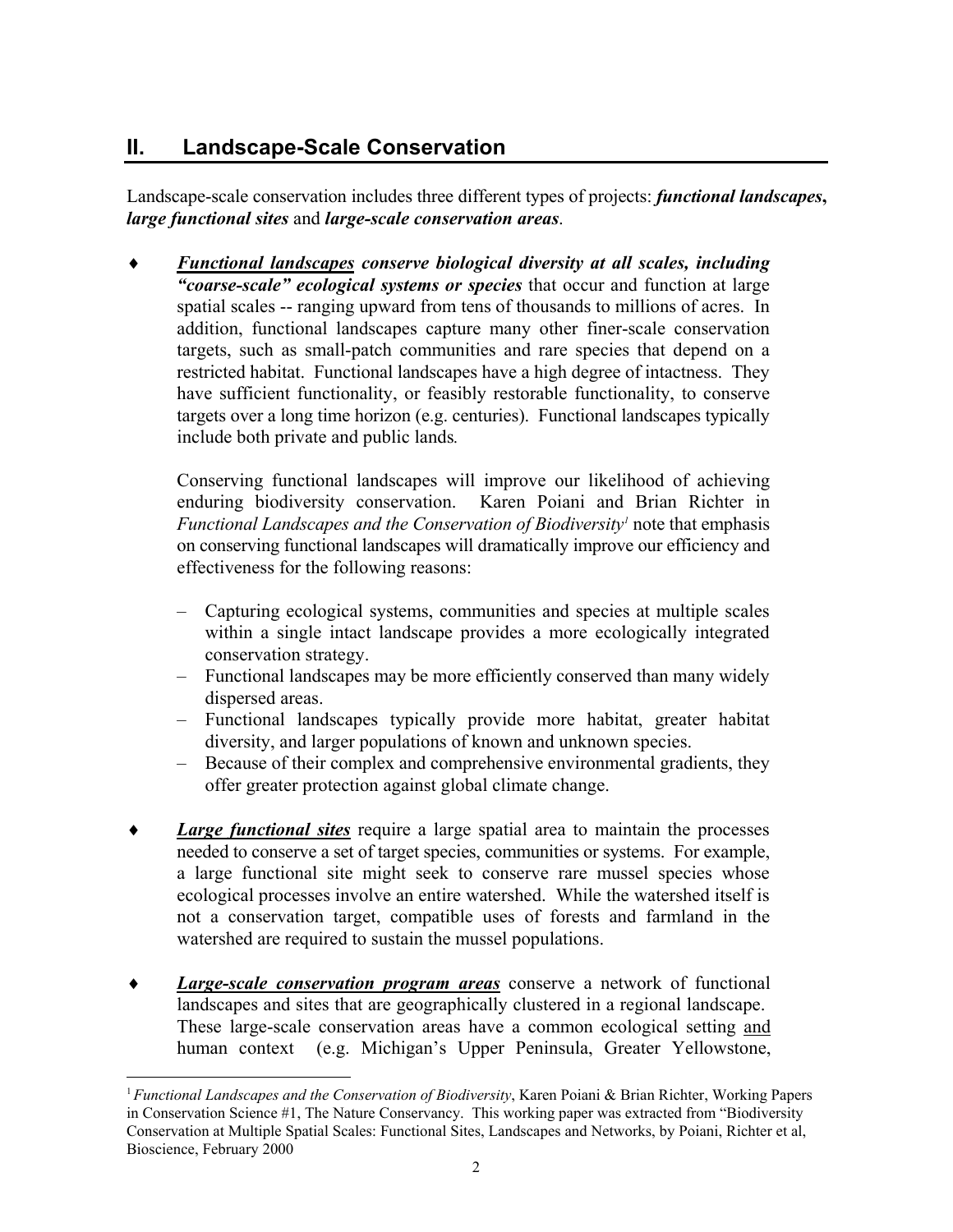Southwest Australia's Gondwana Link). Figure 1 below describes the key elements of large-scale conservation program areas.

#### **Figure 1**



#### **Community-Based Conservation**

Large-scale conservation areas represent a natural evolution from the Conservancy's community-based conservation programs. They are still locally-based, on-the-ground conservation initiatives, and the program staff are well-connected with key local constituencies. The Conservancy still acts as a catalyst — building bilateral and multi-lateral partnerships, while bringing something to the table with each partnership. In fact, many of the Conservancy's original "community-based" conservation offices represented large-scale conservation areas from the outset, such as the Florida Keys and Virginia's Clinch Valley.

Experience shows that most landscape-scale projects require support of key local constituencies to achieve enduring conservation success. Except for remote wilderness areas, ecological systems are typically embedded within large working landscapes that include the people who live and work in these places. Threats are typically generated by incompatible human uses and incompatible development. Solutions require working with local landowners, community leaders and governments. New threats invariably emerge. A long-term institutional commitment to every functional landscape is required to achieve lasting results.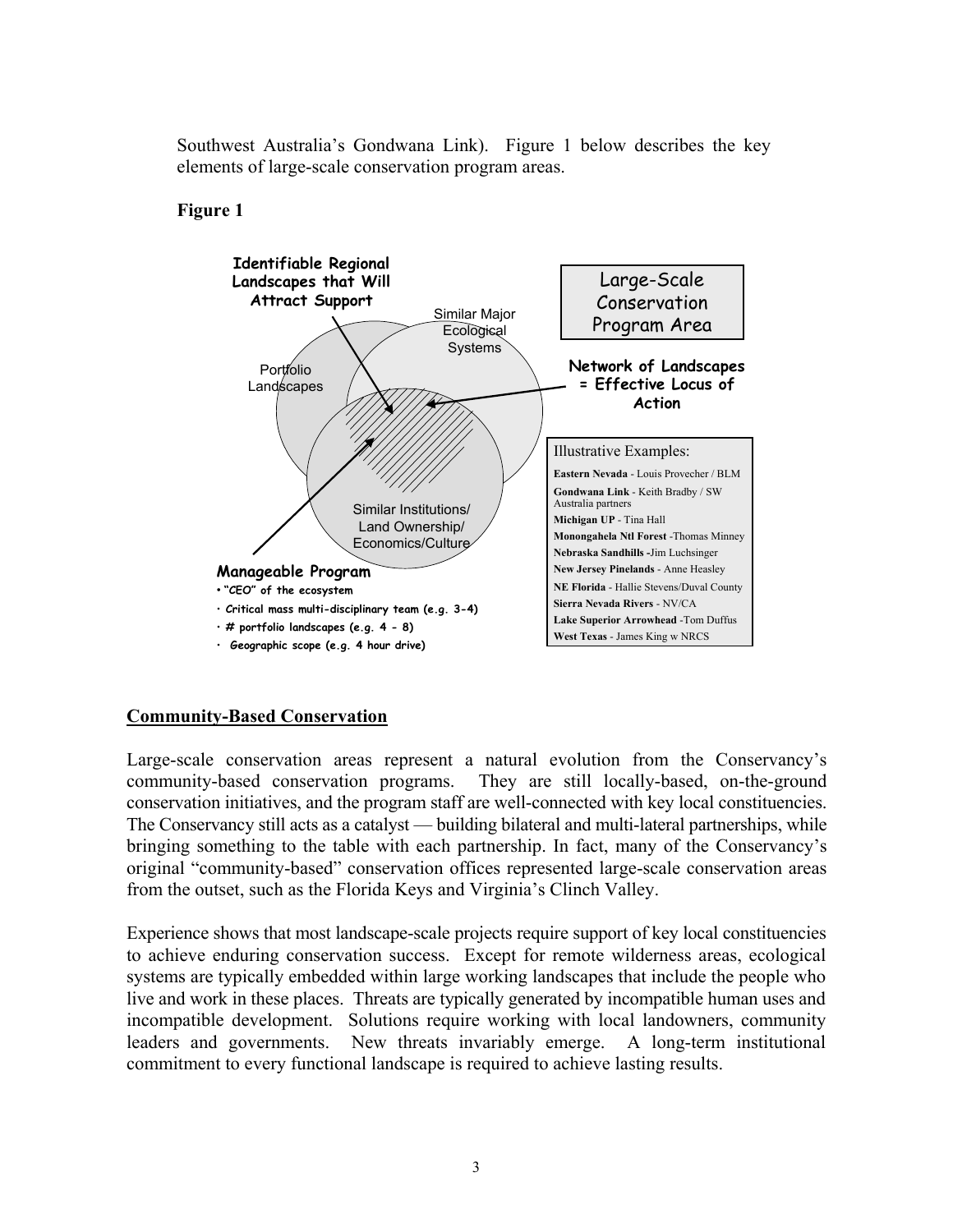## **III. Key Success Factors**

The following factors are key for success in landscape-scale conservation:

- **Talented "CEO" for the Ecosystem.** Every landscape needs a "CEO" who is dedicated to its conservation. Indeed, the presence of a talented project leader is the single most important ingredient of conservation success. This person may be a Conservancy staff director of a large-scale conservation program area, or a partner who works for a public agency or private conservation organization. Sometimes multiple staff leaders are involved; if so, they must have a shared vision of success and successful collaboration mechanisms. The following chapter, "The Right Stuff," describes the characteristics of a good project leader.
- ♦ **Good Multidisciplinary Support.** Every landscape project needs support from an experienced, multidisciplinary team to develop and implement key strategies. The team may be located on site, within the lead institution, or partner organizations. Moreover, a new project also needs to be able to call upon an experienced landscape conservation practitioner to serve as a sounding board for ideas, to provide advice and counsel, to provide contacts with outside sources of assistance and to provide hands-on help at the site when needed.
- ♦ **Institutional Leadership.** While individual staff may come and go, institutions are enduring. A private or public conservation organization must provide leadership for developing and implementing conservation strategies at each landscape. If multiple institutions are involved they too must have a shared vision of success and successful collaboration mechanisms in place.
- ♦ **Strategic Approach & Measures of Success.** The strength of its strategic approach will serve as the foundation of a project's success. This handbook describes a methodology for developing effective conservation strategies. Embedded in the strategic approach is a set of two conservation "scorecards" to measure success  $-$  the viability of the focal conservation targets and the status of critical threats. Project teams should deploy an iterative and adaptive approach to evaluate results and make necessary strategic adjustments over time.
- ♦ **Adequate Funding.** The project must have adequate funding to support the project staff and operations, as well as private and public funds to implement key strategies.
- ♦ **Engagement & Collaboration with Key Partners & Constituencies.** The project team must effectively engage with key partners and constituencies, including those in the local community. Ultimate success in protecting functional landscapes will require their longterm support for conservation and compatible development.
- ♦ **Continuity of Effort.** The job of conserving functional landscapes must be done place-byplace-by-place, and year-after-year-after year. Critical threats will continue to emerge. This work is "a 100 year job."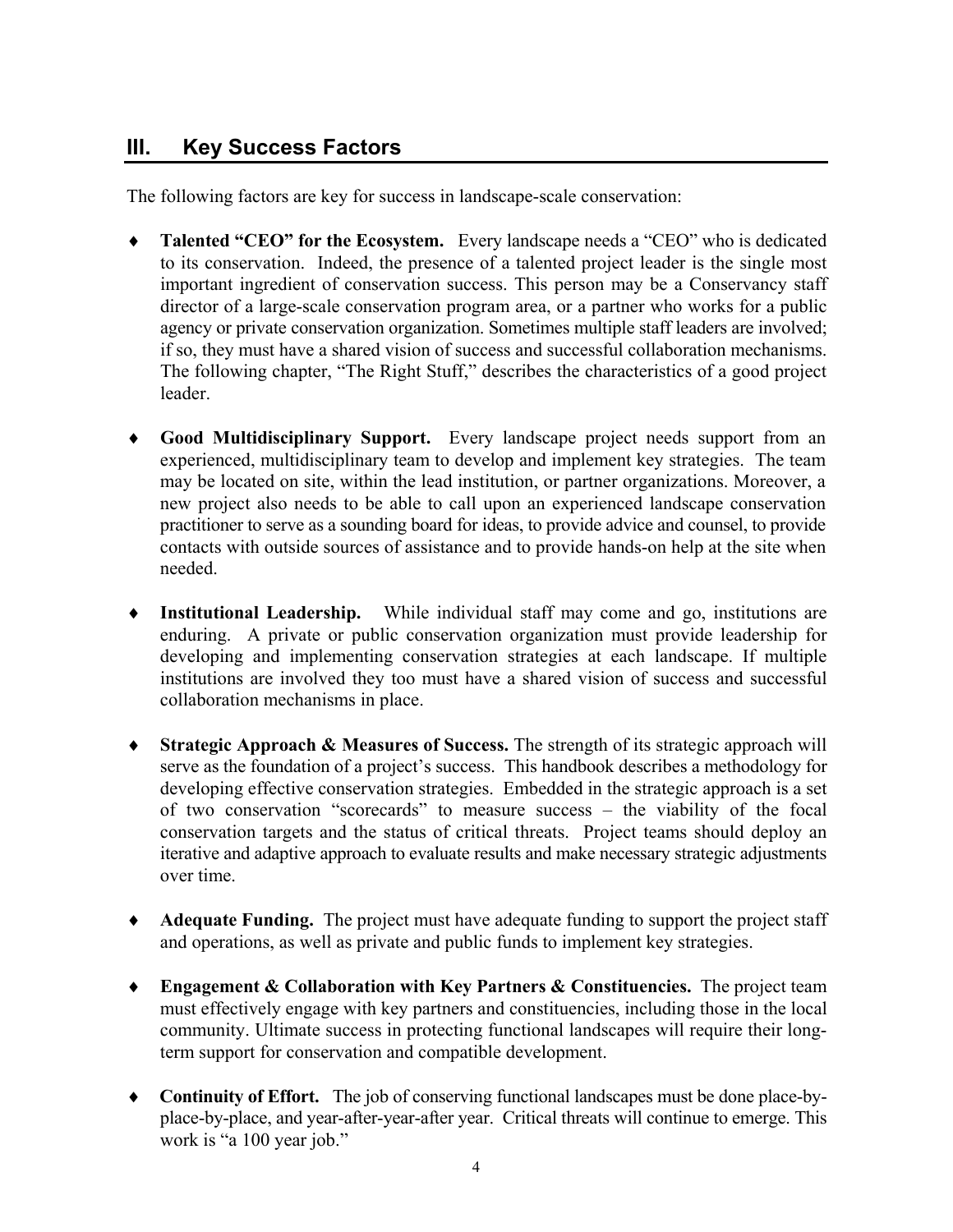## **IV.** The Right Stuff - A Talented Project Director

A talented "CEO" or project director is the single most important factor in achieving successful landscape-scale conservation. The special ingredients summarized below and are extracted from a Conservancy assessment of competencies for locally-based conservation leaders*.*

- ♦ *Alignment with Core Values.* Integrity beyond reproach; innovation and excellence; commitment to people; commitment to the future.
- ♦ *Composure.* Cool under pressure; can handle stress; is not knocked off balance by the unexpected; doesn't show frustration when resisted or blocked.
- ♦ *Dealing with Ambiguity.* Can effectively cope with change; shifts gears; can decide and act without having the total picture; can comfortably handle risk and uncertainty.
- ♦ *Drive for Results.* Bottom-line oriented; steadfastly pushes self and others for results; takes initiative to make concrete results happen – a deal maker.
- ♦ *Interpersonal Savvy.* Relates well to all kinds of people; builds constructive and effective relationships; uses diplomacy and tact.
- ♦ *Learning on the Fly.* Learns quickly when facing new problems; open to change; analyzes successes and failures for clues to improvement; tries to find solutions.
- ♦ *Partnering.* Understands how to build a partnership for clearly defined results; active listener; collaborative; recognizes value of distinct strengths; shares credit.
- ♦ *Patience*. Tolerant with people; tries to understand the people and the data before making judgements and acting; sensitive to due process and proper pacing.
- ♦ *Perseverance.* Pursues everything with energy, drive, and a need to finish; seldom gives up before finishing, especially in the fact of resistance or setbacks.
- ♦ *Political Savvy*. Can maneuver through complex political situations; anticipates where the land mines are and plans approach accordingly; is a "maze-bright" person.
- Sizing up People. Good judge of talent; can articulate people's strengths and limitations and project what they're likely to do in various situations.
- ♦ *Strategic Thinking*. Can craft competitive and breakthrough strategies; can hold on to a vision; puts the trivial aside and focuses on the critical.

In short, the job requires a person with commitment and caring; driven to results, but patient and persistent; both smart and street-smart; an "institutional deal-maker," a head for critical thinking and a bias for action. The Conservancy is fortunate to have secured a growing cadre of locally-based conservation program leaders who have demonstrated that the vast majority of these talents can indeed reside in mortal human beings.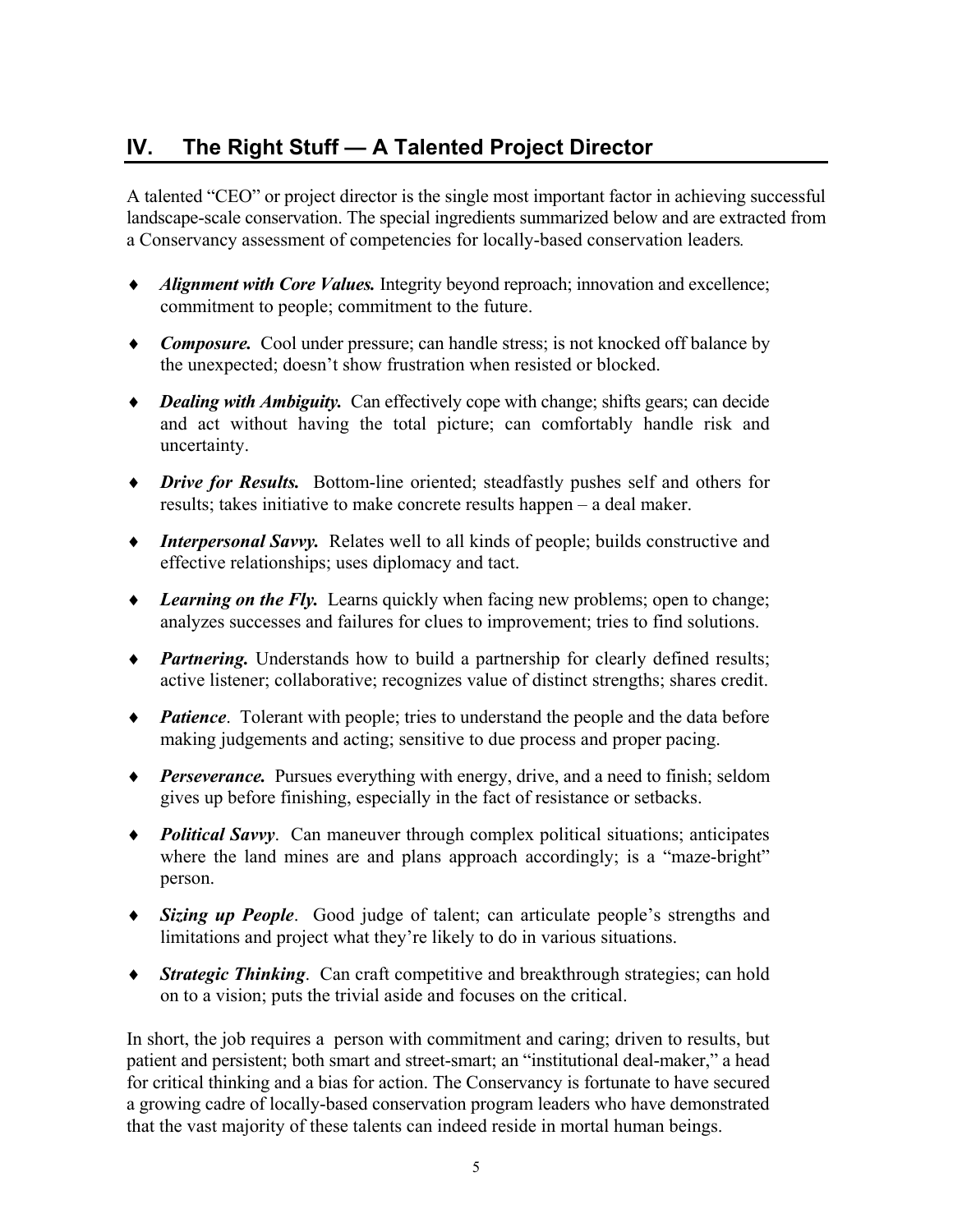## **V. Conservation Planning — An Iterative, Adaptive Approach**

In the early 1990's, When the Conservancy first started to develop landscape conservation plans, project teams typically went off and spent several months putting together a lengthy written plan. They would publish the plan in a nicely bound document, and then bring the plan into the Conservancy's home office for review by a group of managers and other interested parties. We discovered there were several flaws in this process.

- The development of a lengthy written plan caused project teams to try to "get it  $100\%$  right" the first time around. We found instead that we never do "get it right", as we are continually gaining new information and insights. Instead, good planning can only be an ongoing series of successive approximations built on sound working hypotheses.
- The intensive development of a lengthy published plan (even one labeled "draft") often caused project teams to become defensive about their work and less prone to want to make changes.
- Circumstances change, often considerably, in the real world. New threats emerge. Other threats become more or less serious. Our understanding of targets changes. Some strategies work and others don't; new strategy ideas arise. Between changing circumstances and new knowledge, a landscape conservation plan would often change by as much as 20% in a year.
- Review by multiple colleagues from the field, facilitated by a veteran conservation practitioner and conservation scientist, was found to serve as a better sounding board, as well as an excellent way to advance conservation learning.

Accordingly, the Conservancy now encourages project teams to view conservation planning as an iterative, adaptive process. Conservation planning software (see next chapter) and the Efroymson Fellowship Program (see http://home.portal.tnc.org/grcefroymson on the Conservancy's Intranet) facilitate this approach.

#### **Developing a "Credible First Iteration"**

Experience has shown that project teams can develop a "credible first iteration" landscape conservation plan in a relatively short time frame through the Efroymson Fellowship Program or a facilitated rapid conservation plan. The following elements are necessary for developing a credible first iteration:

- Project team of 3 to 6 participants with good knowledge of the area, including its biota and human context
- Modest advance preparation -- short summary of project area, potential conservation targets and maps circulated in advance
- Excel conservation planning workbook as primary platform, plus base maps
- Facilitated process to keep the ball rolling, focus on key issues, and push for closure
- Reviewers from outside the operating unit who provide "tough love" critique
- Iterative approach  $-$  project team meets periodically to revise plan as needed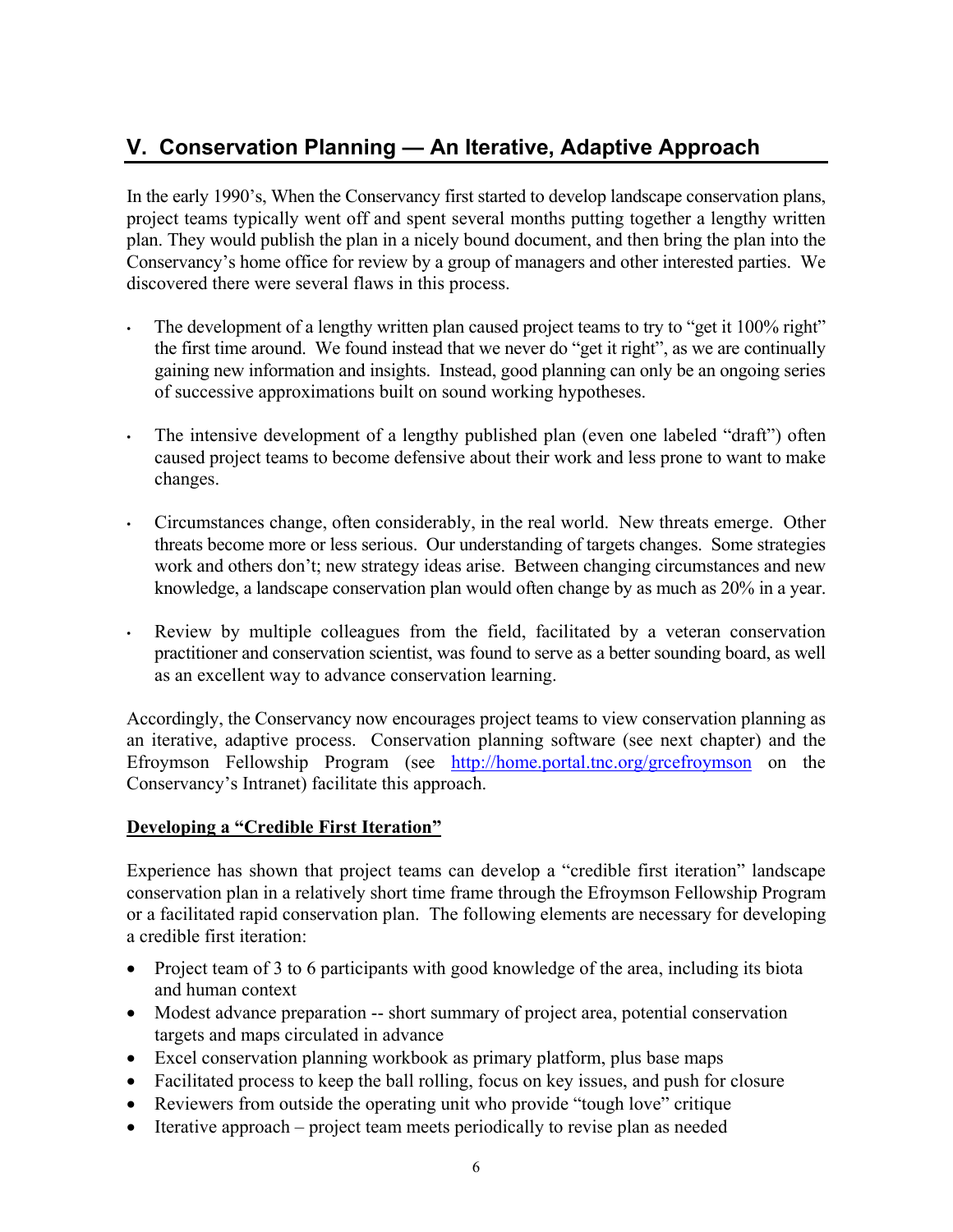## **VI.** Conservation Planning - The Five-S Framework

The Five S's include:

- **Systems**: the conservation targets at a landscape and the key ecological attributes that maintain their viability.
- **Stresses**: the types of destruction, degradation, or impairment afflicting each of the conservation targets at a landscape.
- **Sources**: the agents generating the stresses.
- **Strategies**: the types of conservation activities deployed to abate sources of stress (threat abatement) and enhance or restore the system (restoration).
- **Success**: measures of biodiversity health and threat abatement at a landscape.

The logic underlying the 5-S framework is simple. Our conservation goal at a landscape is to maintain healthy, viable occurrences of the selected conservation targets. By definition, healthy occurrences are not significantly stressed. Abating the sources of stress should alleviate the stresses to the systems, resulting in greater viability of the conservation targets. In those cases where viability has been reduced due to an historical source, direct restoration of a conservation target may be necessary.

These straightforward planning steps are illustrated in Figure  $2$  – identifying conservation targets (*Systems*) and assessing their viability, determining critical threats (*Stresses* and *Sources* of stress), and developing sound *Strategies.* A powerful set of measures of *Success* is fully embedded within the framework. This handbook summarizes a proven, step-by-step approach for planning to conserve functional landscapes.

#### **Figure 2**

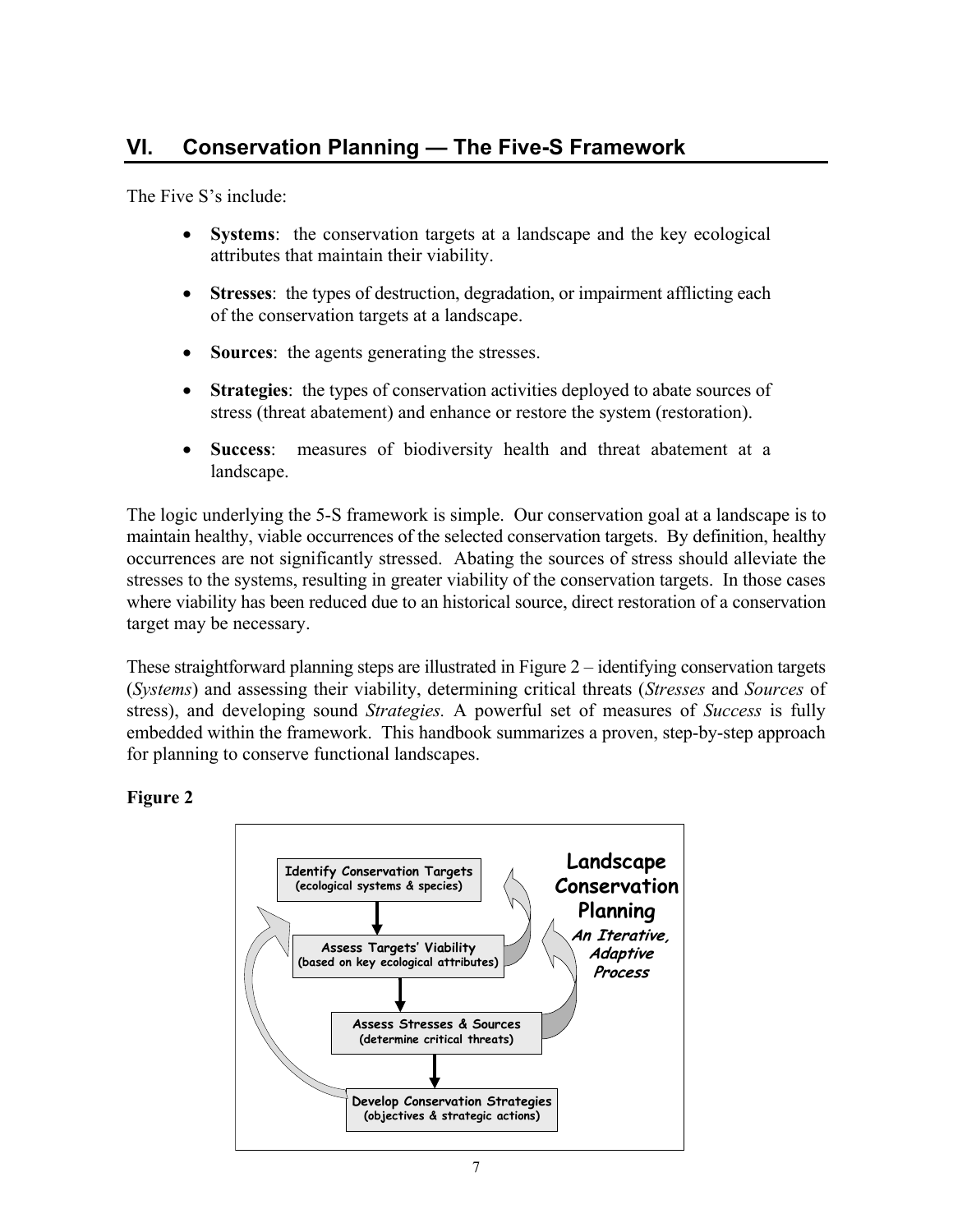## **VII.** Systems - aka. Conservation Targets

Landscape conservation begins with understanding the priority conservation targets at the area. Each landscape in an ecoregional portfolio has one or more *prima facie* reasons it is important for conservation, such as an outstanding example of an ecological system. Identifying the right set of focal conservation targets at the area is the foundation for all subsequent steps in planning. A different set of targets will have different threats and therefore different strategies.

Conservation targets ("systems") at a landscape may include ecological systems, ecological communities, species, and other important natural resources:

- *Ecological Systems*. Ecological systems are assemblages of ecological communities that occur together on the landscape and share common ecological processes (e.g. flooding), environmental features (e.g. soils and geology) or environmental gradients (e.g. precipitation). An example is Bottomland Hardwood Forest.
- *Ecological Communities.* Ecological communities are groupings of co-occurring species, including natural vegetation associations and alliances. An example is Atlantic White Cedar Swamp.
- *Species.* Types of species targets may include:
	- Globally imperiled and endangered native species (e.g. species ranked G1 to G3 by natural heritage inventories)
	- Species of special concern, due to vulnerability, declining trends, disjunct distributions or endemism within ecoregion
	- Focal species, including keystone species, wide-ranging regional species and umbrella species
	- Major groupings of targeted species that share common natural processes or have similar conservation requirements (e.g. freshwater mussels, forest-interior birds)
	- Globally significant examples of species aggregations, such as a migratory shorebird stopover area aggregation

Note: An "indicator species" should not be a target *per se*. Indicators species may be used to monitor the health of other communities, systems or species that are conservation targets.

• *Other Significant Natural Resources.* Some projects may include targets that are not biodiversity targets. Other natural (or cultural) resources -- such as groundwater supplies, productive farmland, wilderness areas or cultural features -- may be important to partners engaged in conserving the area.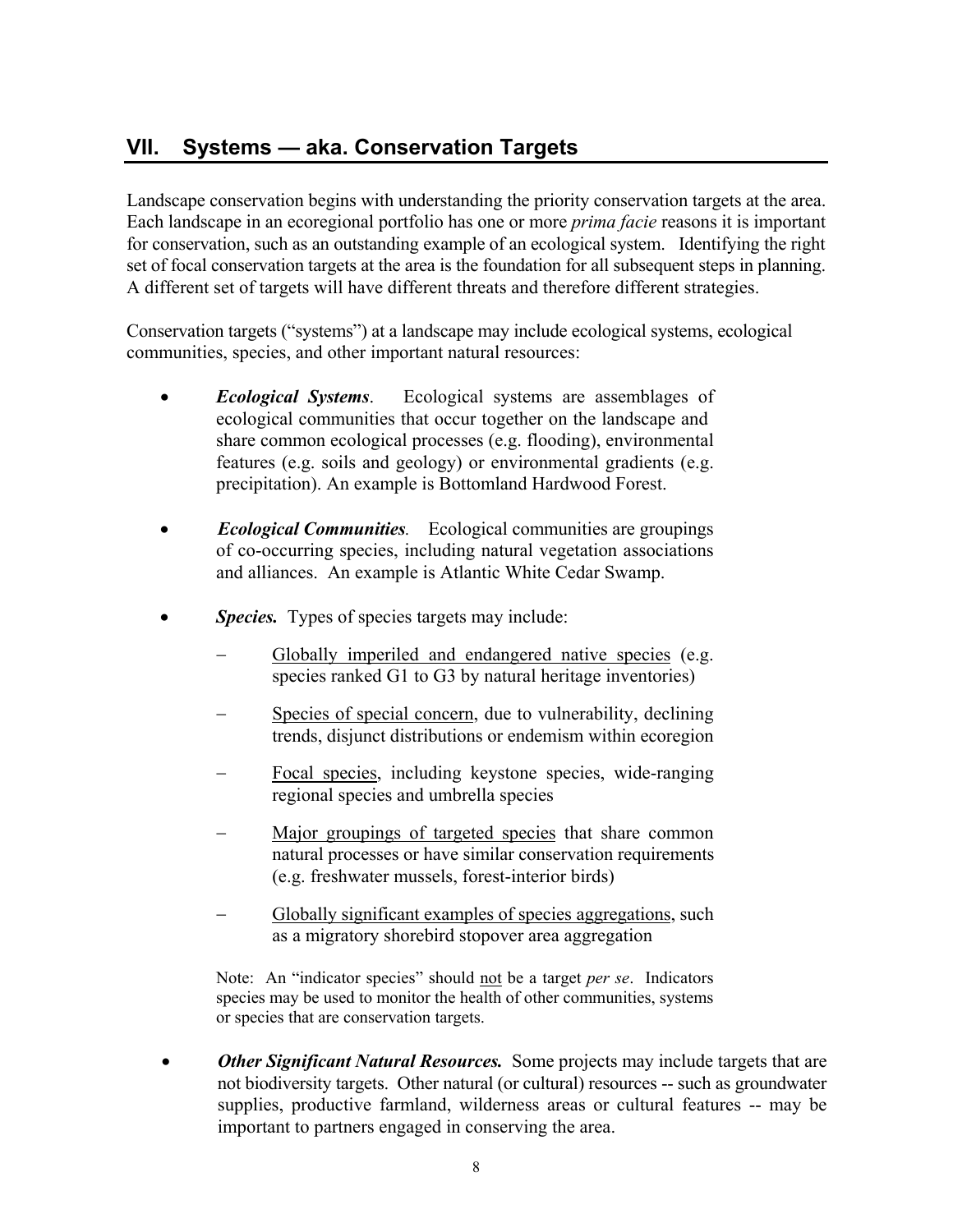There are three key elements in the "systems" stage of conservation planning:

- 1. Identify the focal conservation targets at the landscape.
- 2. Determine the key attributes of viable conservation targets.
- 3. Rate the viability of the focal targets.

## **Identify the Focal Conservation Targets**

The targets selected will ultimately determine the conservation strategies at the landscape what critical threats must be abated and what ecological restoration must be performed? The list of focal conservation targets for landscape planning need not be long and comprehensive; rather, it should be short and representative. Experience based on conservation planning at almost 200 landscapes has shown that **eight or fewer focal targets** will suffice for 95% of the areas, including landscapes in the millions of acres.

While selecting a small number of focal targets can sometimes be a challenging task for landscapes, it is in many ways the most important step in the conservation planning process.

There are five steps in identifying focal conservation targets. The list of conservation targets (or likely targets) identified through ecoregional planning is a good starting point:

*Step 1. Determine the viable ecological systems and groupings of targeted species that occur at the landscape, with special attention to coarse-scale systems and systems that have other embedded targets.* Ecological systems provide the "coarse filter" for conserving the representative array of species and natural communities. Species groupings provide a way of aggregating the target species at an area that share common natural processes and have similar conservation requirements (e.g. freshwater mussels).

*Example: The Laguna Madre landscape in Texas & Mexico was divided into five* major ecological systems — coastal sandplain matrix, Tamaulipan thornscrub, *hypersaline lagoon system, barrier island complex, and nearshore marine system.*

**Step 2.** Look for "nested" species and community targets that are "captured" within *the ecological system targets.* Often, conserving an ecological system will lead to conserving a rare species or natural community that is embedded within the system. These "nested" targets should be documented, but are not cited as focal targets.

*Step 3. Identify priority species or communities that have ecological attributes or conservation requirements not adequately captured within the targeted ecological systems.* Types of ecological communities, species and species groups to consider include:

**a. Individual species and ecological communities that have special conservation or management requirements --** due to distinct locations, ecological process or threats.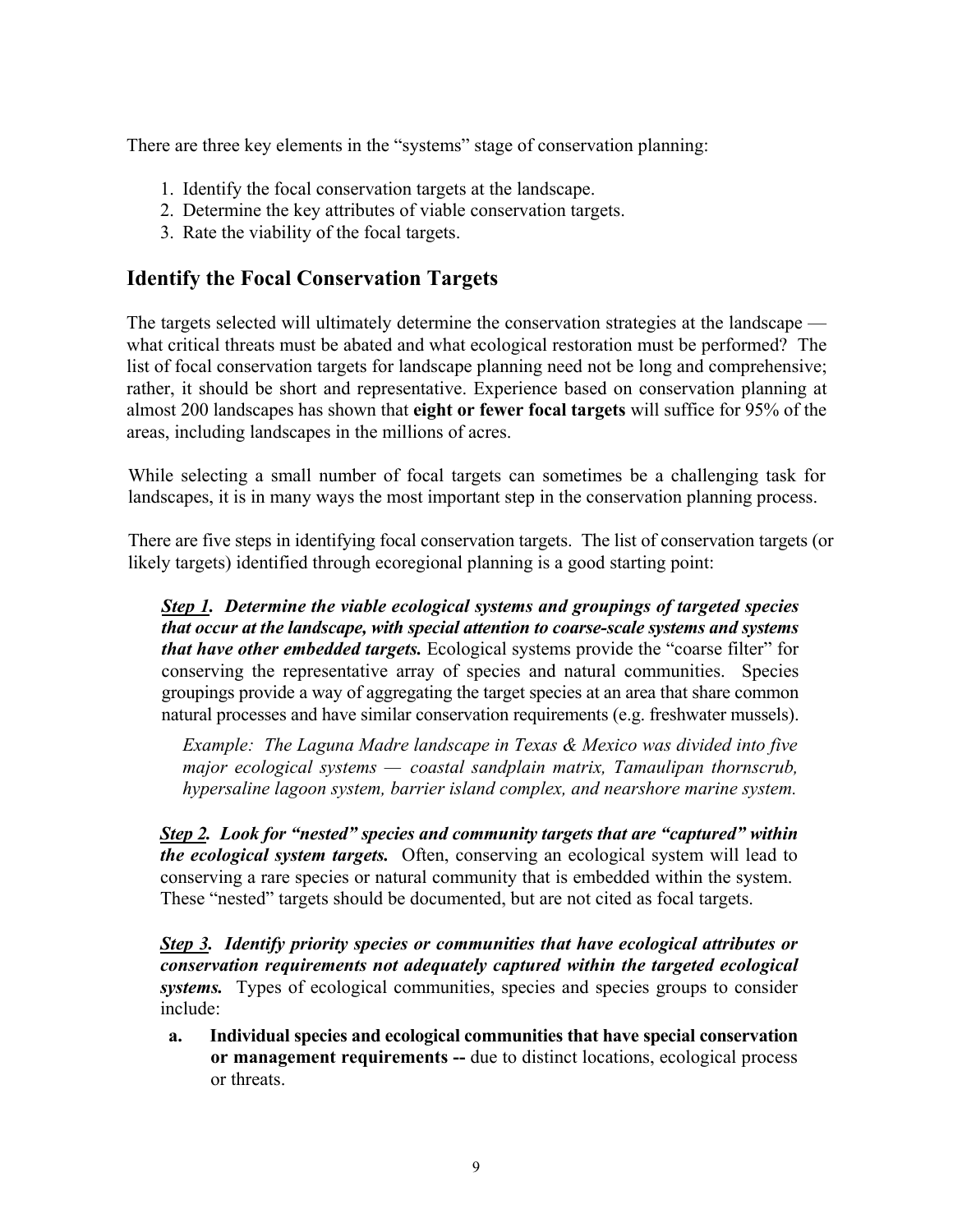**b. Globally important attributes of regional-scale species that should be conserved at the landscape.** Individual conservation areas make important and often unique contributions to the functional network of areas that supports a population of a regional-scale species, or grouping of species. The particular life stage(s) of the regional-scale species that is fulfilled at the landscape may be considered a focal conservation target (e.g. nesting, stopover or wintering grounds for migratory birds).

*Example: The globally significant concentration of piping plovers is also a target at Laguna Madre.*

**c.** "Keystone" species that drive ecological processes and "umbrella" species **that disperse or use resources across different ecological systems.** The latter species help ensure attention to linkages, connectivity, ecotones and environmental gradients.

> *Example: At Laguna Madre, seagrass beds are being considered as a focal target because of their critical role in supporting the entire estuarine food web. The ocelot is a focal target because it utilizes a full gradient of terrestrial-estuarine-barrier island-marine systems.*

#### *<u>Step 4</u>. "Lump" together – into a single target grouping -- related targets that meet all of the following tests (e.g. rare mussels):*

- Co-occur on the landscape
- Share common ecological processes
- Share similar critical threats

*Step 5. In all cases, an initial determination should be made as to whether a proposed* conservation target is viable, or feasibly restorable. The Conservancy's vision is to conserve *viable* occurrences of native species and ecological systems. Viability indicates the ability of a conservation target to persist for many generations. If a target is on the threshold of collapse, or conserving a proposed target requires extraordinary human intervention, it may not represent the best use of limited conservation resources. For this reason, some targets will be eliminated.

Table 1 shows an illustrative list of focal conservation targets at four conservation areas. Appendix B provides a one-page decision support tool for selecting focal targets.

Check the list of focal conservation targets to ensure that all likely targets in a new or revised ecoregional plan are adequately covered, as well as targets that represent the biodiversity at the landscape. Revise the list as necessary. Selecting targets is an iterative, adaptive process. *Targets should be re-considered, and revised if necessary, at every step of the Five-S planning process -- including after consideration of viability, threats and strategies.*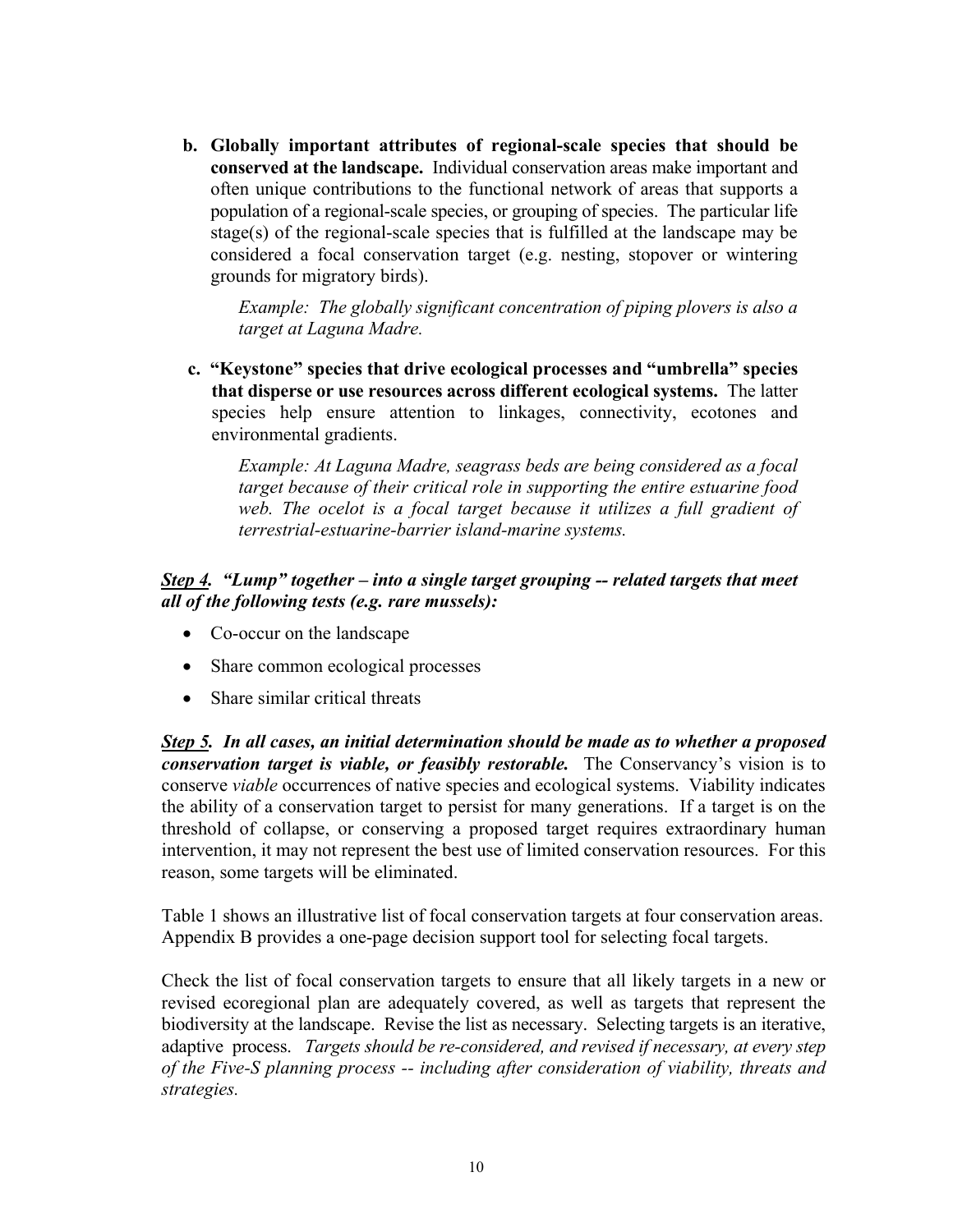## **Table 1 Illustrative Lists of Focal Conservation Targets At Selected Functional Landscapes**

#### **Florida Panhandle**

- ♦ Longleaf pine matrix and associated communities
- ♦ Seepage-stream complex
- ♦ Blackwater rivers/streams
- ♦ Red-cockaded woodpeckers
- ♦ Flatwood salamanders
- $\bullet$  Florida black bears

### **Laguna Madre, Texas & Mexico**

- ♦ Thornscrub matrix
- ♦ Coastal sandplain matrix
- ♦ Hypersaline lagoon
- ♦ Barrier island communities
- ♦ Reddish egrets
- ♦ Piping plovers
- ♦ Ocelots

### **Grassland National Park-Bitter Creek, Canada & Montana**

- ♦ Northern mixed-grass prairie
- ♦ Sage grouse
- ♦ Burrowing mammals complex
- ♦ Badlands
- ♦ Riparian/aquatic
- ♦ Bison

### **Rocks Islands-Southern Lagoon, Palau**

- ♦ Marine lake ecosystem
- ♦ Limestone forests
- ♦ Mangrove systems
- ♦ Seagrass systems
- ♦ Coral reef systems
- ♦ Large reef food fish
- ♦ Turtles
- ♦ Beach and cay ecosystems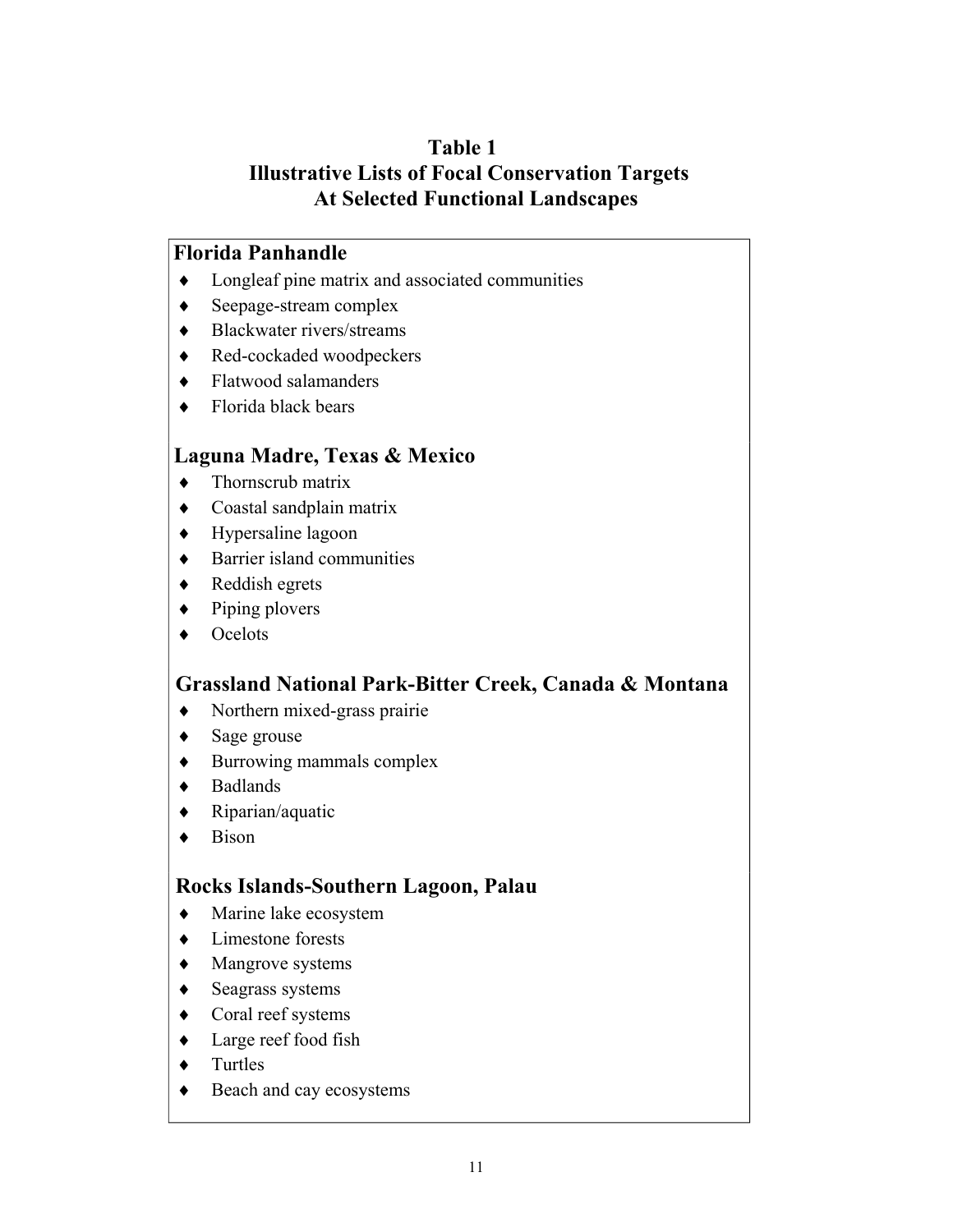## **Determine the Key Attributes of Healthy, Viable Targets**

The long-term viability of a focal conservation target's occurrence in a landscape is a function of the **key ecological attributes** relating to its **size**, **condition** and **landscape context**. Based upon the best available knowledge and judgment, project teams need to identify the key ecological attributes relevant for each target.

- Size is a measure of the *area* or *abundance* of the conservation target's occurrence.
- *Condition* is a measure of the composition, structure and biotic interactions that characterize the occurrence.
- *Landscape context* includes two factors: the ecological processes that maintain the target occurrence and connectivity. *Ecological processes* include hydrologic regimes (e.g. flooding), fire regimes and many kinds of natural disturbance. *Connectivity* includes such factors as species targets having access to habitats and resources and the ability of a target to respond to environmental change through dispersal or migration.

#### **Selecting Key Ecological Attributes**

One of the most important steps in good conservation planning is selecting a small set of ecological attributes that are critical to each target's long-term viability. There is an almost infinite number of attributes that could *describe some characteristic* of a target. Our conservation planning task is to identify a parsimonious selection of critical attributes that will capture the target's likelihood to persist for a century or longer. Project teams are encouraged to begin with *three to five* key attributes for each target. Table 2 provides a selection of representative key ecological attributes that apply to many targets.

## **Table 2 Representative Key Ecological Attributes**

- $\blacksquare$  Minimum dynamic area the size needed for an ecological system to recover from natural disturbances & provide breeding territory for representative species.
- Population size  $-i.e.$  sufficient for genetically viable reproduction of a species.
- Characteristic native species
- Reproduction or recruitment
- **Presence of old growth and biological legacies (e.g. dead and dying species)**
- Key ecological processes  $&$  natural disturbance regimes
- Availability of critical habitats and resources
- Dispersal or migration in response to environmental changes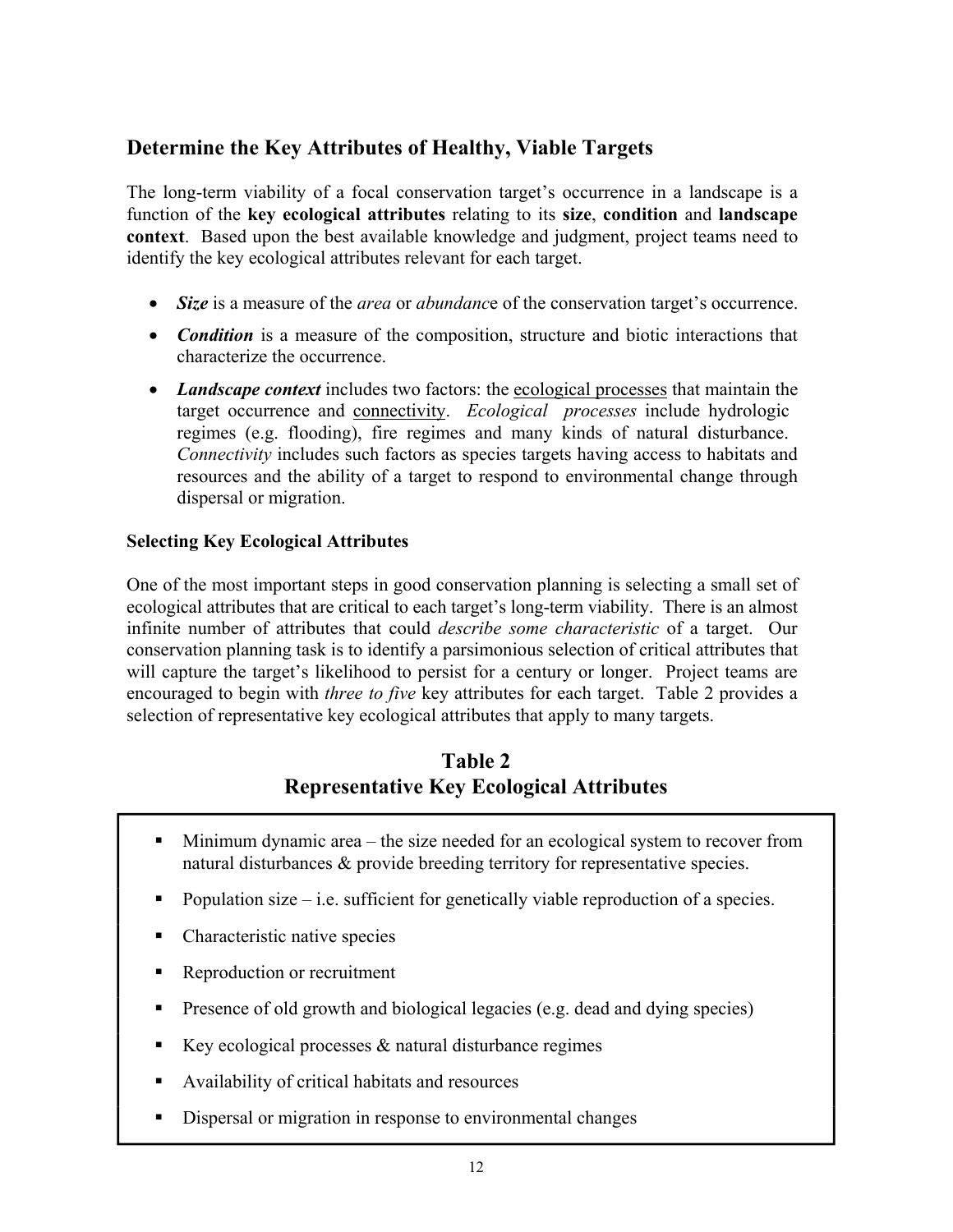Project teams often wonder about into which viability category a given attribute should be placed  $-e.g.$  under the "condition" category or under "landscape context." Use the general definition above to make this placement. However, the placement of a key attribute is not nearly as important as *selecting the right attributes*.

### **Hints for Selecting Key Ecological Attributes**

- **Pick factors that are critical for long-term viability over centuries** What factors, if degraded, would seriously jeopardize the target's ability to persist for 100+ years? These may be related to size, structure, composition, reproduction/recruitment, ecological processes, connectivity or other factors
- **Look for attributes that may be seriously degraded by future human-caused threats**

High-ranked stresses help reveal key attributes (the inverse)

- **Look for a parsimonious number of really key ecological attributes (e.g. 3 to 5)** ... versus many desirable or descriptive characteristics
- **Key attributes may be refined over time**
- **The key attributes are what's important;** the indicators are what you will measure (see below)

## **Rate the Focal Targets' Key Attributes**

The final step in the "system" stage of conservation planning involves rating the current status of each key ecological attribute. These ratings essentially define the health, or long-term viability, of each focal target. They also provide our long-term measure of success.

#### **<u>Select Indicators to Measure Each Key Ecological Attribute</u>**

In order for each key ecological attribute to be assessed, the basis for its measurement must be established. These measures are called *indicators*.

For example -- if *minimum dynamic area* is a key attribute for an ecological system, then its indicator would be *acres* or *hectares*. If characteristic native vegetation is an attribute, then the *percentage* of native cover might be the indicator.

Indicators must be measurable. Therefore they frequently involve some type of quantitative assessment -- such as number of acres, recruitment, age classes, percent of cover, or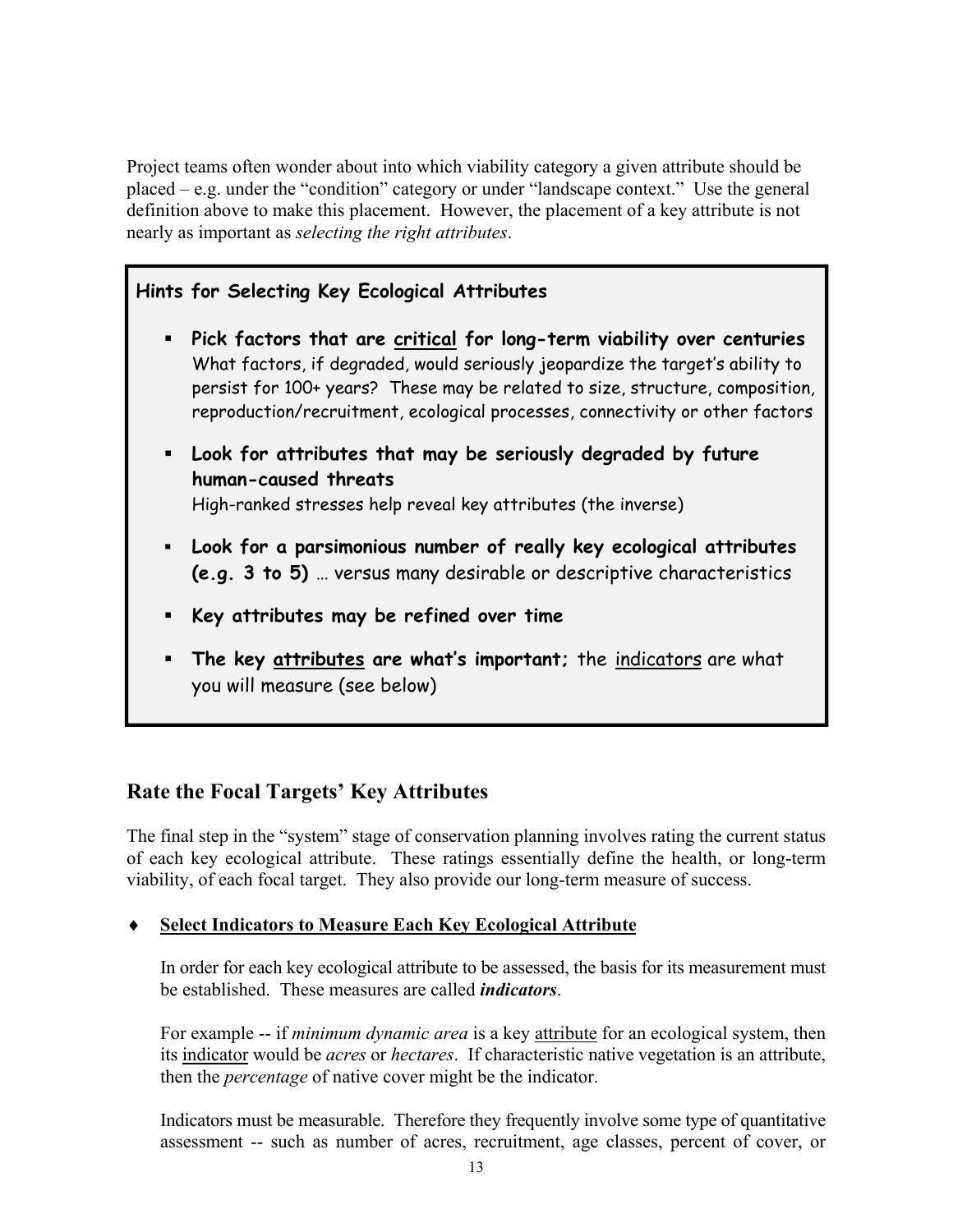frequency of fire regime. Sometimes the measures may involve assessment of sample plots or transects. Other indicators may involve measurable elements that are not numerical, such as the seasonality of fire or flooding regime.

Look for indicators that meet the following criteria:

- Strongly relate to the status of the key ecological attribute
- Might provide an early warning to serious stresses
- Independent variables not significantly affected by other threats off the site
- Are efficient  $&$  affordable to measure
- Where you can reasonably benchmark a "Good" vs. "Fair" rating (see below)

Sometimes a single indicator can be used to assess two or more key ecological attributes for example, the seral stages in a floodplain forest could be used to measure both the flooding regime and recruitment.

#### **Rate the Current Status of Each Indicator**

A simple but effective grading scale is then used to assess the current health of the key ecological attributes -- *Very Good, Good, Fair or Poor*.

This four-part grading scale is based on over 20 years of similar application by natural heritage inventory programs throughout the United States. It provides a sufficient degree of distinction among the four scores and allows for a reasonable confidence level, while recognizing the tremendous lack of information and research that would be needed to provide more precise grades for almost all targets.

A description of the ratings is as follows:

**Very Good** -- The factor is functioning at an ecologically desirable status, and requires little human intervention.

**Good** -- The factor is functioning within its range of acceptable variation; it may require some human intervention.

**Fair** -- The factor lies outside of its range of acceptable variation & requires human intervention. If unchecked, the target will be vulnerable to serious degradation.

**Poor** -- Allowing the factor to remain in this condition for an extended period will make restoration or preventing extirpation practically impossible.

Ideally, and over time, a set of benchmarks should be established for each of these four ratings for each key ecological attribute. These benchmarks should state clearly where the indicator being measured would fall within each level. For example, is "good" minimum dynamic area grassland a minimum of 50,000 or 100,000 acres?

However, the scientific information needed to establish these benchmarks is often lacking or inadequate. In these cases, project teams should rely on well-informed expert opinion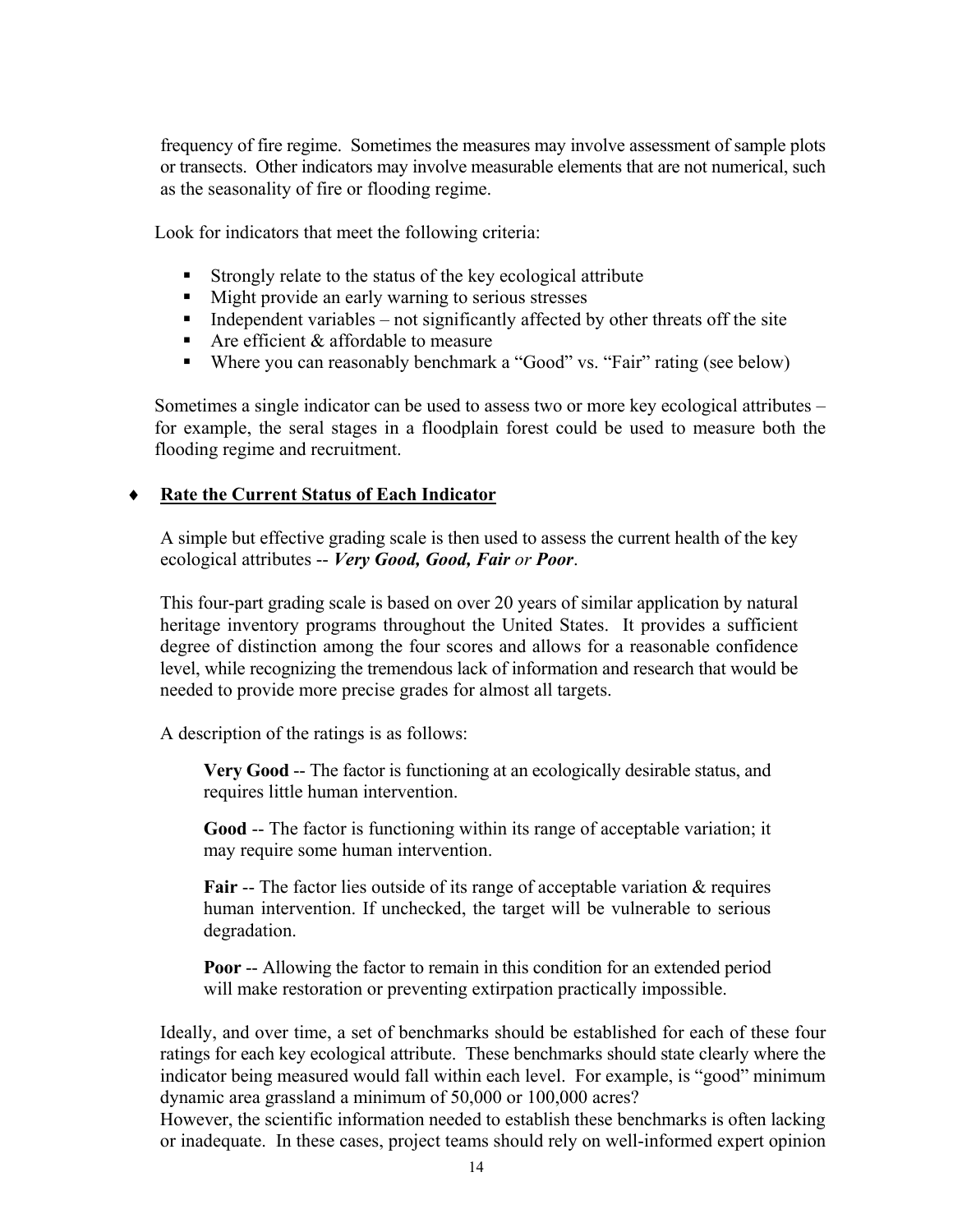to determine a "credible first iteration" of the benchmarks and assessment of the current rating. For the initial planning, it is often sufficient to describe the benchmarks for "Good" and "Fair," since the viability scores typically fall into one of these two categories for the large majority of targets.

Table 3 shows an illustrative set of key attributes, indicators and benchmarks for their ratings. Appendix C provides a one-page support tool for assessing key attributes and rating target viability.

## **Table 3 Illustrative Key Ecological Attributes, Indicators & Rating Specifications** *Northern Mixed Grass Prairie*

|                                | <b>Size</b>                         | <b>Condition</b>                      | <b>Landscape Context</b>                                                  |
|--------------------------------|-------------------------------------|---------------------------------------|---------------------------------------------------------------------------|
| <b>Key</b><br><b>Attribute</b> | Minimum dynamic<br>area             | Native vegetative cover               | <b>Natural fire regime</b>                                                |
| <i><b>Indicator</b></i>        | Acres                               | % native cover                        | fire return interval + range of size                                      |
| Rating<br><b>Very</b><br>Good  | 100,000 acres<br>unfragmented block | > 90% native cover<br>$\bullet$       | FRI of 3 to 5 years AND size<br>٠<br>range of 5,000-25,000 acres          |
|                                |                                     |                                       |                                                                           |
| Good                           | $50,000 - 100,000$<br>acres         | > 75% native cover<br>$\blacklozenge$ | FRI of 3 to 10 years AND size<br>$\bullet$<br>range of 5,000-25,000 acres |
| Fair                           | $20,000 - 50,000$<br>acres          | < 75% native cover<br>٠               | FRI of 3 to 10 years AND size<br>٠<br>range of 1,000-40,000 acres         |
| Poor                           | $<$ 20,000 acres                    | < 50% native cover<br>۰               | Outside of above parameters<br>٠                                          |

Remember that landscape conservation planning as much a process as a product. Project teams are often initially overwhelmed by key ecological attributes, indicators and ratings – how can this possibly be done for eight targets? Instead, assessing ecological health should be viewed as an iterative process, involving a continuing series of "successive approximations" over years. Research priorities should focus on attributes, indicators and ratings where uncertainties are most vulnerable -- i.e. your conservation strategies would be affected. We should strive to steadily improve our knowledge over time; we will never "get it right" them first time.

Note: Appendix A provides an example of the conservation targets and overall viability rankings for a Southwestern River landscape. Key ecological attributes, indicators and viability scores for an illustrative project are also provided in the Conservation Area Planning/Measures of Success Excel workbook.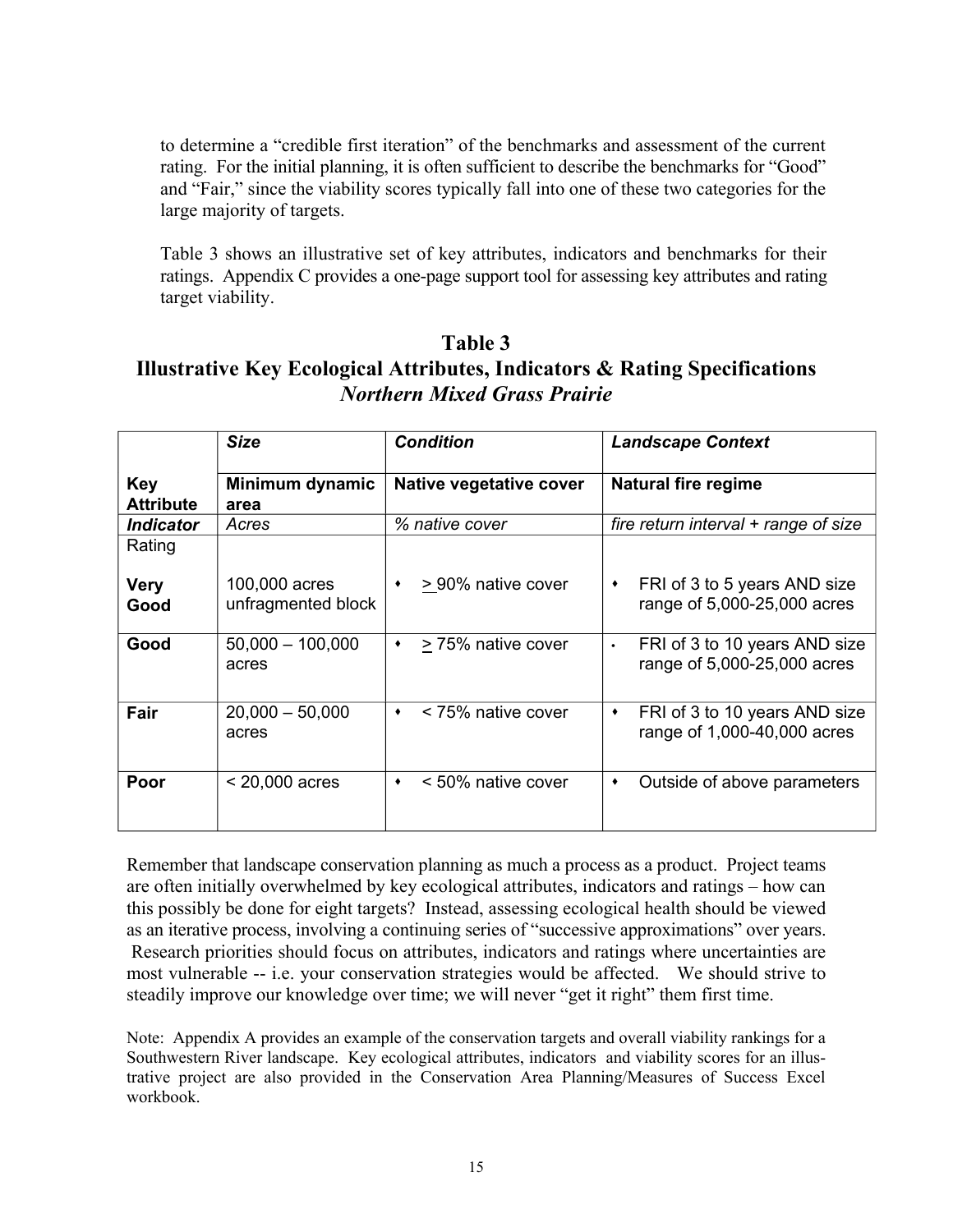## **VIII. Stresses and Sources — aka. Threats**

Stresses destroy, degrade or impair conservation targets by impacting a key ecological attribute relating to their size, condition or landscape context. A source is the proximate cause of a stress. We need to understand both the *stresses* affecting the conservation targets and the *sources* of stress in order to ensure that we develop effective conservation strategies.

For example, nutrient loading is a stress to many aquatic ecosystems, where excess nutrients in the water draw off oxygen and therefore kill fish and other aquatic life. However, the nutrient loading might be caused by many different sources, such as farm fertilizers, animal feed lots, septic systems, sewage treatment facilities or suburban runoff.

At first glance, the distinction between stresses and sources may appear complicated or unnecessarily confusing, but it is actually designed to make a complex task easier to understand. More importantly, it is designed to help lead to effective strategies for addressing critical threats. This is well described by Bill Weeks in *Beyond the Ark*:

The Nature Conservancy originally called the second step in its [conservation] planning discipline "threats analysis". Project teams understandably adopted "threat" as the unit of analysis. The Conservancy concluded after a time, however, that its project teams would be better positioned to develop good strategies if they considered threats in two more narrowly defined steps. Team members are now advised to ask first what the ecological stresses to a system are—independent of the source of those stresses—before separately tracing those stresses to their sources. If we do not consciously alter our natural mode of expression, we will, for example, call a proposed road a threat in an estuarine system. We are then immediately inclined to the conclusion that we must stop construction of the road. Threat: road. Solution: stop road. However, if we separate the threat into stress and source, the stress isn't the road. The stress is, for example, loss of tidal flow. That formulation of stress inclines us to think, instead, of ways to keep tidal waters flowing through the pathway that is the proposed location of the road. Culverts may be the answer.  $(p. 46)^2$ 

#### *Stresses*

There are two steps in the "stresses" stage of analyzing threats:  $(1)$  identify major stresses to the focal conservation targets; and (2) rank the stresses.

#### ♦ **Identify Major Stresses to the Conservation Targets**

Every natural system is subjected to various disturbances. For our planning purposes, however, only the destruction, degradation or impairment of priority conservation targets that is caused directly or indirectly by human sources should be considered a stress. Most stresses are caused directly by incompatible human uses of land, water and natural resources; sometimes, incompatible human uses indirectly cause stress by exacerbating natural phenomena*.*

<sup>&</sup>lt;sup>2</sup> Beyond the Ark: Tools for an Ecosystem Approach to Conservation, W. William Weeks, Island Press, 1997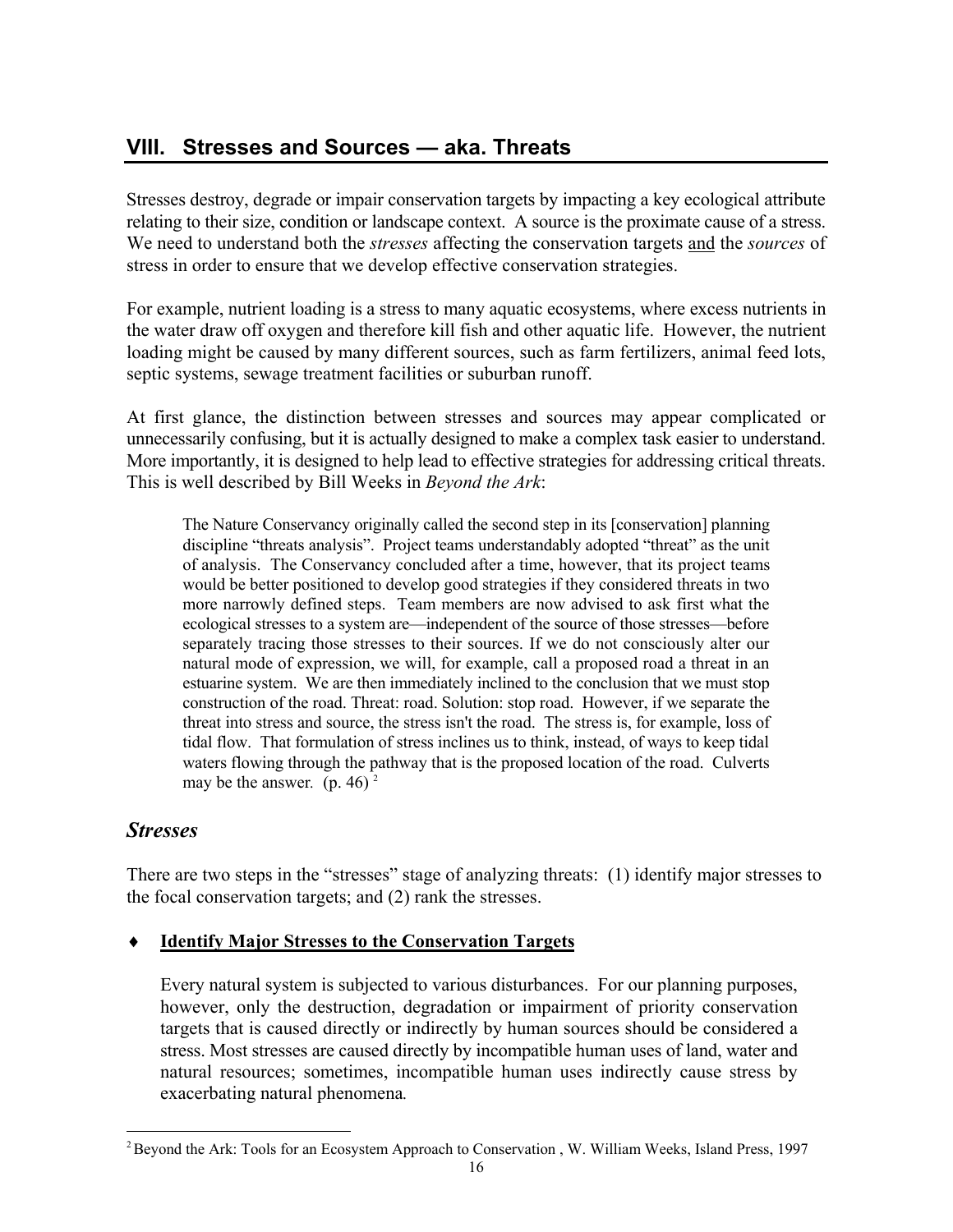Every stress impairs a key ecological attribute associated with a conservation target's size, condition or landscape context. In looking at stresses to a forest system, for example: habitat destruction would reduce the target's *minimum dynamic area* (size); altered structure would affect its *characteristic age structure* (condition); and altered fire regime would affect its *fire return interval* (landscape context).

The stresses to consider should be either current stresses *or* have high potential to occur in the next ten years under current circumstances and management.

It is important to be as precise as possible in identifying the stresses; this will help focus the subsequent identification of sources of stress and minimize "double counting" of stresses. An illustrative list of stresses is shown in Table 4. Use this list as an aid, but consider other stresses that may be relevant and significant to your specific targets.

#### **Rank the Stresses**

The relative seriousness of a stress is a function of the following two factors:

- **Severity of damage.** What level of damage to the conservation target can reasonably be expected within 10 years under current circumstances? Total destruction, serious or moderate degradation, or slight impairment?
- **Scope of damage.** What is the geographic scope of impact to the conservation target expected within 10 years under current circumstances? Is the stress pervasive throughout the target occurrences or localized?

Based upon the best available knowledge and expert judgments, rank each stress to each focal conservation target that you've identified. Rank the stress based on the following scale: *Very High, High, Medium or Low*.

The stress rank is based on the severity and scope of the stress. Guidelines for these assessments are provided in Appendix D. We want our conservation strategies to reduce or eliminate those stresses that have high severity combined with widespread scope. We are less concerned about a stress with very severe impacts to only a small area, or stresses that are widespread but with low severity*.*

#### **Conservation Planning Software A Powerful Tool**

An automated Microsoft Excel workbook entitled Conservation Area Planning / Measures of Success Workbook has been developed to help project teams assess targets, rank threats, and develop strategies. The Excel workbook has been deployed at hundreds of conservation areas, with very positive reviews from diverse users - ranging from Ph.D. conservation scientists to land protection dealmakers. The Excel software is provided as part of the Conservancy's Efroymson Fellowship Program and can be downloaded from: http://www.conserveonline.org/.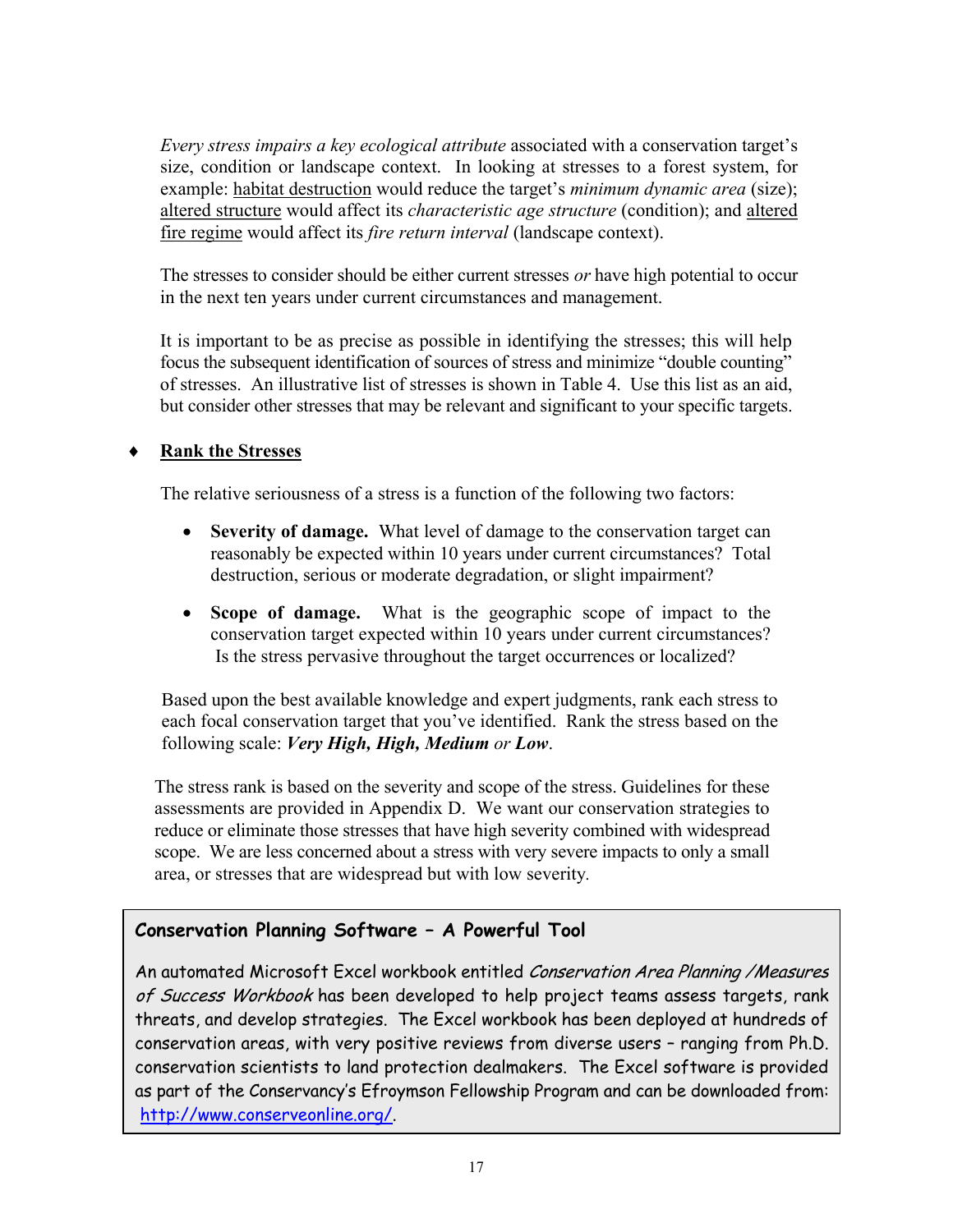**Table 4 Illustrative List of Stresses**

| Alteration of natural fire regimes                             |
|----------------------------------------------------------------|
| Altered composition                                            |
| Altered structure                                              |
| Extraordinary competition for resources                        |
| Groundwater depletion                                          |
| Habitat conversion                                             |
| <b>Habitat destruction</b>                                     |
| Habitat fragmentation                                          |
| Habitat disturbance                                            |
| Loss of genetic diversity                                      |
| Resource depletion                                             |
| Modification of water levels; changes in natural flow patterns |
| Nutrient loading                                               |
| Sedimentation                                                  |
| Salinity alteration                                            |
| Altered chemical regime                                        |
|                                                                |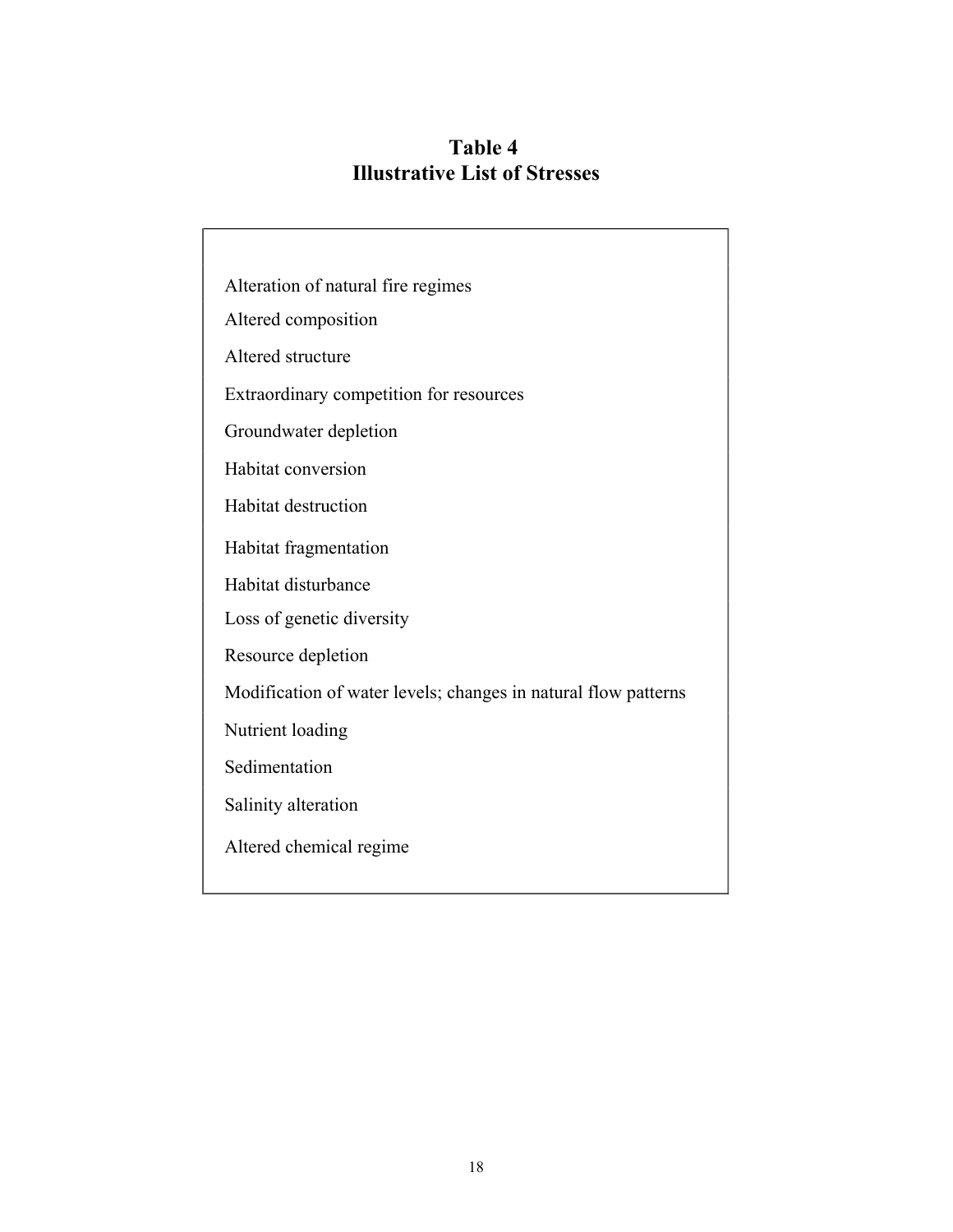## *Sources*

For each stress to a given conservation target, there are one or more causes or sources.

Previously we cited nutrient loading as a stress to aquatic ecosystems. The potential sources of this stress include farm fertilizers, animal feed lots, septic systems, sewage treatment facilities or suburban runoff. We need to know which of these sources are very serious threats that we must address, as the strategies for each source would be vastly different.

This chapter presents three steps in the "source" component of conservation planning:

- 1. Identify the major sources of stress
- 2. Rank the sources
- 3. Identify critical threats

#### **Identify the Major Sources of Stress**

Most sources of stress are rooted in incompatible human uses of land, water and natural resources. It is important to identify the most *proximate sources* (e.g. incompatible residential development), rather than ultimate sources (e.g. population growth). However, the underlying cause of a given threat should be considered if it is necessary to address the underlying cause to abate the proximate threat at the conservation area (e.g. new road development opening up an outlying area to development).

The sources of stress to consider should be happening now, or have high potential to occur in the near future. A ten-year horizon works well for looking at most threats, with a couple of exceptions (e.g. global climate change and some invasive species).

A checklist of sources of stress is provided in Table 5, as well as via a pull-down menu in the Excel workbook. Use this list as a starting point, but consider other sources as well. Define "generic" sources more precisely (see box below); sources must be welldefined in order to design effective conservation strategies.

#### **Precision in Defining Threats**

 $\overline{\phantom{0}}$ 

Many priority systems are stressed in varied ways by incompatible residential development. However, different aspects of incompatible residential development are relevant to different stresses. For example, at one riverine system, the highest ranked stress was alteration of the shoreline's natural migration. The project team's originally stated source of stress was "second home riverfront development." However, the density of development, the pattern of sprawl, the septic systems, and the fragmentation were not the critical sources - rather it was bulkheads and groins being built on the river. A targeted development ordinance to address this specific threat would be much more effective and easier to accomplish than a broader strategy to "control growth" in this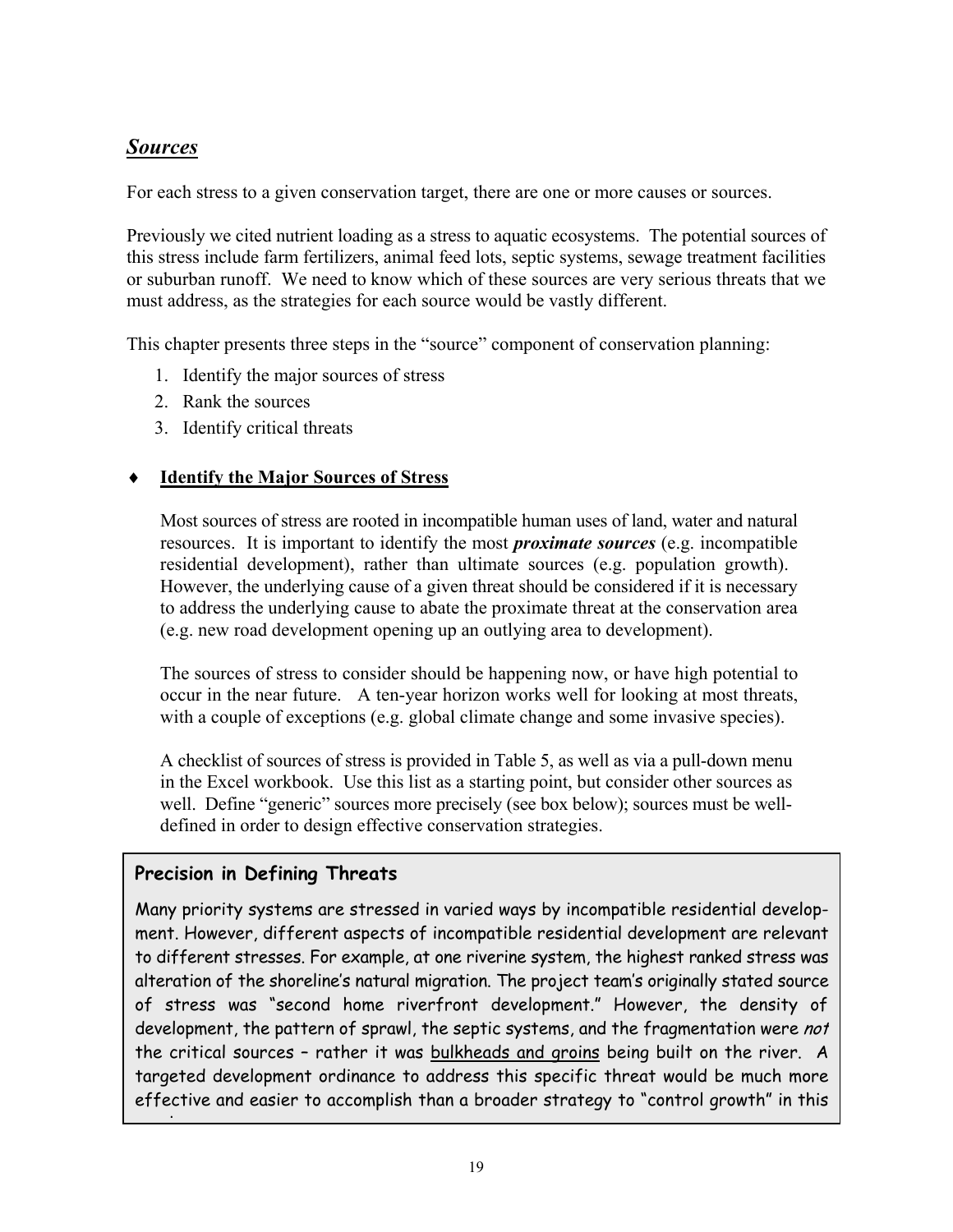#### ♦ **Rank the Sources**

When multiple sources all contribute to a given stress, we want to focus our threat abatement strategies on the source or sources that are most responsible for the stress. We also want to focus on those sources that, if allowed to occur at an area, will have a long-term duration, and thereby cause long-term impacts (e.g. housing development). The relative seriousness of a source is a function of the following factors:

- **Degree of contribution to the stress.** The contribution of a particular source to a given stress, assuming the continuation of the existing management/ conservation situation. Does the particular source make a very large or substantial contribution to causing a stress, or a moderate or low contribution?
- **Irreversibility of the stress**. The reversibility of the stress caused by the source. Does the source produce a stress that is irreversible, reversible at extremely high cost, or reversible with moderate or little investment?

*Example: A wetland may be converted (the stress) by various sources with differing degrees of reversibility.* 

- If the wetland were to be paved over for a shopping center, the irreversibility would be *Very High*.
- If the wetland were to be plowed up for farm fields, the irreversibility would be *High*.
- If it were to be ditched and drained, the irreversibility would be *Medium*.
- If it were to be impacted by ORVs, the irreversibility would be *Low*.

Based upon the best available knowledge and judgments, rank the sources in the same manner as the stresses. The ranking should be based on the explicit assessment of contribution and irreversibility. Guidelines for these assessments are provided in Appendix D. Assign the source to one of four classes: *Very High, High, Medium or Low*.

#### ♦ **Identify Critical Threats**

The final step in the assessment of stresses and sources is a synthesis of the individual stress and source analyses, in which the threats to each of the conservation targets are identified. A "threat" is actually a combination of a stress and a source of stress. **For taking corrective action, the source is the thing on which we must focus our threat abatement strategies**.

Critical threats are also ranked as *Very High, High, Medium or Low***.** Identifying critical threats is more easily accomplished by completing the Stresses/Sources worksheets in the *Conservation Area Planning/Measures of Success* Excel workbook. The workbook then automatically calculates and displays the critical threats in the Threats Summary worksheet, which is illustrated in Appendix A.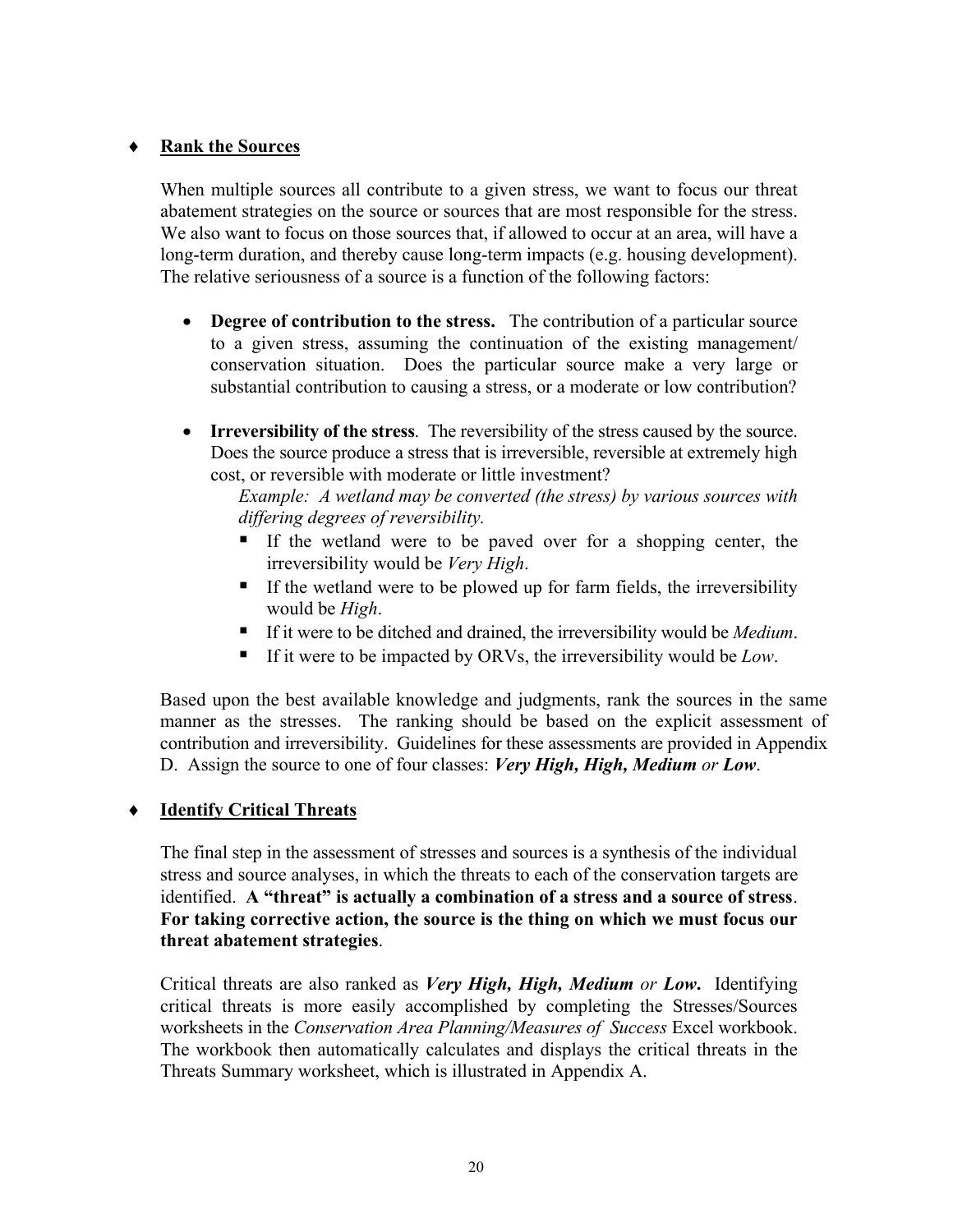## **Table 5 -- Illustrative List of Sources of Stress**

#### **Agricultural and Forestry**

Incompatible crop production practices Incompatible livestock production practices Incompatible grazing practices Incompatible forestry practices

#### **Land Development**

Incompatible primary home development Incompatible second home/resort development Incompatible commercial/industrial development Incompatible development of roads or utilities Conversion to agriculture or silviculture

#### **Water Management**

Dam construction Construction of ditches, dikes, drainage or diversion systems Channelization of rivers or streams Incompatible operation of dams or reservoirs Incompatible operation of drainage or diversion systems Excessive groundwater withdrawal Shoreline stabilization

#### **Point Source Pollution**

Industrial discharge Livestock feedlot Incompatible wastewater treatment Landfill construction or operation

#### **Resource Extraction**

Incompatible mining practices Incompatible oil or gas drilling Overfishing or overhunting Poaching or commercial collecting

#### **Recreation**

Incompatible recreational use Recreational vehicles

### **Land/Resource Management**

Fire suppression Incompatible management of/for certain species

#### **Biological**

Parasites/pathogens Invasive/alien species

#### **Global Climate Change**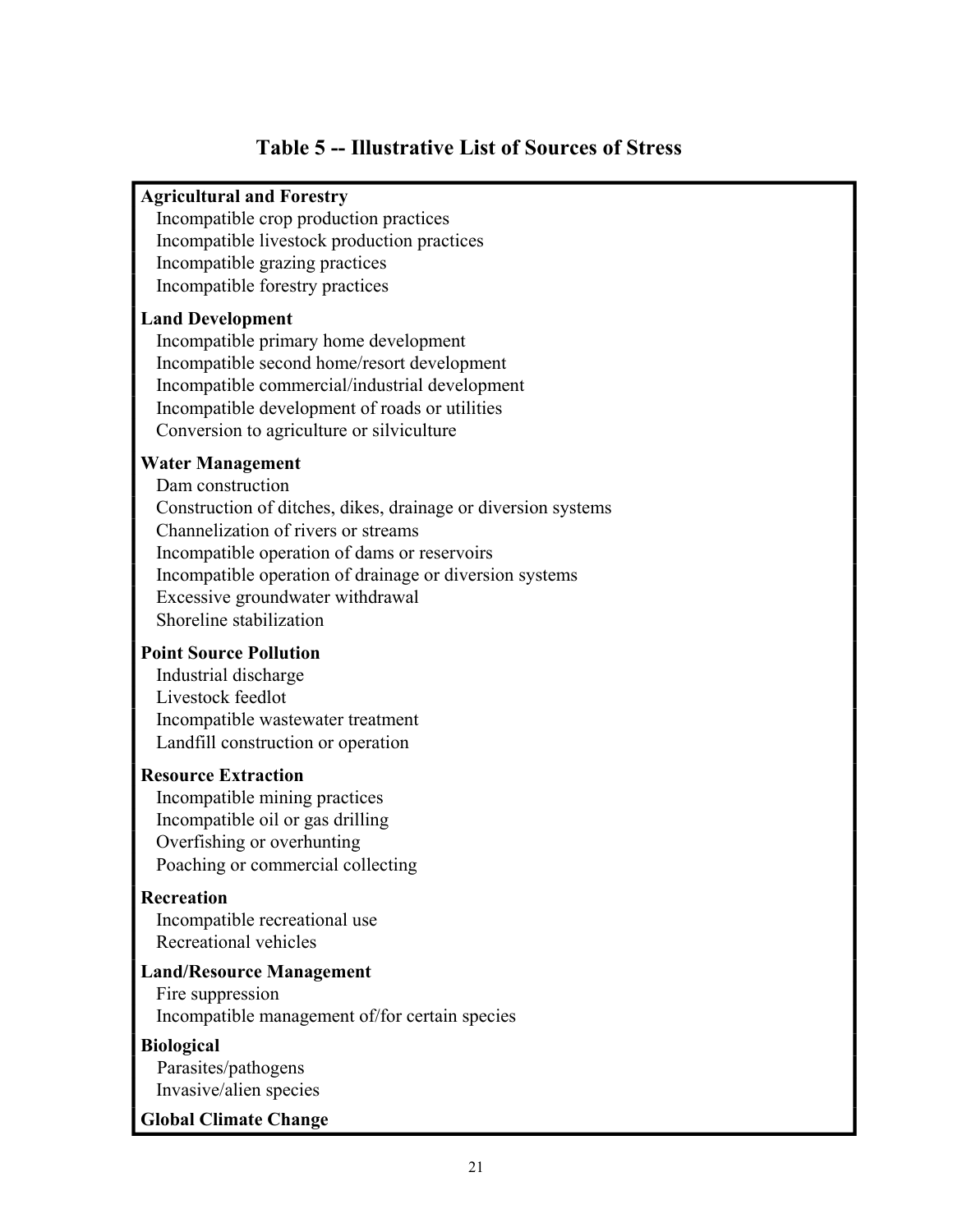## **IX. Conservation Strategies**

The way we respond, or fail to respond, to the critical threats will very likely be the *single most important factor* affecting the long-term health of the priority systems at the landscape.

In most cases, the critical threats stem from incompatible human uses of land, water or natural resources. The critical threats may be sprawling residential development that fragments a forested ecosystem; intensive second home development in ecologically sensitive areas that destroys important habitats along the coastline; or inappropriate agricultural or forestry practices that degrade adjoining rivers, streams or estuaries.

The conceptual framework for conservation strategies assumes that abating the critical threats will consequently alleviate the current or future stress to the system -- resulting in healthy, viable conservation targets. *Threat abatement strategies* focus on abating or removing one or more sources of stress. However, in many instances, a target has been degraded by historical threats that require some form of active restoration. In these situations, a *restoration strategy* that directly enhances or restores the viability of the target must be considered.

It is vital, therefore, that we have a good way to formulate and evaluate the wide array of potential conservation strategies. This chapter presents five steps for identifying strategies and setting priorities for action:

- 1. Define objectives
- 2. Probe the situation
- 3. Brainstorm potential strategic actions that might accomplish the objective(s)
- 4. Select priority strategic actions based on benefits, feasibility and costs
- 5. Determine key next steps for taking action

#### **Define Objectives**

What is a strategy? After years of trial and error, the Conservancy has developed a framework for describing clear and focused strategies to produce results. Just as we improved our assessment of threats by dissecting threats into stresses and sources, we have similarly improved our formulation of strategies into two key elements. A conservation strategy is a high-level *strategic action* designed to achieve a specific *objective* that abates a threat and/or enhances the viability of a conservation target.

Each strategy is grounded and defined by an *objecti***v***e*, which clearly describes an outcome related to threat abatement or enhanced viability. To provide focus for the strategic actions, a project team must define specific, measurable objectives for critical threats and significantly degraded key ecological attributes—outcomes that must be accomplished in order to achieve conservation success.

To select and set key objectives, a project team should: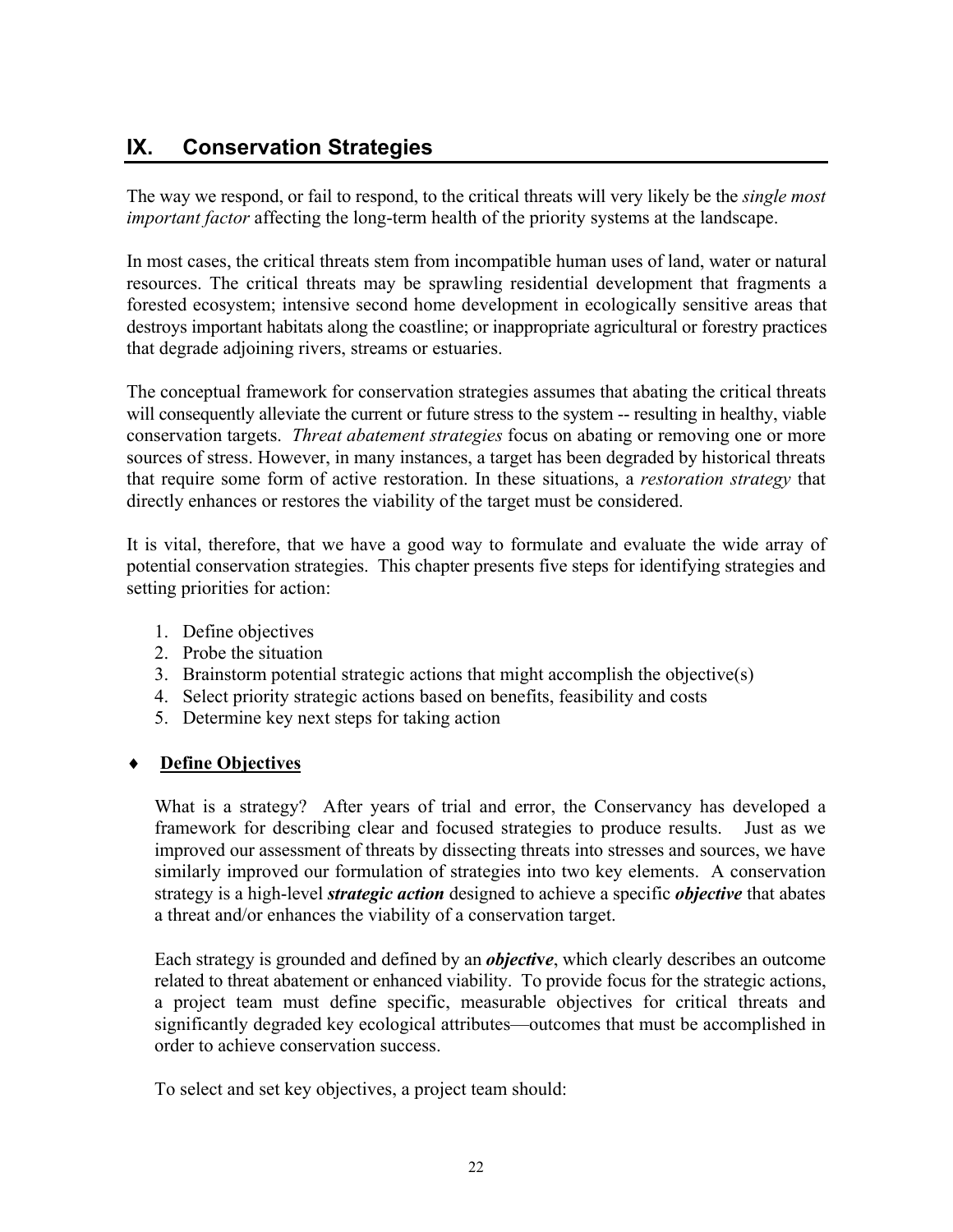- Focus on abating critical threats those with an Overall Threat Ranking of Very High or High.
- Look for degraded key ecological attributes (Poor or Fair) that require immediate attention.
- Describe the desired outcome that will reduce the Overall Threat Rank to "Medium" or improve the current status of the associated key attribute to "Good."

*Note: Objectives can address a source, high-ranked stress and/or key ecological* attributes – they're all connected. When using key ecological attributes to *describe outcomes, the Objective typically will be based on the "Good" benchmark for that attribute.*

Set "SMART" objectives (Specific, Measurable, Actionable, Realistic, Time-based) *Note: The Objective is what will be achieved, not how you will do it.*

#### **Illustrative Objectives**

- $\Box$  Eliminate feral ungulates on 90% of mesic forests within 10 years
- Within 5 years reduce the rate of primary forest converted to other land uses by 50%
- $\Box$  Reduce sediment loading to normal TDML levels on 60% of the 47 "hot spots" on Upper River
- $\Box$  Increase bay scallops in estuary by 400% over current levels by 2005
- Within 10 years, achieve and maintain 60% elimination of foxes to improve recruitment of mallefowl to "good" levels (tbd)
- $\Box$  Eliminate human disturbances (fishing, birding, jogging, dog walking) at key feeding locations (see map) during 4-week bird migration time period
- $\Box$  No new species of pests/pathogens in New England forest blocks in next 10 years

*Note: If a project team does not feel that sufficient information exists to establish a numerical goal in an objective, consider using x, x% or "tbd" (to be determined) as a temporary placeholder. Securing the information to set a reasonable goal then becomes a key action step.*

#### **Probe the Situation**

Critical threats and degraded ecological attributes typically result from incompatible human uses and management of natural resources. Therefore, to develop effective strategies, project teams must understand the cultural, political, and economic contexts that underlie the critical threats, as well as the opportunities for abating the threats and restoring viability.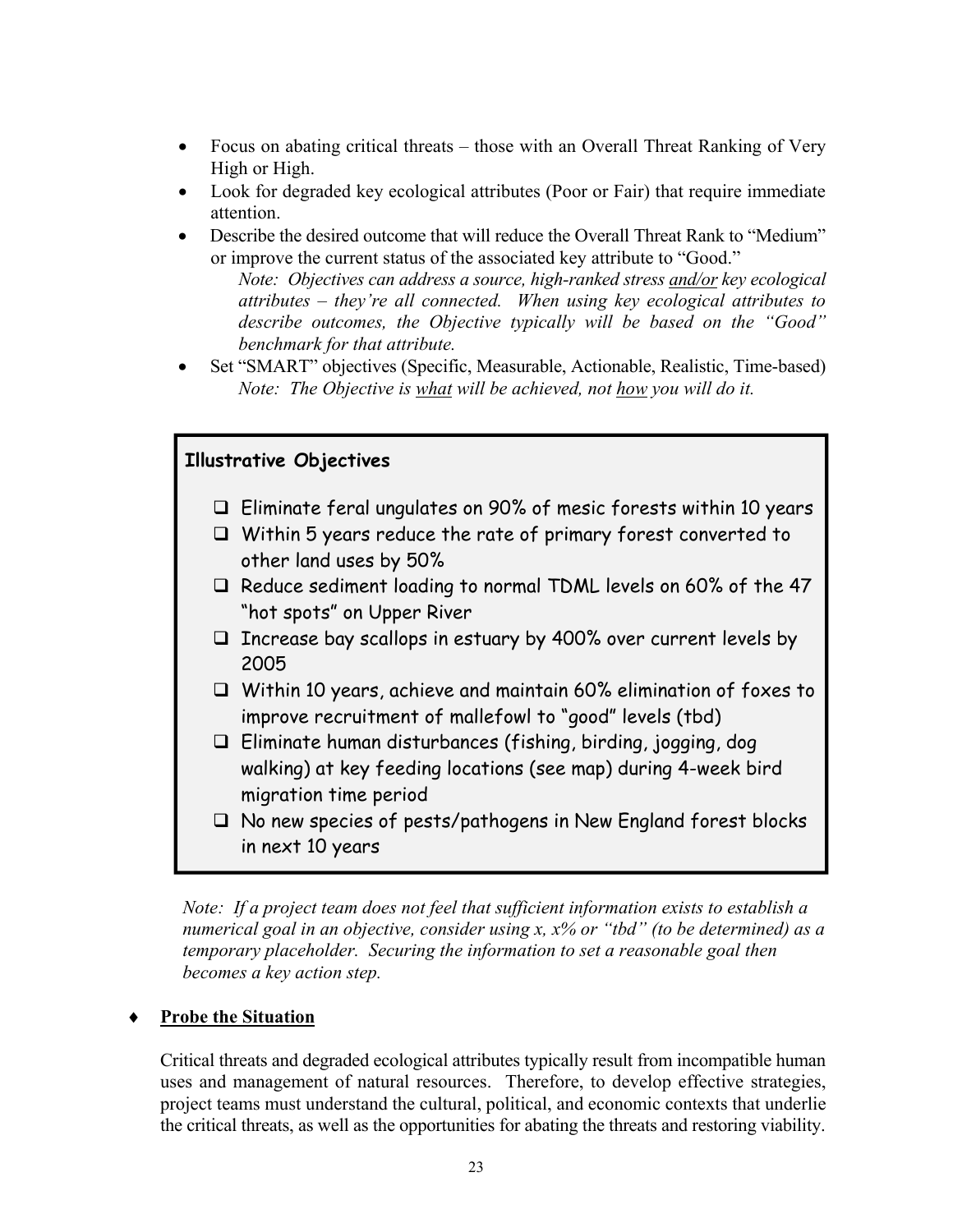The probing should focus on the critical threats and key ecological attributes for which objectives have been set. Some project teams use conceptual models (e.g. situation diagrams) to discover and represent the linkages. Others use probing questions looking at potential causes, the scale at which the threats and systems operate, the key constituencies that are harmed by the threat or might benefit from its abatement, etc. A "wizard" for asking probing questions is provided in Appendix E.

#### **Brainstorm Potential Strategic Actions**

After probing of the situation, consider the array of *strategic actions* that collectively might accomplish the objective. A **strategic action** is a high-level of action that will actually accomplish the objective -- in contrast to an **action step**, which is a supporting activity or next step. For example, acquiring land is a strategic action, whereas developing a priority list of parcels is an action step.

Broadly speaking, there are four types of strategic actions that can be deployed to abate critical threats or enhance the health of conservation targets:

#### • **Acquisition of Interests in Land and Water**

Direct protection of targets is a powerful approach for abating many critical threats. To ensure appropriate land or water conservation for the long term, significant natural areas and water resources often require *acquisition of fee interest* by a public resource agency, The Nature Conservancy, a local land trust or other group with a mission of protecting such resources. *Conservation easements* also offer permanence in land protection while retaining land in private ownership. Easement restrictions may range from simple prescriptions for unfragmented open space to detailed standards and goals for managing significant natural resources. Easements can be secured with public funding sources through *purchase of development rights*. Private landowners and public land managers may also enter into a *management lease or agreement* with the Conservancy or another conservation agency, such as a soil conservation district.

#### • **Ecological Management of Land and Water**

Threats may be abated and conservation targets enhanced through proper management of land, water and other natural resources on public and private lands. Ecological management at many systems requires simulation of largescale *ecological processes*, such as fire and flooding regimes. Often we can gain credibility and high leverage by demonstrating *best management practices* on lands and waters in co-operation with key landowners and partners. Working with partners and communities, we can educate, encourage and reward landowners and land managers who follow best management practices for *farming, grazing, forestry, water uses or invasive species control* on their property. Strategies to establish management and restoration programs that recognize and address the uncertainty of how the ecological system will respond to management actions fall under the rubric of *adaptive management*.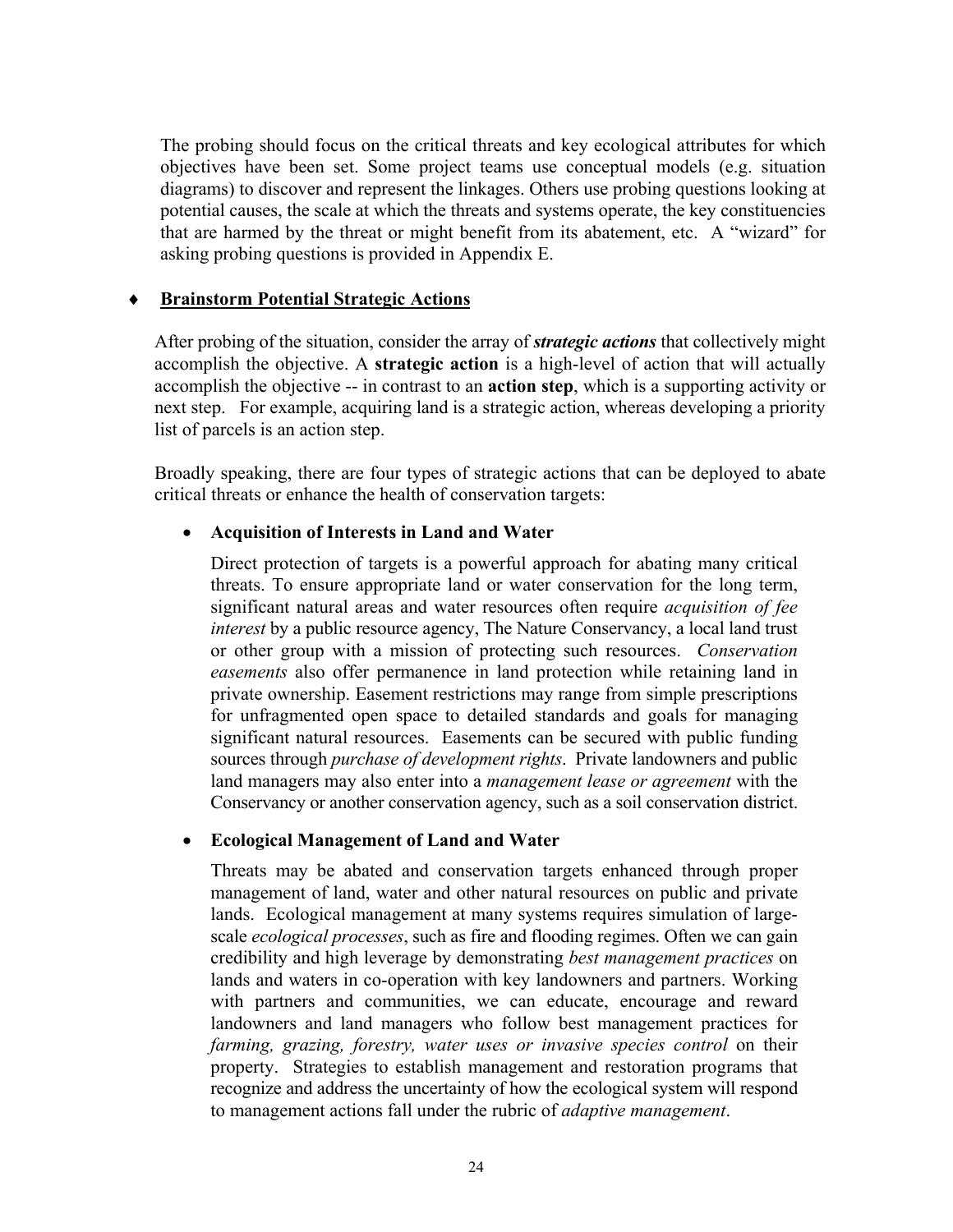For systems that have been highly stressed in the past, and whose size or condition is now seriously degraded, conserving the target often requires *restoration*. Restoration is a complex and challenging task, and typically should be considered only when the landscape context for the target is good. Moreover, we must rigorously assess both feasibility and cost-effectiveness before launching restoration programs.

#### • **Public Policies**

The Conservancy has a long history of working to develop major public funding sources for conservation. This includes international funding (e.g. Parks in Peril), national (e.g. Land & Water Conservation Fund), state (e.g. major statewide bond initiatives) and local (e.g. purchase of development right programs). Developing and applying major public funding sources constitutes a powerful conservation strategy – typically one that extends beyond a single landscape project.

Some threats to biodiversity need to be addressed through good public policy that is, by influencing laws, policy or funding programs to address the critical threats. For example, haphazard residential growth fragments significant ecosystems across the country, not only near growing urban areas but also in rural landscapes. To address this threat, good local comprehensive plans and development ordinances are needed to define, design and locate the types and amount of compatible development. A community might also provide financial incentives like tax abatements or purchase of development rights to keep land in traditional land uses such as farming and forestry.

The Nature Conservancy's role in developing good policies must always be carried out within the organization's values. In particular, the Conservancy has a long tradition of being **non-confrontational** in all of its conservation actions and words. The Conservancy seeks to be constructive and solution-oriented. Some examples of how the Conservancy might engage in public policies include:

- Provide **good scientific, economic and technical information and assistance** to decision-makers.
- Demonstrate **alternative practices and solutions** that directly address system threats and which serve as leverage for public-sector policies and programs.
- Propose targeted **adjustments in the design or administration of public sector policies or practices**. Demonstrate the public value of these efforts.
- Help foster **broad public support** for such changes. *Effective policies require strong public support.* Local organizations and citizens must take the lead in promoting sound public policies for environmental protection and compatible economic development.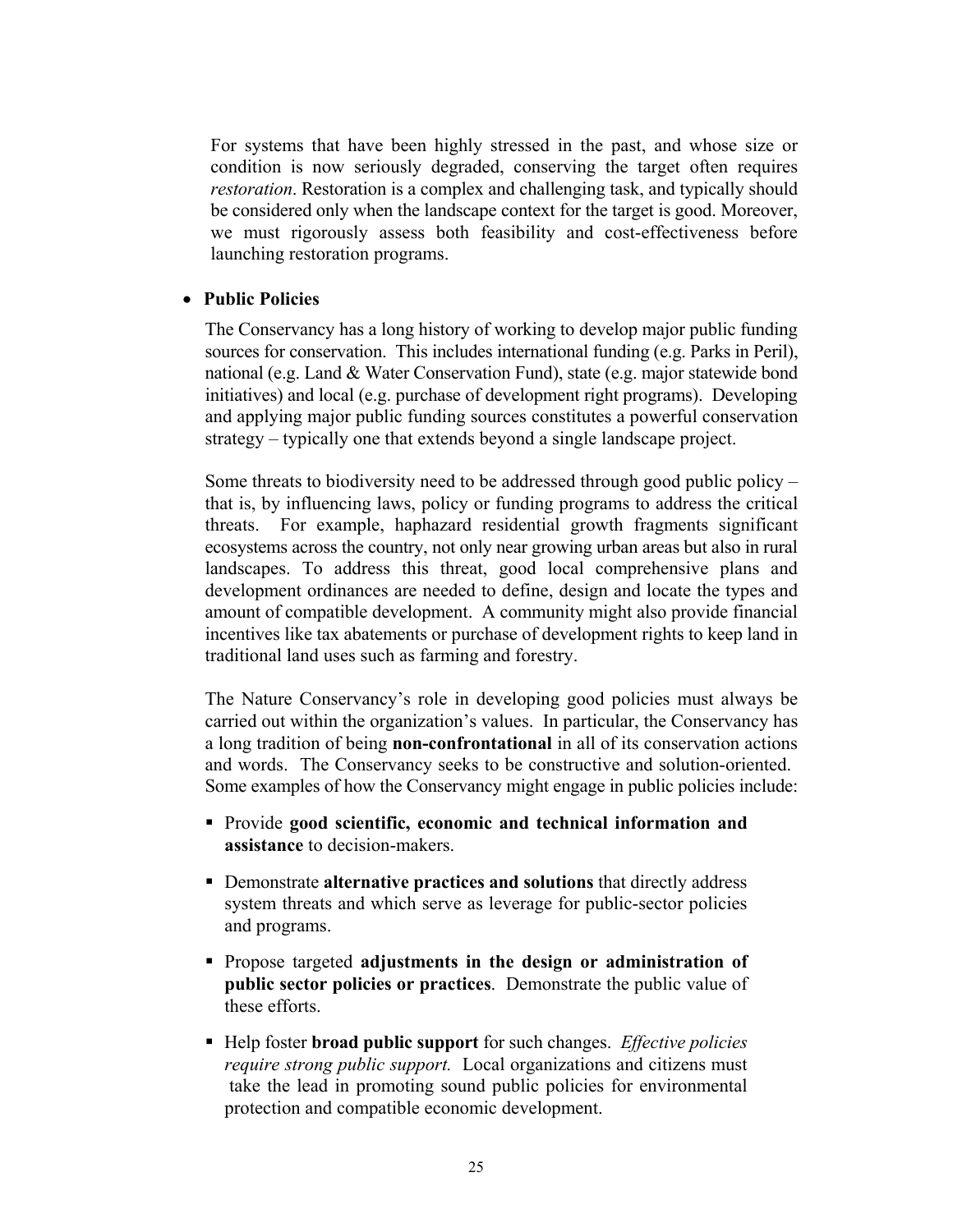Because threats operate at various scales, not all threats can be addressed simply through local policies. Regional or national policy initiatives  $-$  such as a multistate effort to secure adequate water flow on a major river  $-$  may also be needed. These policies must be founded on good information and public support.

#### • **Compatible Development Alternatives**

To address threats caused by incompatible human economic activities, we must often do more than appropriately manage resources and foster good policies that prevent incompatible activities. We must actively develop, promote and implement compatible development alternatives.

Compatible development is both environmentally *and* economically sound. Environmental soundness can be measured by assessing the health of targets and degree of threat  $-$  i.e. health is "Good" or better and threat is "Medium" or lower. Economic soundness can be measured by a reasonable profit or return on investment. The key challenge that we all face is the willingness to make tradeoffs on both sides of the ledger. A workable, fair and effective compromise would be a solution where the conservation result is "Good" vs. "Very Good," and the economic result is a "Good" vs. "maximum" profit. A big challenge will be finding mechanisms that lead to compatible development outcomes.

Compatible businesses, products or land uses fall into one of the following categories: *preemptive compatible development; resource-based compatible development; or diversified compatible development.*

**Preemptive compatible development** seeks to get in front of the problem, and to preempt an incompatible development activity.

*Example: Reselling properties to conservation buyers with conservation easements that are crafted to achieve the desired outcomes for threat abatement and ecological viability.*

**Resource-based compatible development** involves a business or land use practice that is based upon the sustainable harvest and use of natural resources.

*Example: Sustainable and well-managed timber harvesting in lands that buffer a core unfragmented forest area which has no extraction.*

 *Diversified compatible* development is an economic activity that enhances and diversifies the local economy, without negative impacts on natural resources or the region's environmental quality (e.g. recruitment of a "clean" industry attracted to a local area because of its quality of life).

*Example: Nature and heritage-based tourism that operates at a scale and in a manner that does not impair the conservation targets*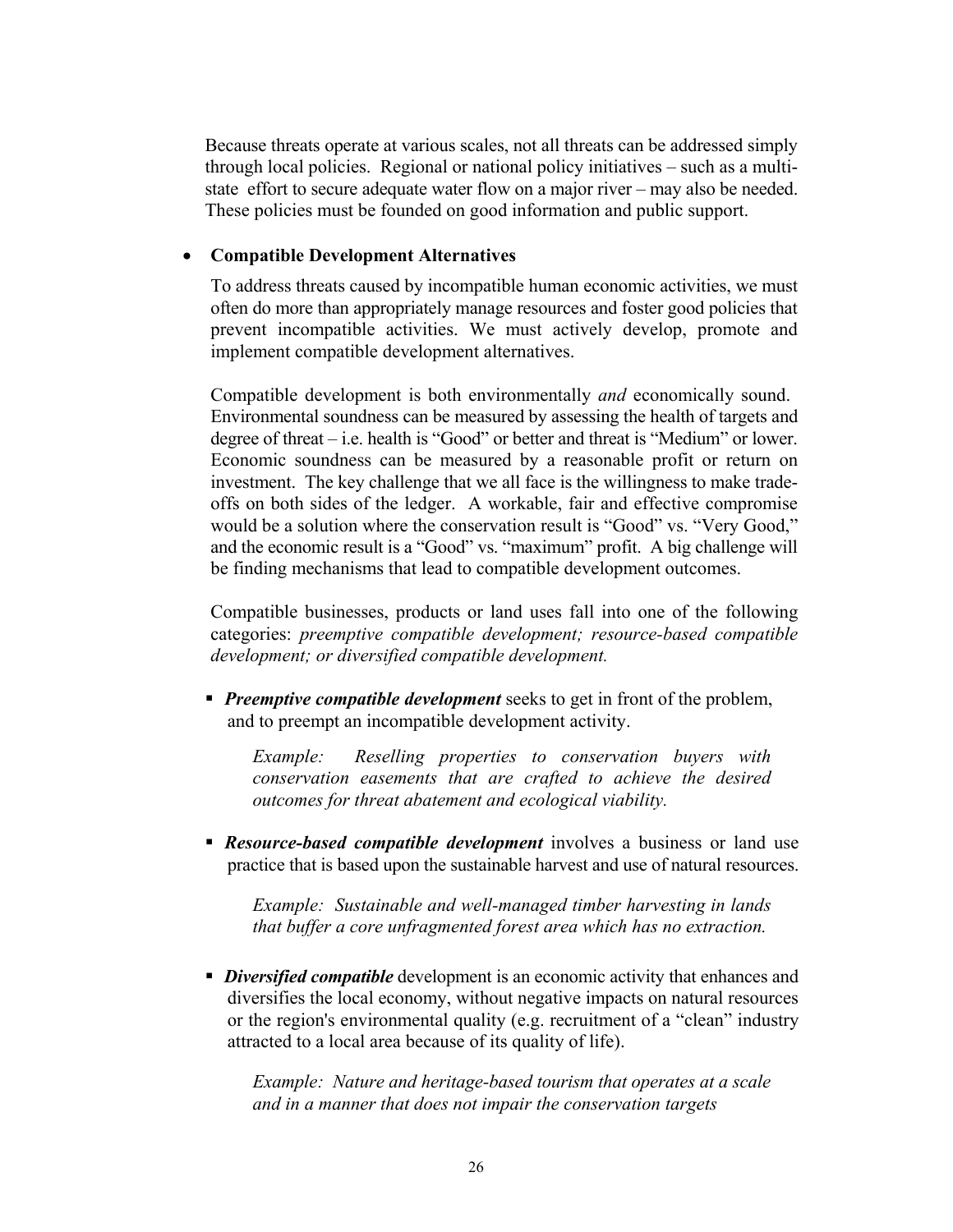Any or all of these strategic approaches  $-$  in particular compatible development  $-$  may require efforts designed to secure short-term and long-term community support. The Conservancy has worked at dozens of landscape-scale projects to help develop community visions, strategic plans and action steps towards compatible development.

#### ♦ **Select Priority Strategic Actions**

The potential strategic actions should be evaluated to select those that will most effectively and efficiently accomplish the objectives. Potential strategic actions should be assessed using three criteria: *Benefits*, *Feasibility*, and *Cost*.

#### *Benefits*

The benefits of a given strategic action derive from directly achieving threat and viability objectives (direct benefit) as well as from enabling or catalyzing the implementation of

another strategic action (indirect benefit or leverage). To assess the potential benefits of a strategic action, consider three factors:

• *Scope and Scale of Outcome*

The degree to which the proposed strategic action, if successfully implemented, is likely to secure the desired objective(s) at a degree of intensity and/or spatial scale sufficient to reduce critical threat ranks to a "Medium" rank and/or to increase a key ecological attribute to a "Good" rank.

#### • *Duration of Outcome*

The degree to which the proposed strategic action, if successfully implemented, is likely to secure a long-lasting outcome. Strategic actions likely to achieve enduring, long-lasting outcomes are most desirable; those with short duration less desirable, all other things being equal.

• *Leverage*

The degree to which the proposed strategic action, if successfully implemented, will enable or catalyze the implementation of other strategic actions (and thus achieve other important objectives), either within the immediate conservation project, or elsewhere.

#### *Feasibility*

Overall feasibility of a strategic action is based on three factors:

- *Lead Individual & Institution* The availability of a lead individual with sufficient time, proven talent, relevant experience, and good institutional support to implement the strategic action.
- *Ability to Motivate Key Constituencies*

The degree to which key constituencies (e.g. landowners, public officials, interest groups) whose involvement is necessary to implementing the strategic action and their motives are understood and the action appeals.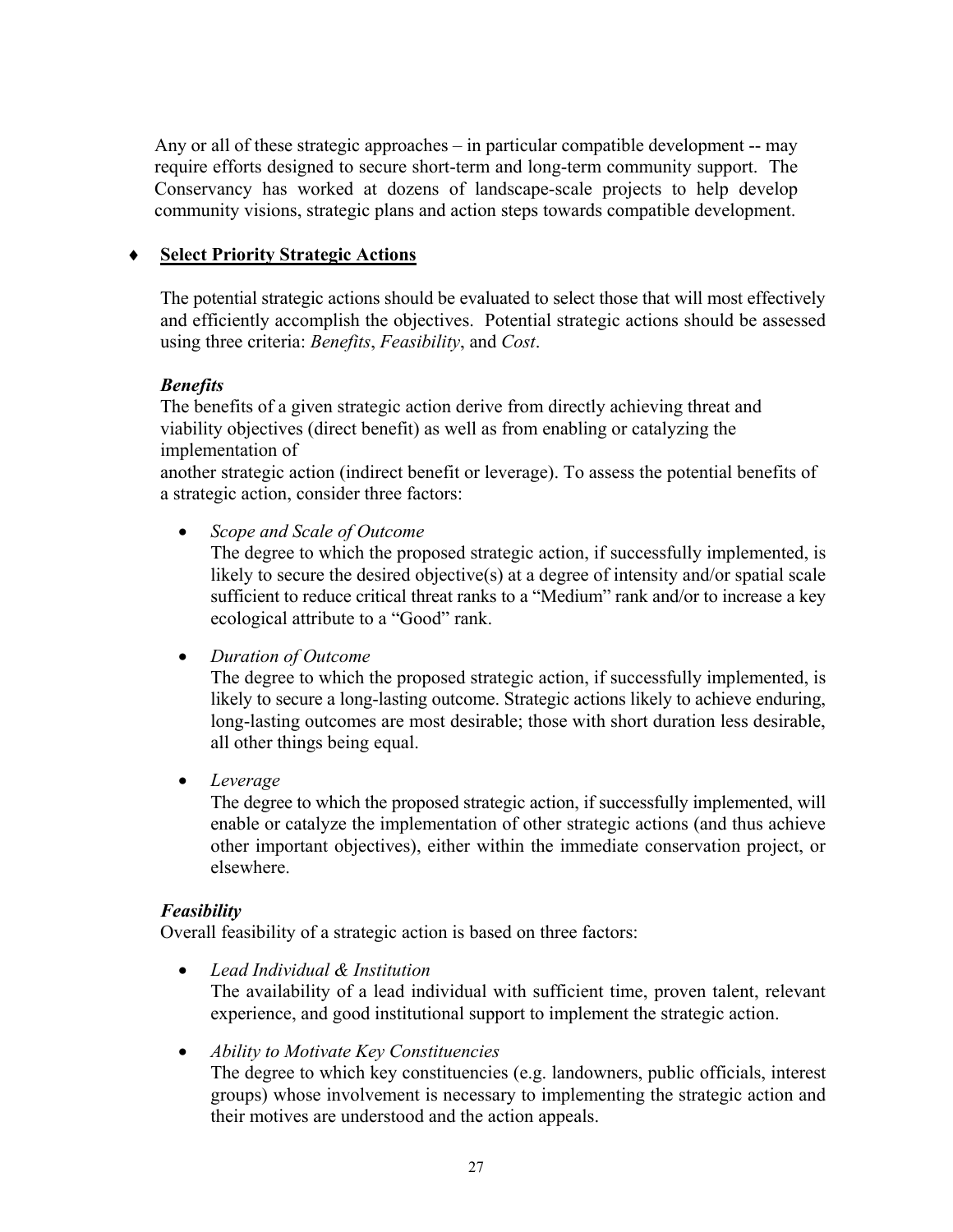#### • *Ease of Implementation*

Strategic actions that are less complex, have been successfully implemented previously, fit within the core competencies of the lead institution, and for which funding is accessible have a higher likelihood of success than other actions.

#### *Costs*

Strategic action costs should be estimated for the time horizon of the strategy, but no longer than 10 years. Cost estimates should focus on the use of *discretionary* or *unrestricted* dollars (or other appropriate currency). The overall cost of a strategic action is based on four factors:

- *One Time Cost* The amount of any direct, one-time costs.
- *Annual Costs* Other direct costs, excluding staff time, that will be accrued annually.
- *Staff Time* The average number of staff (FTE) required to implement the strategic action.
- *Number of Years* The number of years the strategic action will require staff time and annual costs for implementation.

The overall rank for each strategic action, based upon Benefits, Feasibility, and Cost, should serve as a guide for selecting the strategic actions to implement. The scoring system is designed to reward strategic actions that produce very high benefits for reasonable cost. It also identifies strategic actions that are "low-hanging fruit", i.e., lower cost actions with medium benefits that are very feasible to implement. The strategy ranking criteria are provided in Appendix E, and the Excel workbook automates the final strategy rankings based on these factors.

### **Don't Ignore Good Intuition**

Use the Excel workbook as a tool to probe and test your project team's intuition, best judgement and common sense - not as a "black box" that provides the definitive answers. This applies to the outcomes for target viability, threat rankings and strategies. Differences between your intuitive judgements and the software outcomes are always worth probing.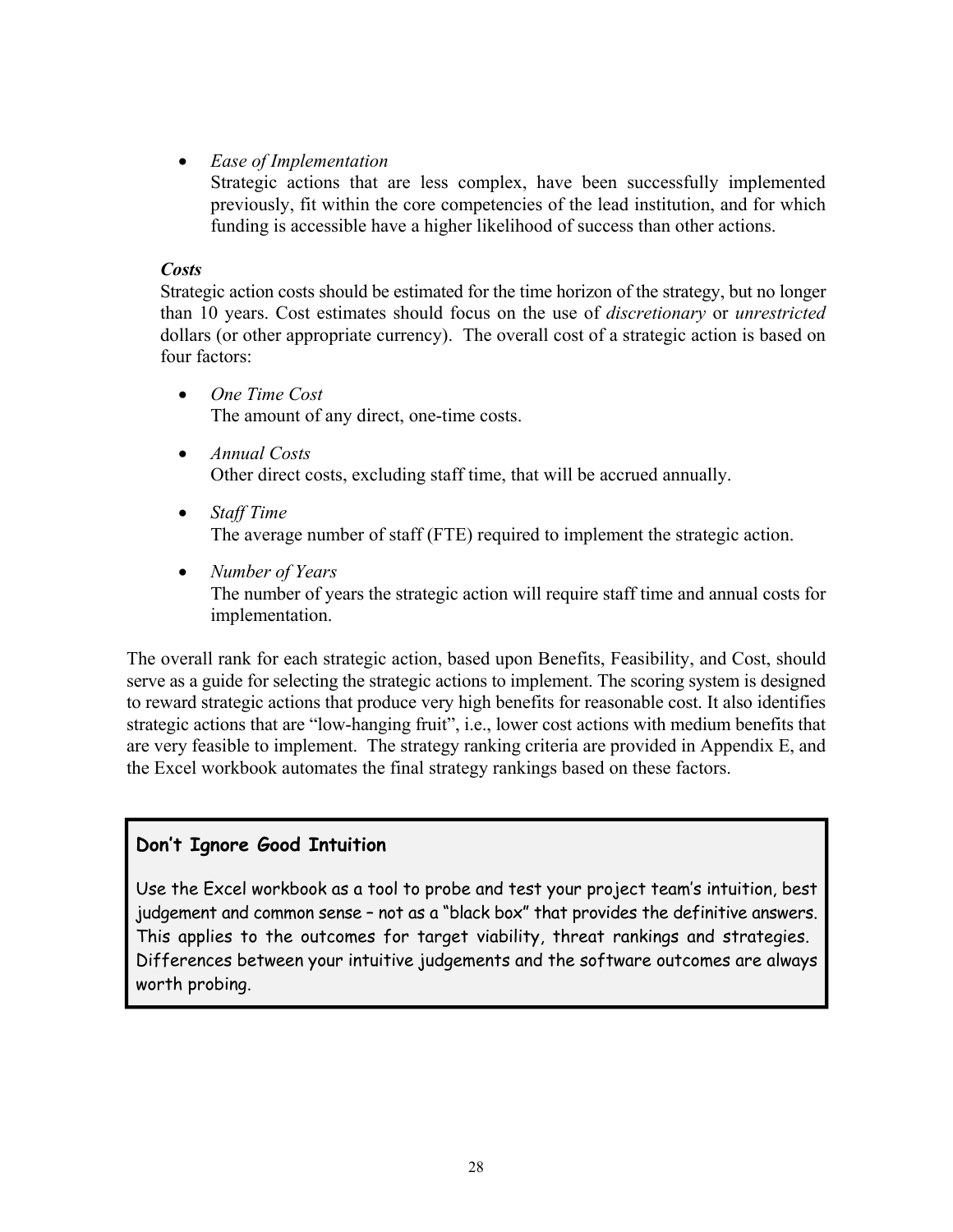#### **Determine Key Next Steps**

Working from the list of highest ranked strategies, select a small number for immediate implementation. The best people and discretionary resources should be focused early on the ideas that produce the highest "return on investment."

For each strategic action selected, list the key steps necessary for taking action. This should be limited to principal activities, not a detailed listing of all tasks. These activities may include priority research tasks needed to define the objective. Sometimes only the first step will be known.

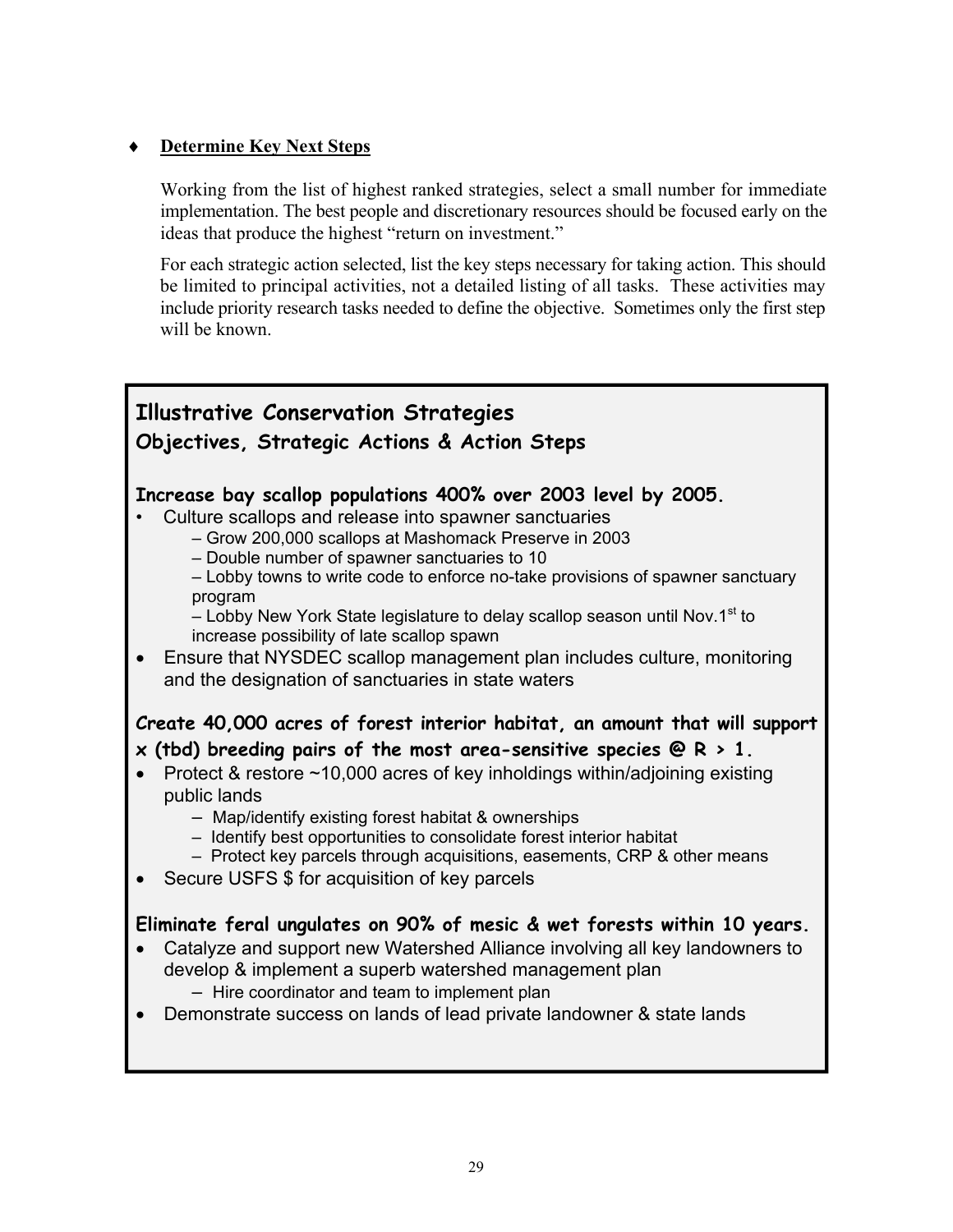## **Strategy Hints**

- Look for early winners  $-$  those actions that are the most likely to succeed and offer tangible results. Strive to show early, tangible success that reinforces the interests and issues important to key constituencies. Success then tends to beget more success.
- Carefully consider strategies that may be big winners. A proven "champion," with a track record of success, is needed to launch complex, high-impact strategies. Sometimes a more difficult and complex strategy often needs a foundation of smaller successes. The temptation to tackle big projects must be weighed against the perils that the project could bog down or cause tension in fragile alliances with partners or community leaders.
- Also consider the *programmatic* cost of failure. This is different than financial cost. It is also different than just failing to abate a threat. For example, an early failure in implementing a highly visible strategy might have a negative domino effect on other strategies.
- For describing your work to donors, community supporters or others, it may be helpful to group and describe strategies as a set of 3 to 5 strategic initiatives, program areas or strategic priorities  $-$  such groupings can help show the bigger picture, and the language can be adapted for the audience.
- Different strategies are often linked. For example, demonstrating a successful compatible residential development approach could help lay the groundwork for an improved land use plan and development ordinance. Look for these linkages.
- Strategies should not be seen as fixed plans. Circumstances change as work proceeds, new knowledge is gained and new threats emerge. Strategies must change accordingly.
- An objective may involve two different time horizons. Some things can be accomplished in relatively short order. Other things will require a long, persistent effort. We must do both.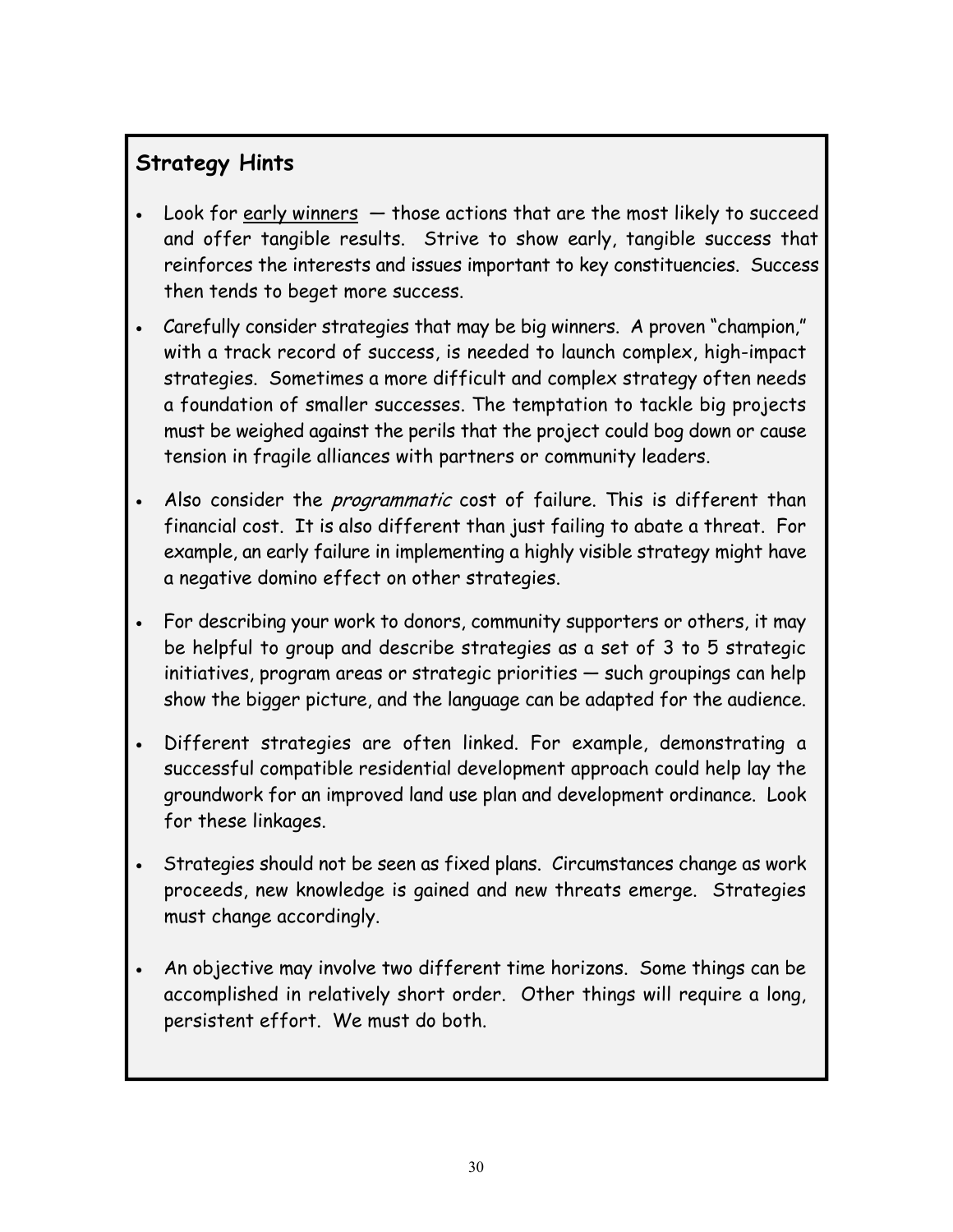## **X. Building Community Support**

The Nature Conservancy's experience indicates that long-term ecosystem conservation will succeed only with strong support from the people who live and work in these places.

Economic development is vitally important to communities everywhere. Both rich and poor areas seek to enhance their economic opportunities. However, inappropriate economic development and uses of land and water often present critical threats to important natural systems.

On the other hand, people everywhere want to maintain and improve their quality of life. Wherever we are engaged with communities, the vast majority of local people say they want to live in a place with a vibrant community, a prosperous economy and a healthy environment. Three-fourths of all Americans believe *there does not have to be a choice between the environment and the economy.* There is a powerful, but usually latent, desire by local citizens to improve the quality of life in the place where they live.

On this foundation, many landscape project directors have worked successfully with local citizen and staff leaders to build support for conserving the community's character, enhancing the economy and protecting the environment. By showing our genuine interest and support for community and economic development, we in turn have generated significant community understanding and support for conservation.

Cases studies, principles and tools for working with communities are presented in two previous Conservancy publications, of which limited copies are still available:

*A Citizen's Guide to Achieving a Healthy Community, Economy and Environment.* Explains basic principles of community and economic development, includes case studies from community-based projects, and offers an extensive bibliography.

*Pathways: Building a Local Initiative for Compatible Economic Development.* Provides details and step-by-step suggestions on building a collaborative, broad-based local vision and plan. Several case studies are presented in the introductory chapter.

Landscape project directors who have deployed these approaches have found their standing in the community substantially enhanced. They have developed important relationships with an array of local citizen and staff leaders. The Conservancy has emerged as a positive force for community betterment. This improvement in our standing with local partners has led to direct and indirect threat abatement and demonstrable conservation results.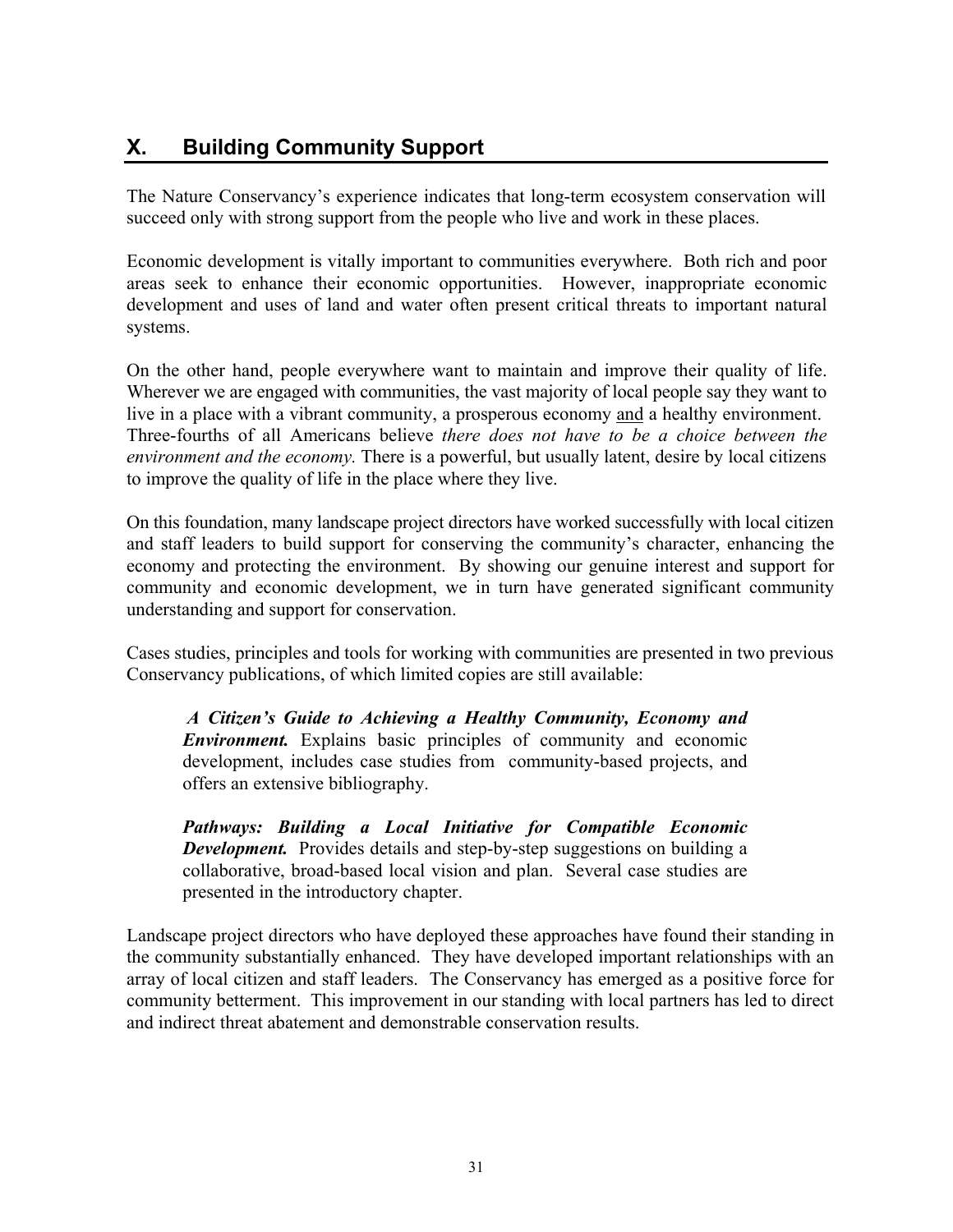## **Helpful Hints for Working with Communities**

- **Listen.** One of the most important things you can do is keep your ears open. Listen to the opinions of local residents from all sectors, as well as community leaders. You need to understand the wants, needs and aspirations of the community to be an effective partner.
- Take a Personal Approach to Develop Trust. People everywhere, but especially in rural places, relate to other people as individuals. Take a personal approach, not an institutional approach, to developing relationships. More than anything else, you must build up personal trust between yourself and community leaders.
- ♦ **Work with All Sectors.** While you need to work closely with current local political leaders, be prepared for political leadership to change. Don't concentrate on the public sector alone. Get to know, and find opportunities to work with, numerous local citizen leaders and community organizations. Bridge socio-economic and racial barriers.
- Make Deposits. You cannot expect to take "withdrawals" (e.g. community support for something important to you) unless you have made previous "deposits" (e.g. your support for something important to the community). In many instances, relatively easy but important "deposits" can be made by acting as a broker for knowledge, outside expertise or contacts, or small amounts of seed funding.
- Pick Up the Phone. When in doubt, pick up the phone, call an experienced person in your organization or elsewhere and ask for help. These people can help you find expertise and funds for local "deposits".
- Think Small. Be willing to work with your community in small scales, such as village, town and county. People often care most deeply about the place where they live. How they define their community matters most to them, not how we define the landscape.
- **Be Patient.** Landscape-scale, community-based conservation is a marathon race, not a sprint. Continuing small, positive steps makes all the difference in the long run.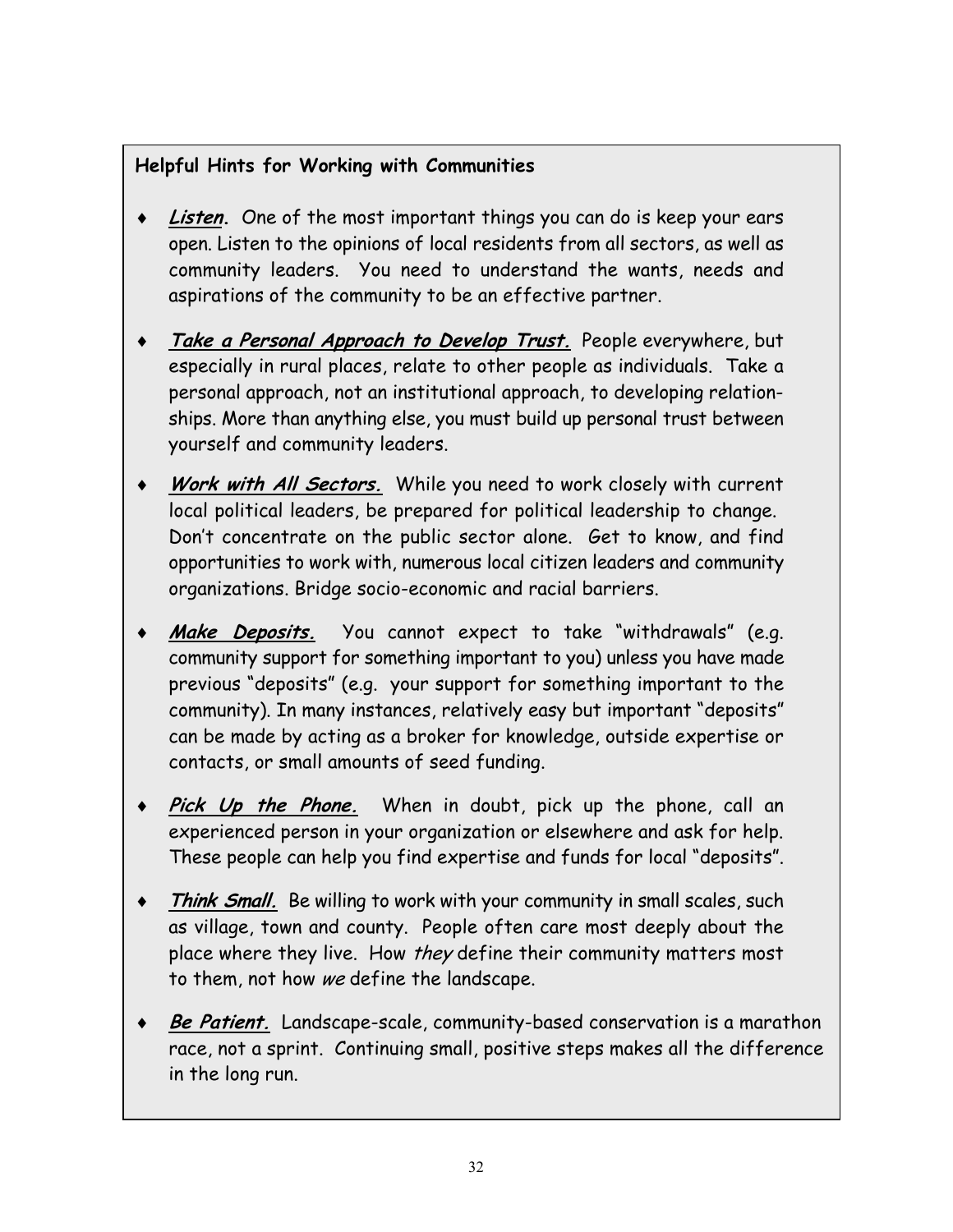## **XI. Measuring Conservation Success**

The Nature Conservancy has defined conservation success as *making substantial progress towards the long-term abatement of critical threats and the sustained maintenance or enhancement of biodiversity health at conservation areas*.

To answer this key question, the Conservancy has developed two measures of conservation success at priority landscapes:

**Biodiversity Health** – the viability of the focal conservation targets at a landscape conservation area.

**Threat Status** – success in abating critical threats at the area.

The Biodiversity Health measure assesses the effectiveness of conservation strategies at enhancing or maintaining the long-term viability of the systems. The Threat Status measure assesses the effectiveness of conservation strategies at abating or removing sources of stress. These two measures provide a necessary and sufficient assessment of conservation impact. The results shown by these two measures over time are what matters.

*These two core measures are seamlessly embedded in the Five-S conservation planning approach and in the Excel conservation planning workbook.* In effect, a baseline set of conservation measures is developed concurrently with an initial conservation plan, and progress in biodiversity health and threat abatement is monitored as the plan is updated over time.

#### **Illustrative Conservation Measures**

#### **Biodiversity Health**

As described in the "Systems" chapter, Appendix A shows the Viability ranks for the conservation targets at a Southwestern River landscape. The rankings for each target on shown on the Viability worksheet, based on the key ecological attributes selected for size, condition and landscape context. The target viability rankings are then combined into an overall Biodiversity Health rank for the project: Very Good, Good, Fair or Poor.

#### **Threat Status**

As described in the "Sources" chapter, Appendix A shows the critical threat ranks for each target on the Summary worksheet. The individual threat rankings are then combined into an overall Threat Status rank for the project area: Very High, High, Medium or Low.

Note: The sample project in the Excel workbook shows how the measures are derived and rolled-up for a landscape.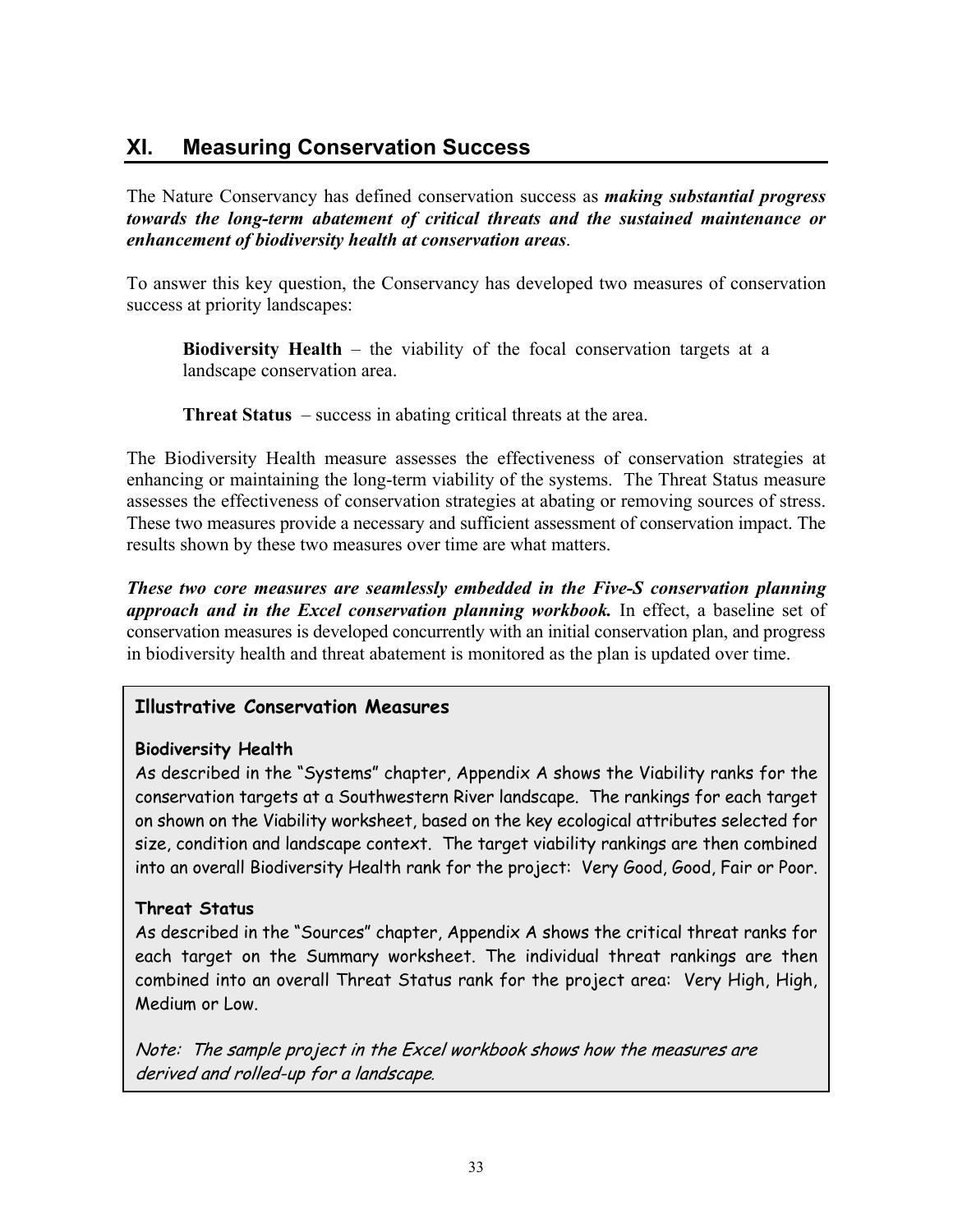## *Assessing Conservation Capacity*

There is often a lag time between implementation of strategies and abatement of a threat, and an even longer lag time showing changes in biodiversity health. Accordingly, a set of shorterterm "leading" indicators is needed to assess a project's capacity to implement effective strategies that abate critical threats and enhance the conservation targets.

Chapter II describes the key success factors for achieving landscape-scale conservation results. The Conservancy is now developing a revised set of Project Resource Measures to be used by project teams and to be included in the Excel workbook (see Appendix F). A small set of indicators and associated benchmarks are used to determine the overall capacity at a conservation area. The key indicators include:

- ♦ Staff Leadership
- ♦ Multidisciplinary Team
- ♦ Institutional Leadership
- ♦ Funding
- ♦ Legal Framework for Conservation
- ♦ Community & Constituency Support

Building these elements of capacity allows project teams to implement strategies that abate critical threats and enhance ecosystem health.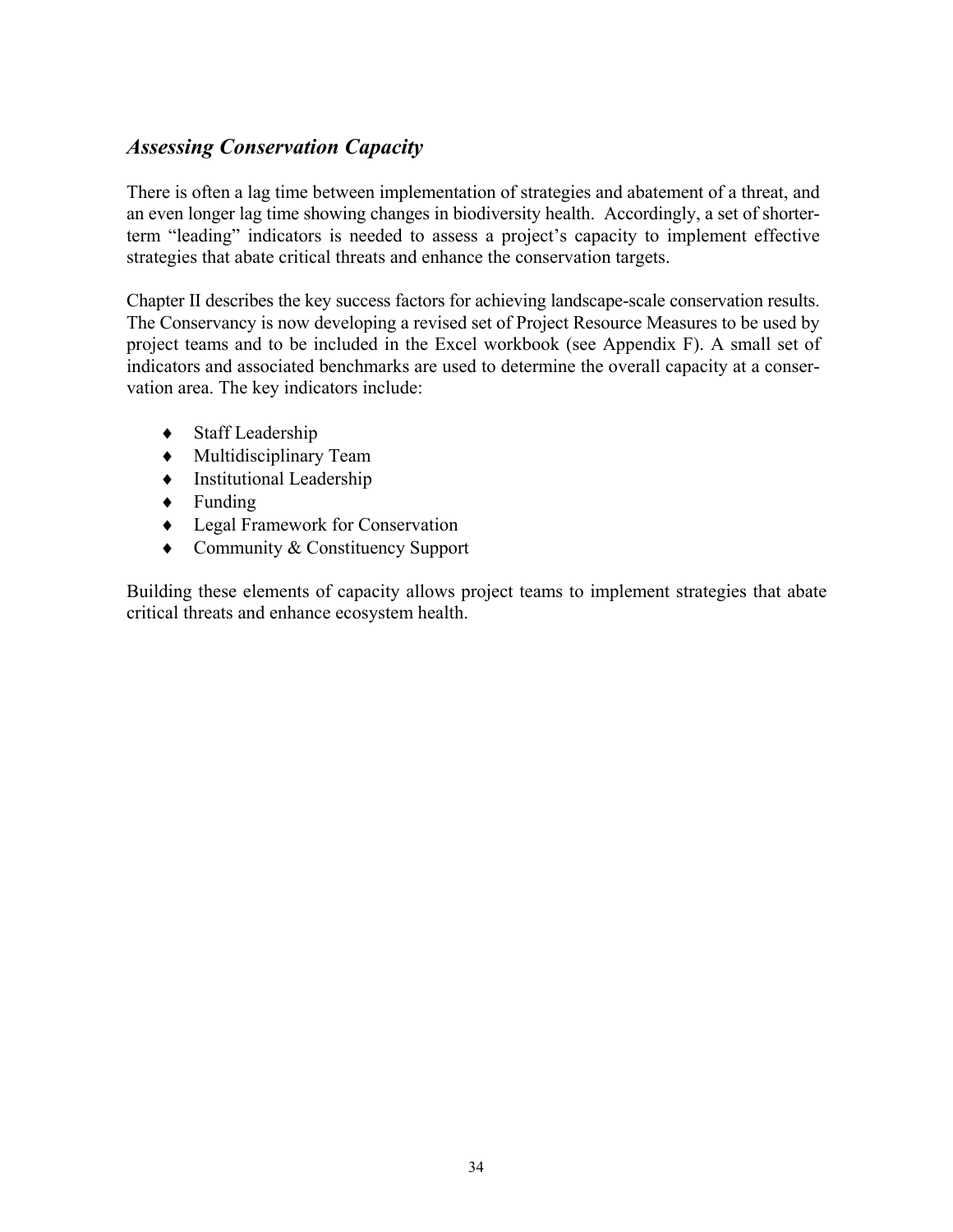## **XII. The Case for Place**

As the Conservancy's mission so clearly articulates, our conservation work must be carried out on the ground – preserving the plants, animals and natural communities that represent the diversity of life on earth *by protecting the lands and waters they need to survive.* To fulfill this vision, the Conservancy's vision is to conserve *portfolios of functional conservation areas* within and across ecoregions.

While we clearly should explore and pursue new high-leverage strategies for conservation, we must recognize that enduring conservation results ultimately requires that the *key capacity factors be in place to implement the needed conservation strategies at each functional landscape*. Without someone assuming responsibility for the strategies, they will not be implemented. There is no avoiding the reality of doing conservation place-by-place.

Moreover, our experience has shown that if these factors are in place, tangible conservation results are indeed achieved. Critical threats are abated. Ecological management enhances the health of conservation targets. Support of key constituencies and the local community provides a platform for enduring results.

Over time, these capacity factors must be in place at several thousand functional landscapes, which will serve as a powerful coarse-filter for biodiversity conservation. The enduring impact will be enormous. In a typical ecoregion in the United States, a suite of 25 functional landscapes will conserve, on the average:

- *All coarse-scale ecological systems*, across an array of environmental gradients
- *Two-thirds of the conservation targets in the ecoregion*
- *Over half of all target occurrences in the ecoregion*

This job at first glance seems overly daunting. How can we possibly do conservation planning and implement conservation strategies at thousands of landscapes?

Multiple partners are coming together in Efroymson Fellowship workshops to develop firstiteration conservation plans for hundreds of globally significant landscapes. Multidisciplinary project teams develop these plans in about ten days, in a series of two or three workshops. Using this approach, the Conservancy and partner organizations can begin to take intelligent conservation action immediately at these landscapes. With about 10% the Conservancy's professional conservation staff's time, *within five years* we could develop good initial plans and strategies for 75% of the functional landscapes in the United States.

Fortunately, the definition of "we" is a collective one that includes hundreds of public and private conservation institutions. Indeed, the presence of a capable conservation institution is one of the very key factors of success.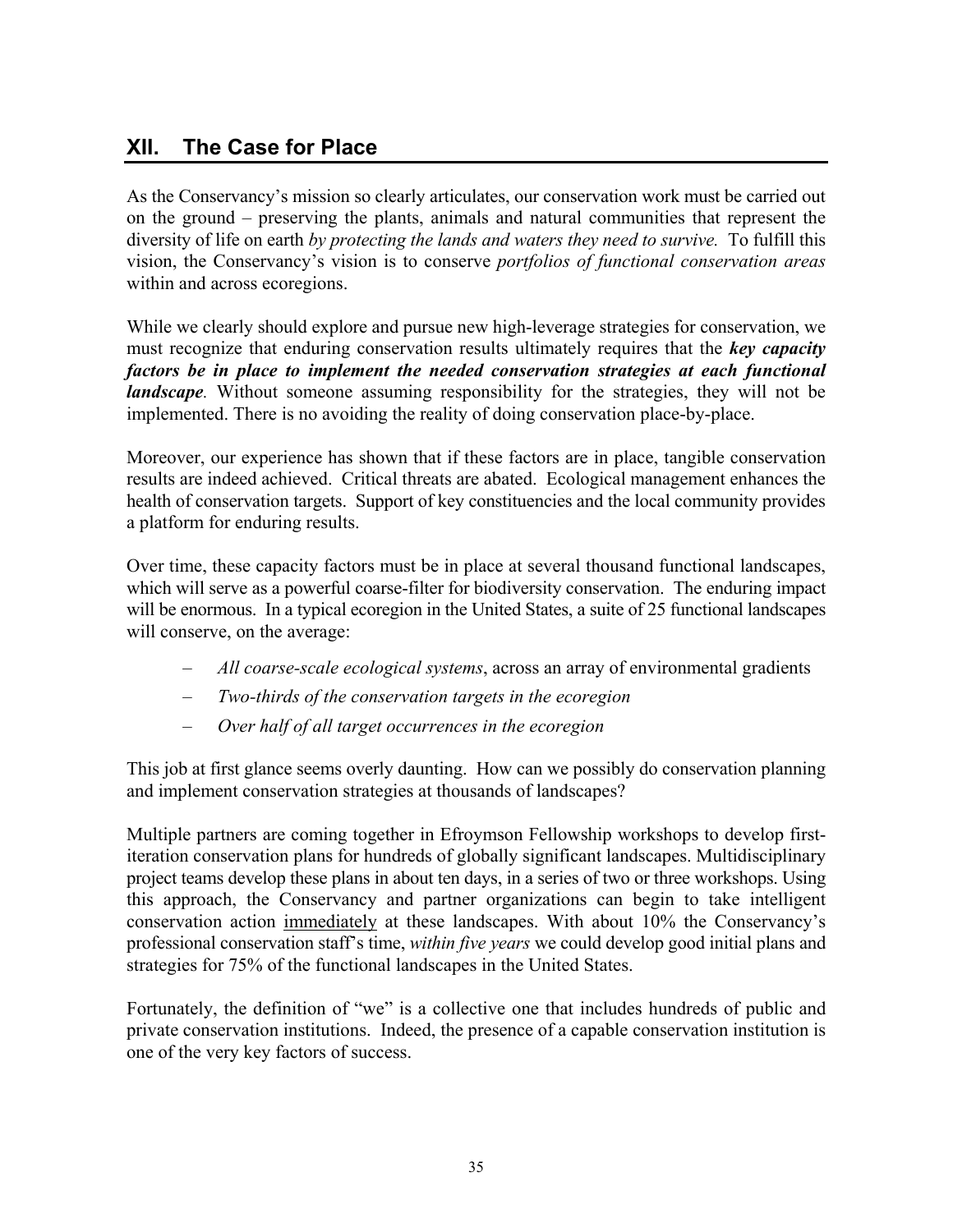If conservation institutions are key to success, then "institutional deal-making" must become a leading strategy for building global conservation capacity. Institutional deal-making can take many forms, and dozens of creative arrangements have been manifested, over the years. Some recent examples include:

- Cost-sharing between TNC and state agencies in Kentucky to place staff in several landscape programs that each encompass multiple portfolio areas;
- Bringing highly-targeted staff expertise and experience from the U.S. to build capacity within promising private conservation organizations in Australia through a low-cost, highimpact Asia-Pacific fellowship program;
- Providing technical information and expertise, and securing Congressional funding for ecological fire management within a 100,000 acre pineland ecosystem at a national forest in Arkansas;
- A cost-sharing agreement between the Conservancy and BLM in Nevada to secure staff to develop and implement conservation strategies for all portfolio areas in a BLM district ( BLM is responsible for managing 80% of all portfolio areas in Nevada).

Institutional deal-making may be a high-leverage means to the end, but in all of these cases the end was kept clearly in sight – the conservation of portfolio landscapes.

The Nature Conservancy had about 75 staff members when I joined the organization in 1974; today the organization has over 3000 staff. By engaging a growing cadre of public and private conservation partners, developing credible first iterations and continually improving landscape conservation plans, and vesting staff responsibility in large-scale conservation area programs  $-I$  am confident that the capacity can be put in place to conserve as many as  $5,000$  functional landscapes worldwide within the next decade.

The conservation scorecards developed with the conservation plans – the measures of success - will then begin to show the abatement of critical threats and enhancement of biodiversity health at these Last Great Places on Earth for generations to come.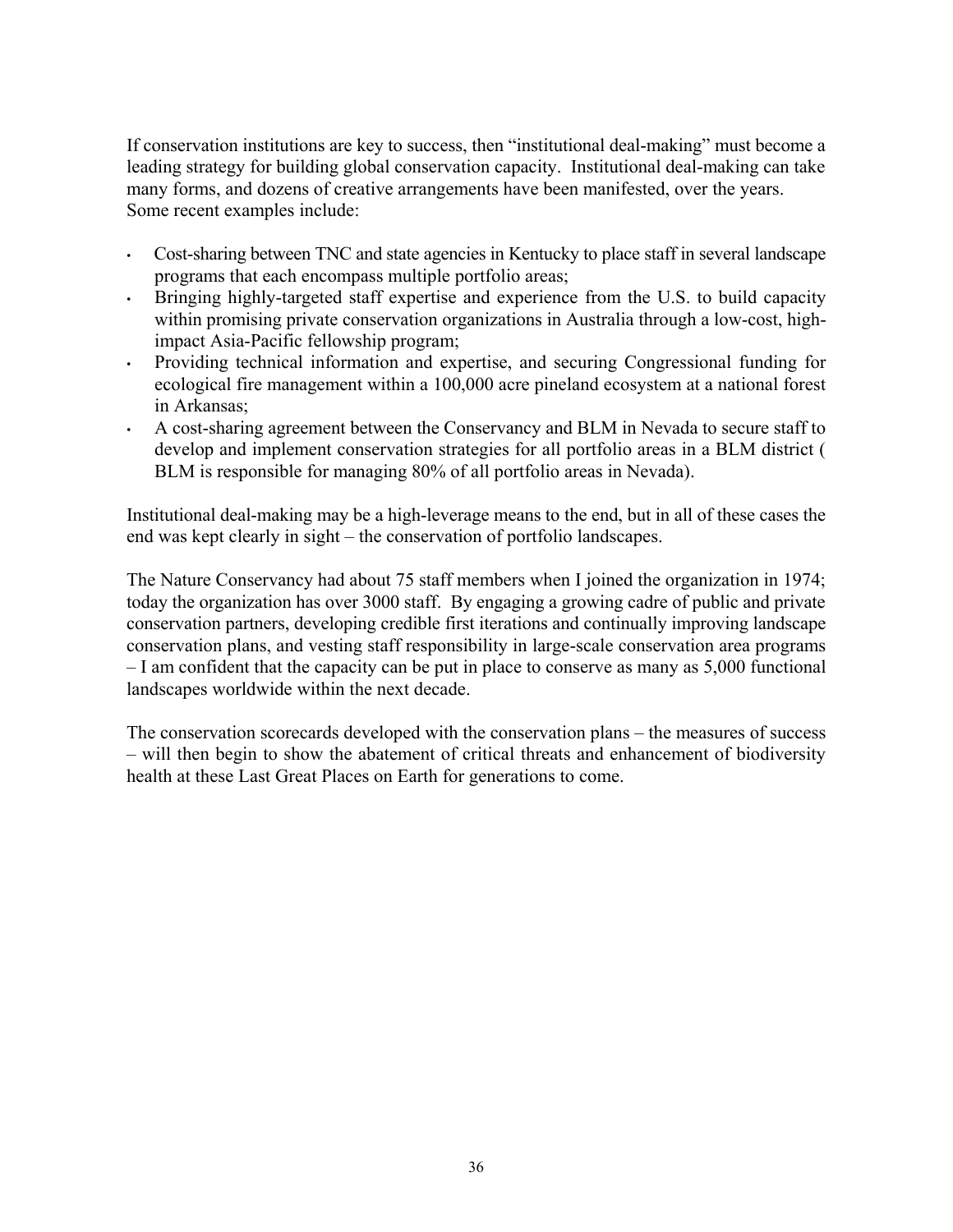# **Appendix A**

## **Illustrative Landscape Conservation Plan and Measures of Success** *Microsoft Excel Workbook*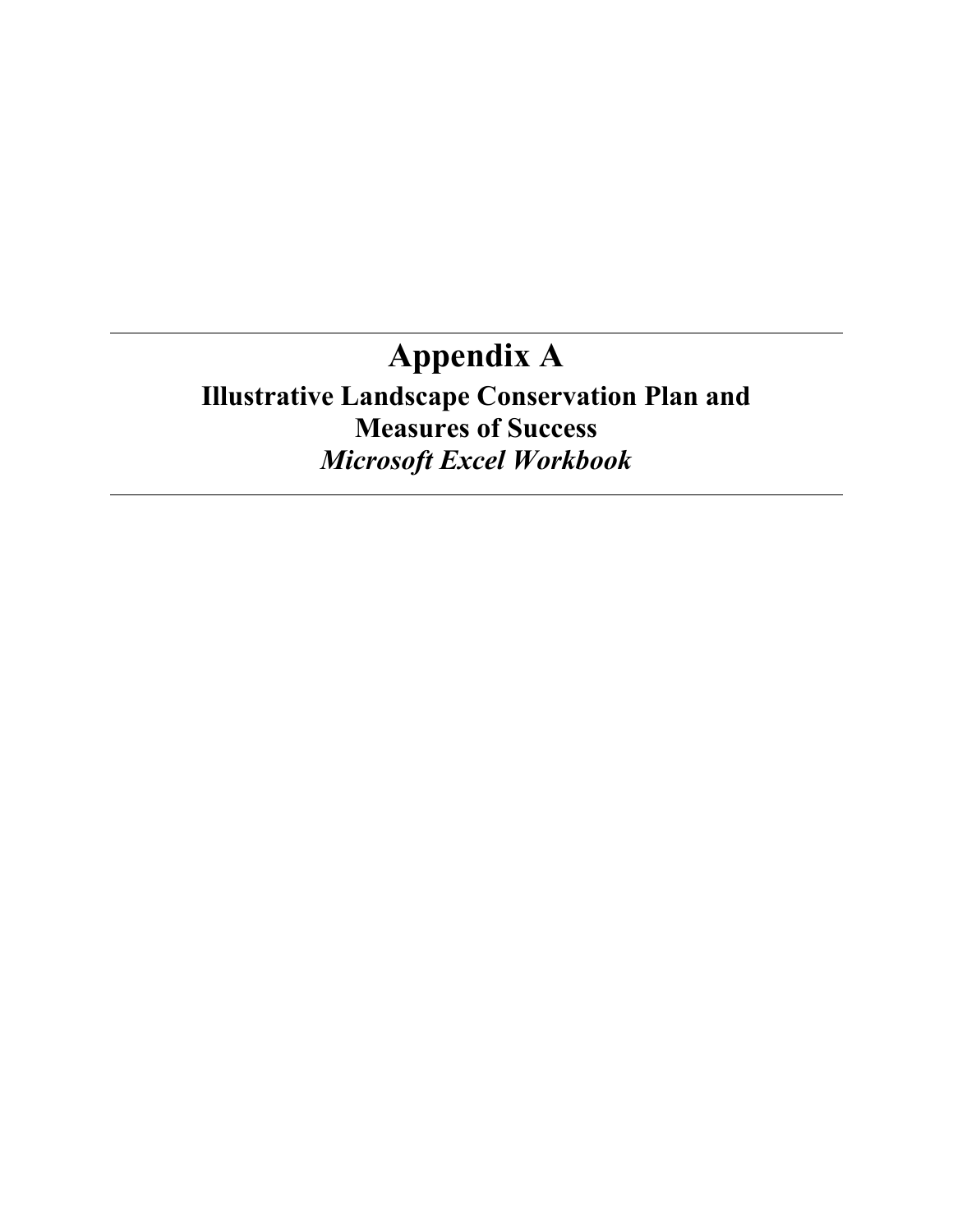|                       | Home<br>Directory<br>Welcome |  | <b>Conservation Area Planning / Measures of Success</b> | Workbook<br>@The Nature Conservancy              | Conservancy<br>Conservancy<br>EAVAID THE LAIR CREAT PLACES ON EARTH |                                                                            |  |                |   |                                          |
|-----------------------|------------------------------|--|---------------------------------------------------------|--------------------------------------------------|---------------------------------------------------------------------|----------------------------------------------------------------------------|--|----------------|---|------------------------------------------|
|                       | Site:                        |  | <b>Southwestern Arizona River</b>                       | Overview                                         |                                                                     |                                                                            |  |                |   |                                          |
|                       | Ecoregion                    |  |                                                         | $\overline{2}$<br>Assessment of Target Viability |                                                                     | <b>Conservation Area Planning /</b><br><b>Measures of Success Workbook</b> |  |                |   |                                          |
| 2                     |                              |  | Riparian Forest Mosaic - mainstem                       | <b>Summary Tables</b>                            | P,                                                                  |                                                                            |  |                |   |                                          |
|                       |                              |  | 2: Mixed Broadleaf Riparian Forest - Trib               | Strategies                                       | $\overline{\phantom{a}}$                                            | The buttons with black letters will                                        |  |                |   |                                          |
| Go to Selected Target |                              |  | 3: Aquatic Community - Mainstem                         | Monitoring Table                                 |                                                                     | take you to the designated<br>worksheets.                                  |  |                |   |                                          |
|                       | argets                       |  | <b>Aquatic Community - Tributary</b>                    | Menu Lists                                       | $\mathcal{D}$                                                       | (Go to "Overview" first!)                                                  |  |                |   |                                          |
|                       |                              |  | <b>Upland Plant Community Mosaic</b>                    | Project Resource Measures                        |                                                                     |                                                                            |  |                |   |                                          |
|                       |                              |  |                                                         | <b>Nested Targets</b>                            | Þ                                                                   | The ? buttons provide help; click ?                                        |  |                |   |                                          |
|                       |                              |  |                                                         |                                                  |                                                                     |                                                                            |  | Scoring Tables | э | once to open help box, again to<br>close |
|                       |                              |  |                                                         |                                                  |                                                                     |                                                                            |  |                |   | 8                                        |
|                       | Office:                      |  |                                                         | Reset Menus & Screens                            | ø                                                                   | Please enter the Site name.                                                |  |                |   |                                          |
|                       | Contact:                     |  |                                                         | Clear Workbook Input                             | $\overline{2}$                                                      | <b>Ecoregion and Focal</b><br><b>Conservation Targets to the left</b>      |  |                |   |                                          |
|                       | Date:                        |  | format: Month-Yr                                        | Load Input from SCP File                         | $\overline{\mathcal{P}}$                                            | (limit Site name and Target names                                          |  |                |   |                                          |
|                       |                              |  | Scaling for Your Computer's Monitor                     | ۰<br>Cambiar idioma / Mudar idioma               |                                                                     | to 35 characters).                                                         |  |                |   |                                          |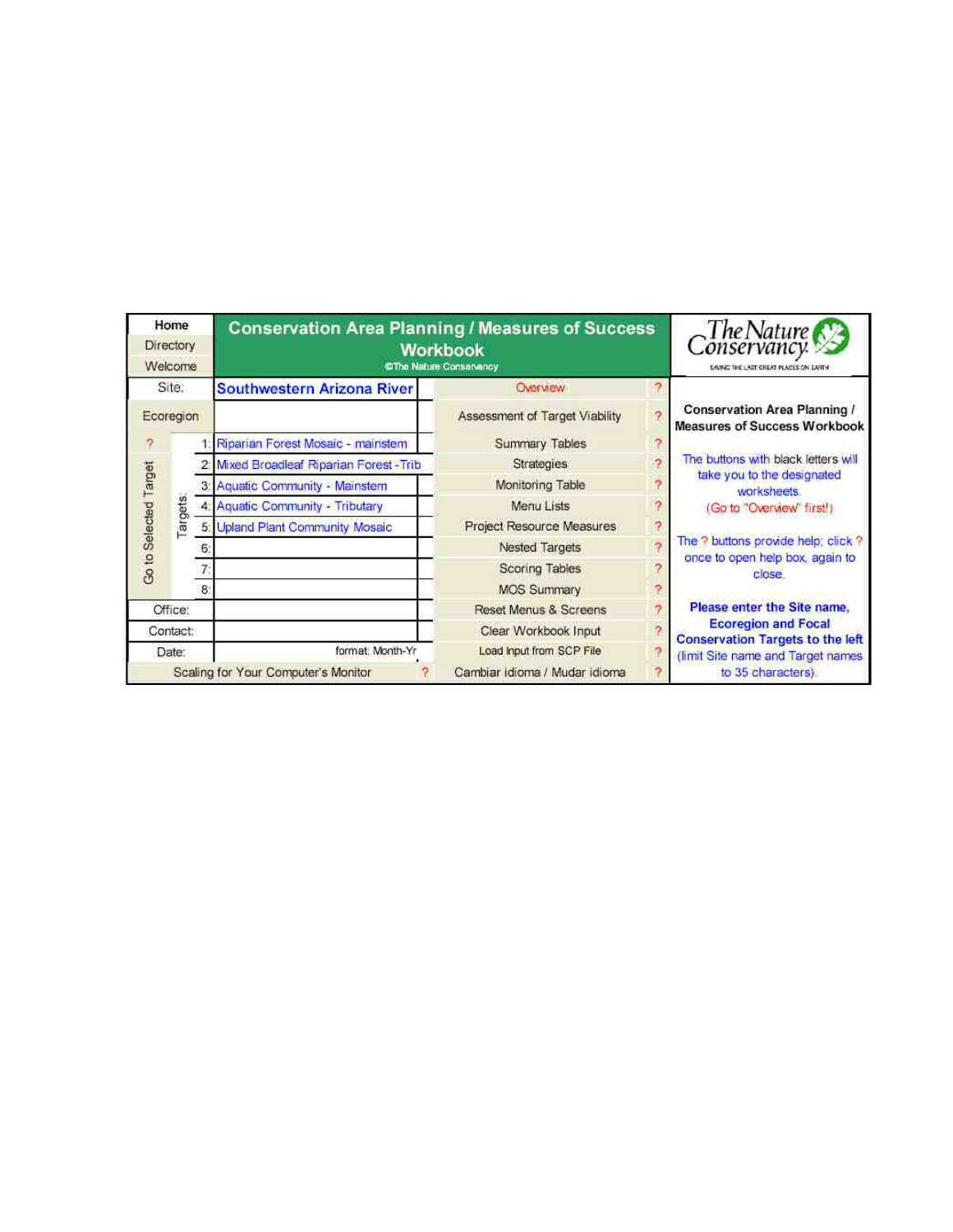## *Southeastern Arizona River*

## **Overall Viability Summary**

| <b>Conservation Targets</b>               | <b>Size</b> |  | <b>Condition</b> |  | <b>Landscape</b><br><b>Context</b> |  | <b>Viability</b> |
|-------------------------------------------|-------------|--|------------------|--|------------------------------------|--|------------------|
|                                           | Grade       |  | Grade            |  | Grade                              |  | Rank             |
| Riparian Forest Mosaic - mainstem         | Good        |  | Fair             |  | Good                               |  | Good             |
| Mixed Broadleaf Riparian Forest-tributary | Very Good   |  | Good             |  | Fair                               |  | Good             |
| Aquatic Community - Mainstem              | Poor        |  | Fair             |  | Fair                               |  | Fair             |
| Aquatic Community - Tributary             | Good        |  | Good             |  | Fair                               |  | Good             |
| Upland Plant Community Mosaic             | Very Good   |  | Fair             |  | Fair                               |  | Good             |
|                                           |             |  |                  |  |                                    |  |                  |
|                                           |             |  |                  |  |                                    |  |                  |
|                                           |             |  |                  |  |                                    |  |                  |
| <b>Site Biodiversity Health Rank</b>      |             |  |                  |  |                                    |  | Good             |
|                                           |             |  |                  |  |                                    |  |                  |

## **Summary of Active Threats**

| <b>Active Threats Across Systems</b>      | Riparian<br>Forest<br>Mosaic -<br>mainstem | Mixed<br><b>Broadleaf</b><br>Riparian<br>Forest-<br>tributary | Aquatic<br>Community<br>- Mainstem | Aquatic<br>Community<br>- Tributary | Upland<br>Plant<br>Community<br>Mosaic |                          | <b>Critical</b><br><b>Threat</b><br>Rank |
|-------------------------------------------|--------------------------------------------|---------------------------------------------------------------|------------------------------------|-------------------------------------|----------------------------------------|--------------------------|------------------------------------------|
| <b>Excessive Groundwater Withdrawal</b>   | <b>High</b>                                |                                                               | <b>Very High</b>                   |                                     |                                        | $\overline{\phantom{a}}$ | <b>High</b>                              |
| <b>Invasive/Alien Species</b>             | <b>Medium</b>                              | $\blacksquare$                                                | Very High                          | <b>Medium</b>                       |                                        | $\blacksquare$           | <b>High</b>                              |
| Incompatible Grazing Practices            | <b>High</b>                                | <b>Medium</b>                                                 | <b>Medium</b>                      | Low                                 | Low                                    |                          | <b>Medium</b>                            |
| Extirpation of beaver                     | <b>High</b>                                |                                                               |                                    |                                     |                                        | $\blacksquare$           | <b>Medium</b>                            |
| Incompatible Primary Home Development     | <b>Medium</b>                              |                                                               |                                    |                                     |                                        | $\blacksquare$           | Low                                      |
| <b>Fire Suppression</b>                   | Low                                        |                                                               | Low                                | Low                                 | Low                                    | $\overline{\phantom{0}}$ | Low                                      |
| Incompatible Crop Production Practices    | Low                                        |                                                               | Low                                |                                     |                                        | $\overline{\phantom{0}}$ | Low                                      |
| <b>Recreational Vehicles</b>              |                                            | Low                                                           |                                    |                                     | Low                                    | $\overline{\phantom{0}}$ | Low                                      |
| Incompatible Mining Practices             |                                            |                                                               |                                    | Low                                 |                                        | $\blacksquare$           | Low                                      |
| Incompatible 2nd Home Development         |                                            |                                                               |                                    |                                     | Low                                    | $\overline{\phantom{0}}$ | Low                                      |
|                                           |                                            |                                                               |                                    |                                     |                                        |                          |                                          |
|                                           |                                            |                                                               |                                    |                                     |                                        |                          |                                          |
| <b>Threat Status for Targets and Site</b> | <b>High</b>                                | Low                                                           | <b>Very High</b>                   | Low                                 | Low                                    |                          | <b>High</b>                              |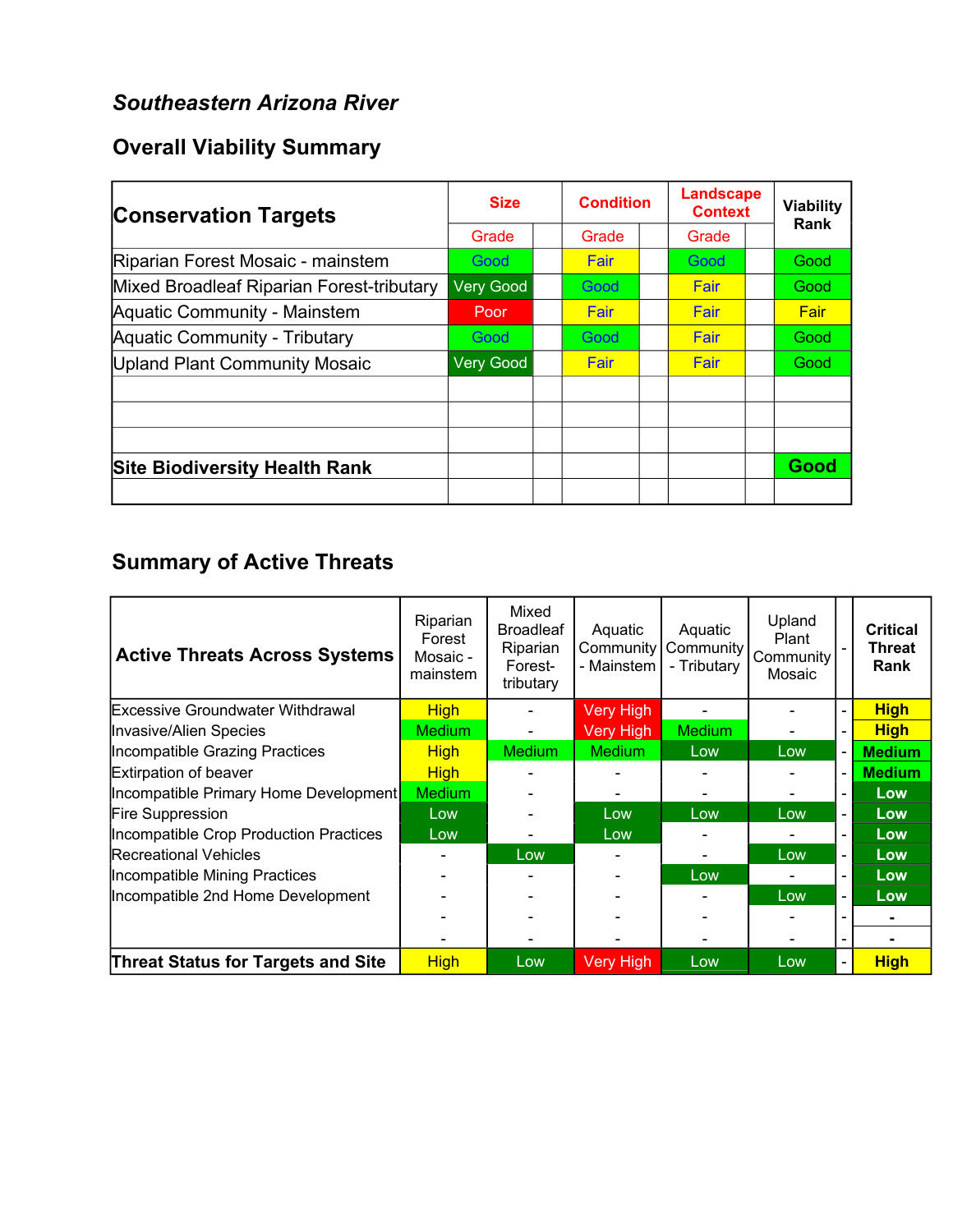# **Appendix B Conservation Target Selection Tool**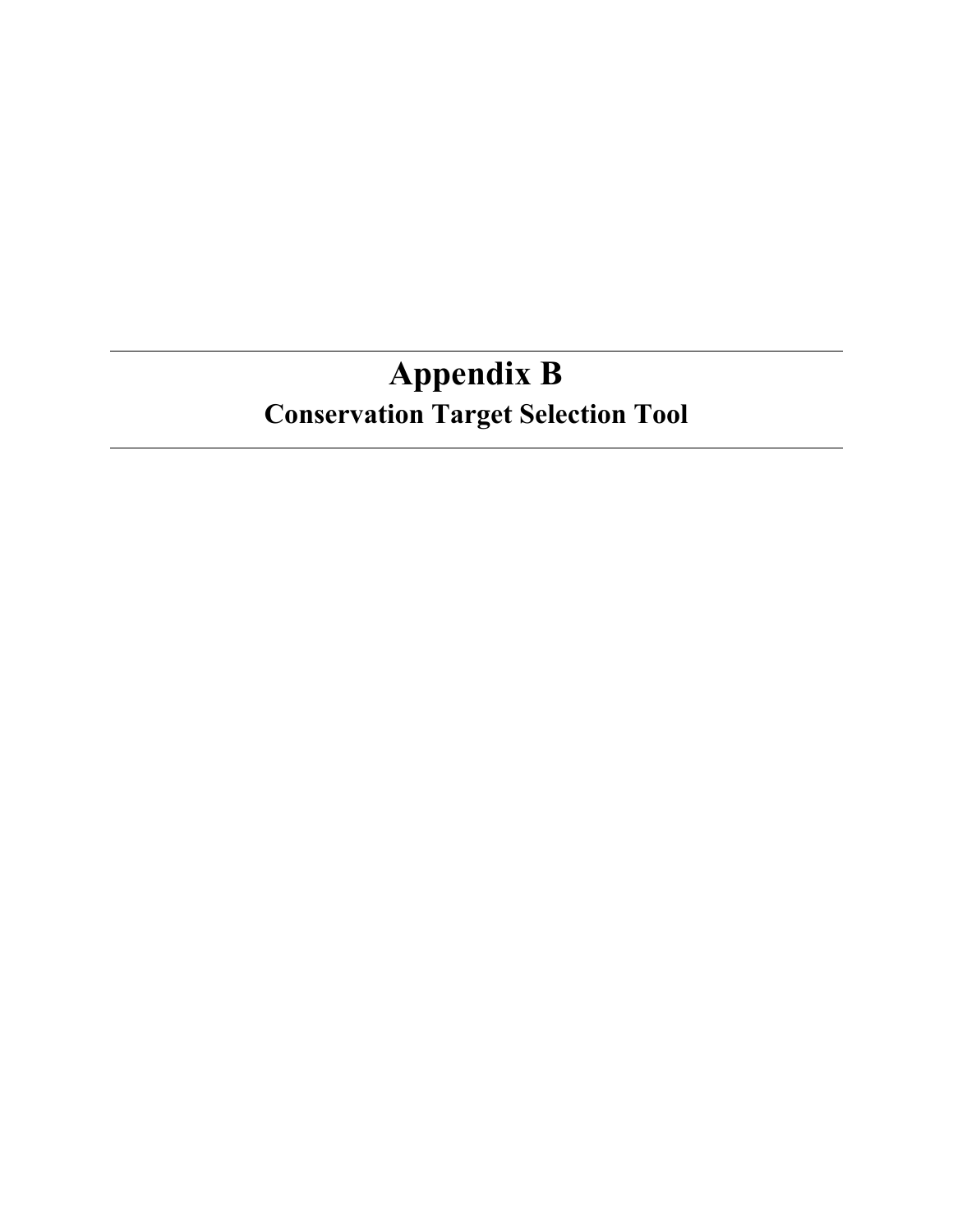## **Focal Conservation Target Selection Tool**



Notes: <sup>1</sup> Or is the system, community, or species likely to be a target in a new or revised ecoregional plan?

<sup>2</sup> "Captured" means that conserving the system will lead to conservation of the embedded species, community or system.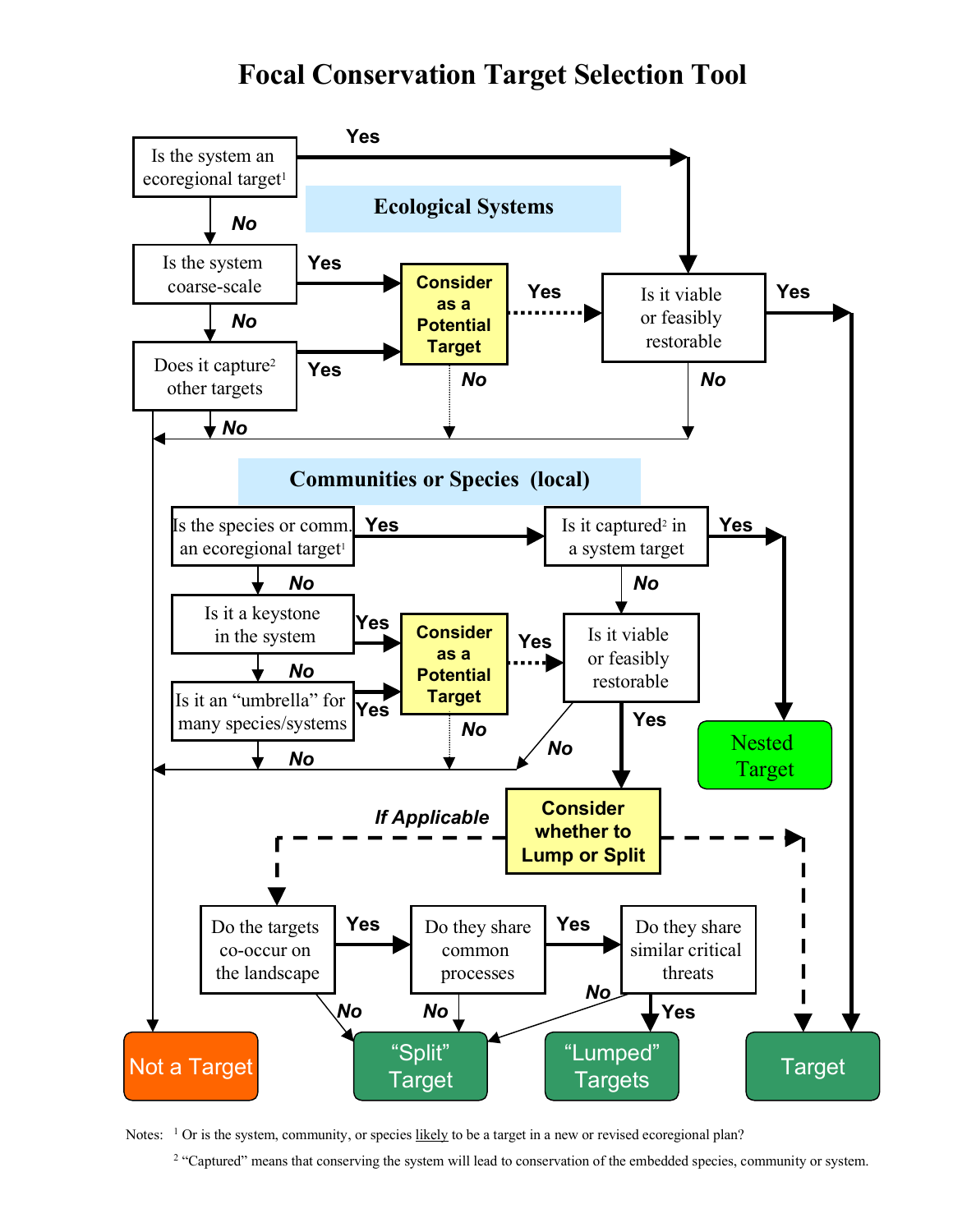# **Appendix C Viability Assessment Tool**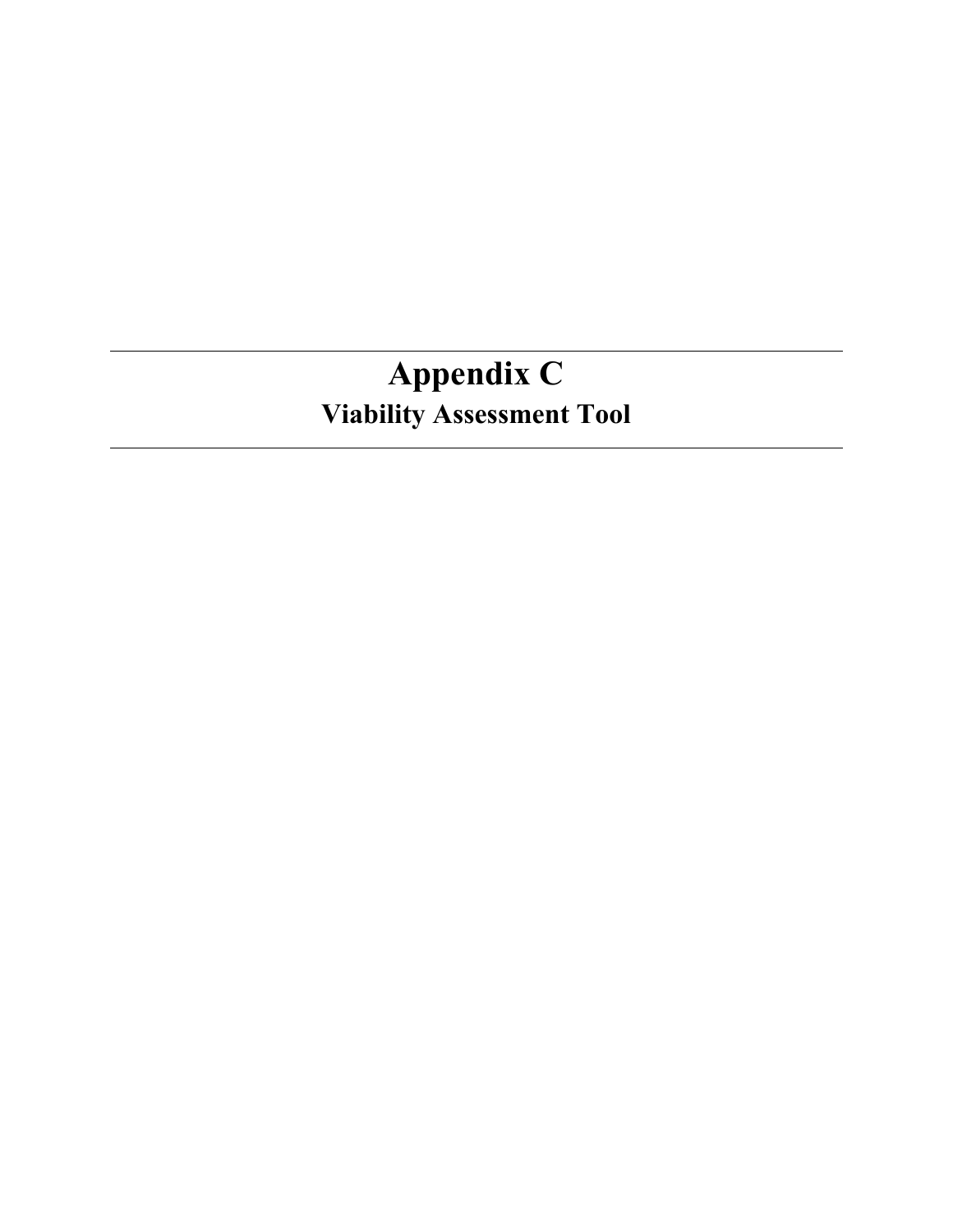## **Viability Assessment Tool** *Representative Key Ecological Attributes*



Note: The ecological factors cited are common to many targets, but are not inclusive. Not all factors will apply to a given target.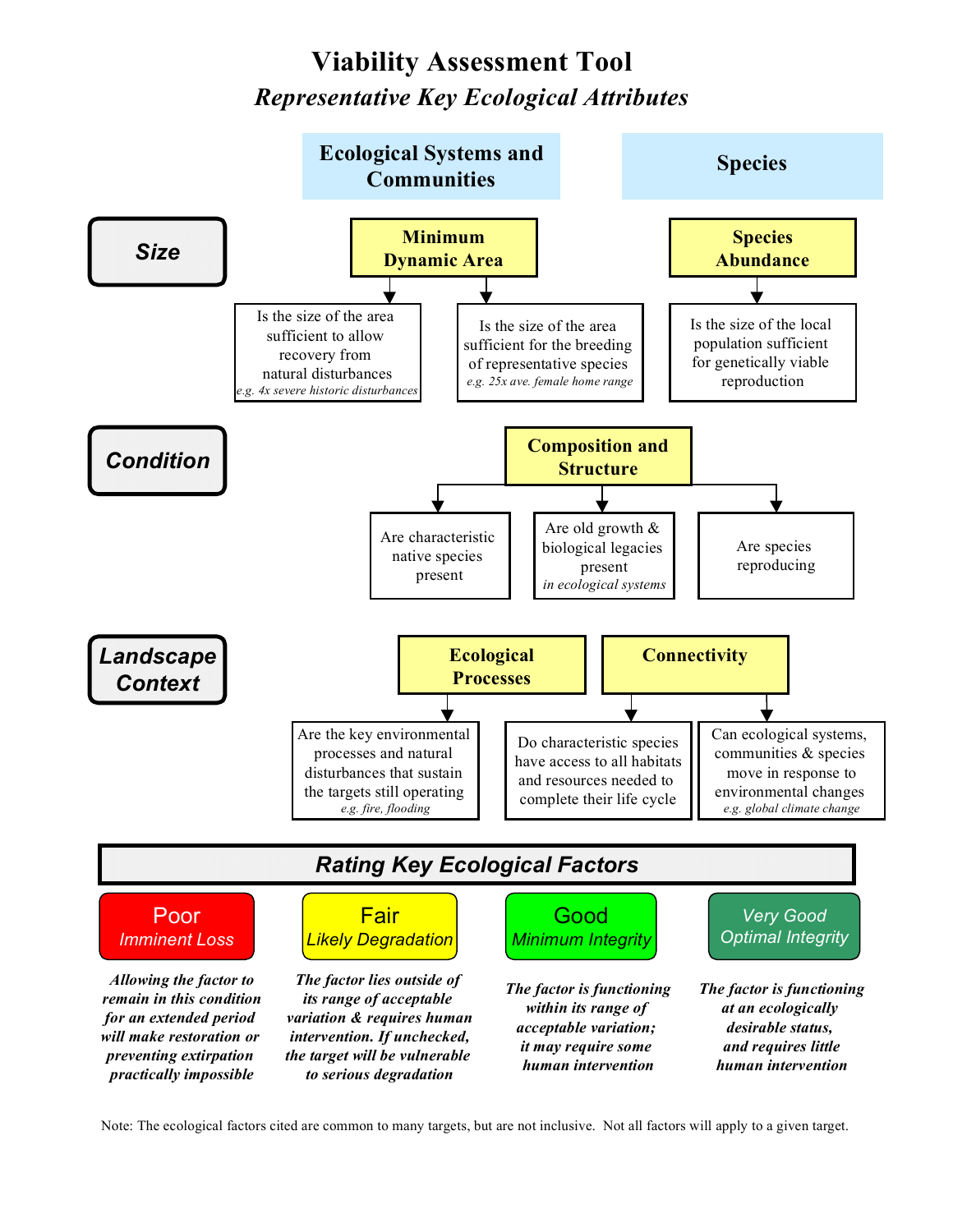# **Appendix D Guidelines for Ranking Stresses and Sources**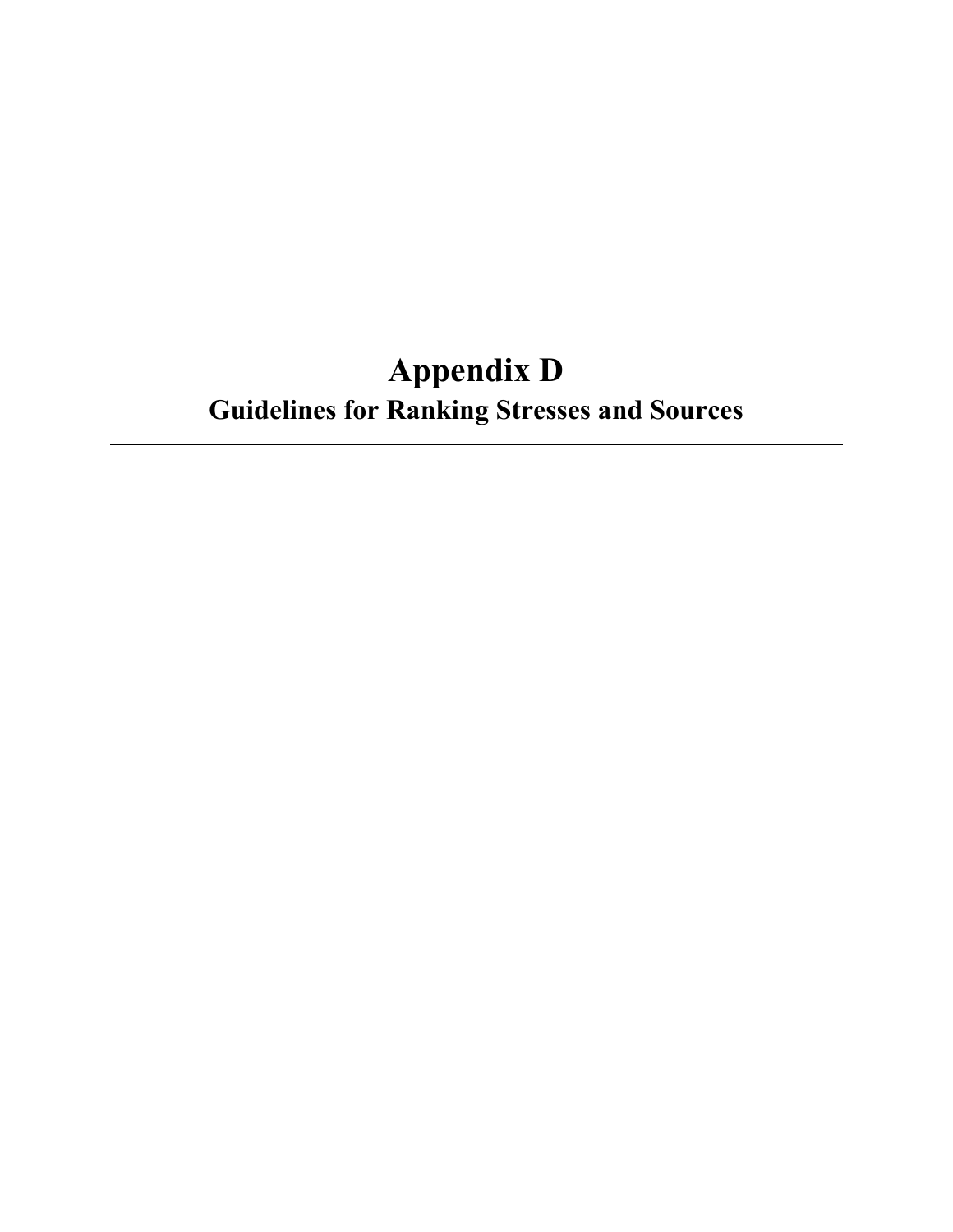## **Stress Ranking Guidelines**

*Severity of Damage -- what level of damage can reasonably be expected within 10 years under current circumstances (given the continuation of the existing management/conservation situation)*

| Very<br>High | The stress is likely to <i>destroy or eliminate</i> the conservation target over some<br>portion of the target's occurrence at the site      |
|--------------|----------------------------------------------------------------------------------------------------------------------------------------------|
| High         | The stress is likely to seriously degrade the conservation target over some portion<br>of the target's occurrence at the site                |
|              | Medium The stress is likely to <i>moderately degrade</i> the conservation target over some<br>portion of the target's occurrence at the site |
| Low          | The stress is likely to only slightly impair the conservation target over some portion<br>of the target's occurrence at the site             |

|              | Scope of Damage – what is the geographic scope of impact on the conservation target at<br>the site that can reasonably be expected within 10 years under current circumstances<br>(given the continuation of the existing situation) |
|--------------|--------------------------------------------------------------------------------------------------------------------------------------------------------------------------------------------------------------------------------------|
| Very<br>High | The stress is likely to be very widespread or pervasive in its scope, and affect the<br>conservation target throughout the target's occurrences the site                                                                             |
| High         | The stress is likely to be widespread in its scope, and affect the conservation target<br>at many of its locations at the site                                                                                                       |
|              | Medium The stress is likely to be localized in its scope, and affect the conservation target at<br>some of the target's locations at the site                                                                                        |
| Low          | The stress is likely to be very localized in its scope, and affect the conservation<br>target at a limited portion of the target's location at the site                                                                              |

## *Stress Ranking Chart*

|                  | Severity ------------------------ |             |               |                |  |  |
|------------------|-----------------------------------|-------------|---------------|----------------|--|--|
| <b>Scope</b>     | <b>Very High</b>                  | <b>High</b> | <b>Medium</b> | Low            |  |  |
| <b>Very High</b> | <b>Very High</b>                  | High        | <b>Medium</b> | Low            |  |  |
| High             | High                              | High        | Medium        | Low            |  |  |
| <b>Medium</b>    | <b>Medium</b>                     | Medium      | Medium        | Low            |  |  |
| Low              | Low                               | Low         | Low           | $\blacksquare$ |  |  |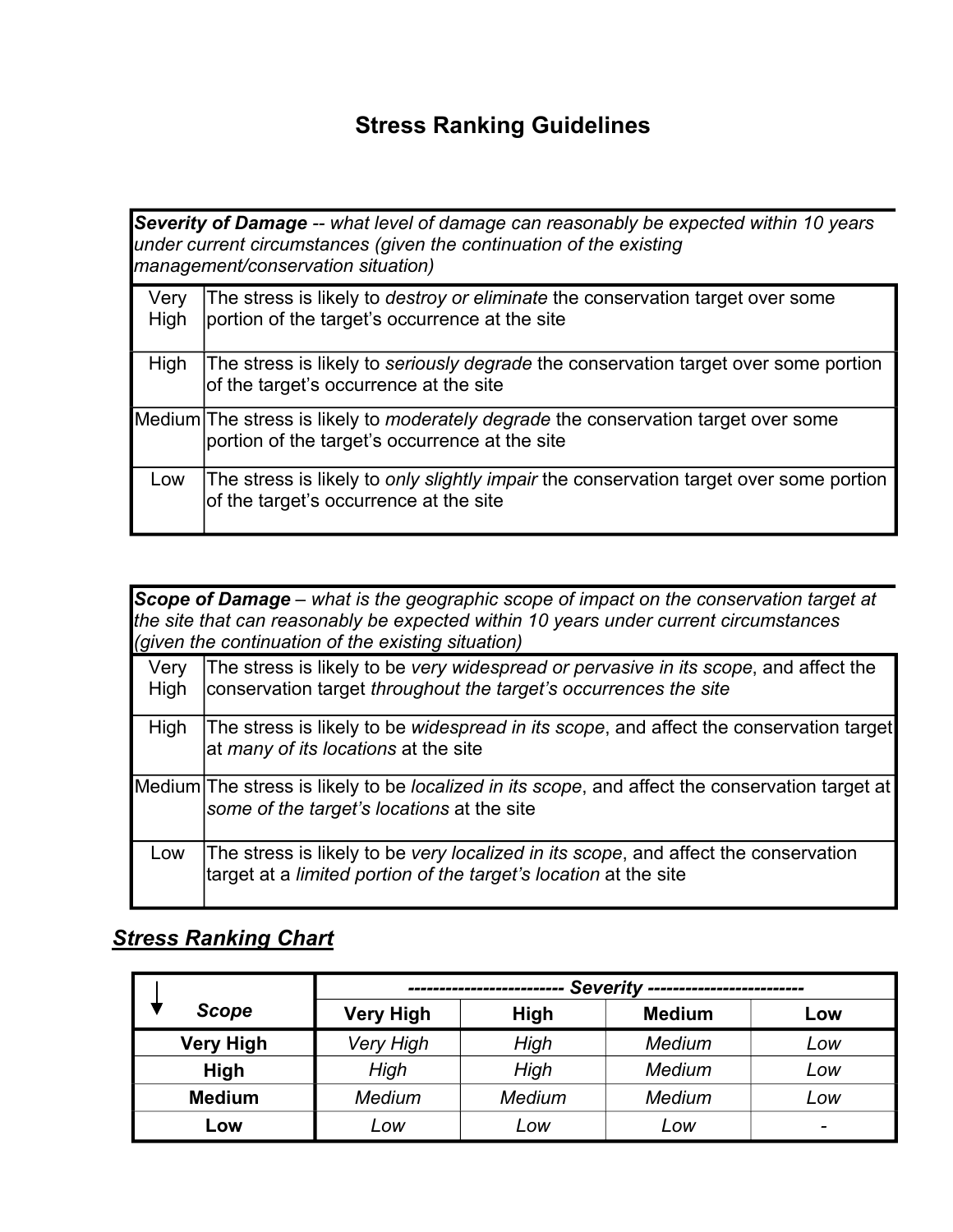## **Source-of-Stress Ranking Guidelines**

**Contribution** – Expected contribution of the source, acting alone, to the full expression of a *stress (as determined in the stress assessment) under current circumstances (i.e., given the continuation of the existing management/conservation situation)*

| Very<br>High | The source is a very large contributor of the particular stress             |
|--------------|-----------------------------------------------------------------------------|
| High         | The source is a <i>large</i> contributor of the particular stress           |
|              | Medium The source is a <i>moderate</i> contributor of the particular stress |
| LOW          | The source is a low contributor of the particular                           |

| <b>Irreversibility</b> – Reversibility of the stress caused by the source of stress |                                                                                                                                                        |  |  |  |  |  |
|-------------------------------------------------------------------------------------|--------------------------------------------------------------------------------------------------------------------------------------------------------|--|--|--|--|--|
| Very<br>High                                                                        | The source produces a stress that is not reversible, for all intents and purposes<br>(e.g. wetland converted to shopping center)                       |  |  |  |  |  |
| High                                                                                | The source produces a stress that is reversible, but not practically affordable<br>(e.g. wetland converted to agriculture)                             |  |  |  |  |  |
|                                                                                     | Medium The source produces a stress that is reversible with a reasonable commitment of<br>additional resources (e.g. ditching and draining of wetland) |  |  |  |  |  |
| Low                                                                                 | The source produces a stress that is easily reversible at relatively low cost (e.g.<br>ORVs trespassing in wetland)                                    |  |  |  |  |  |

## *Source Ranking Chart*

|                        | <b>Contribution</b> |        |               |        |  |  |  |
|------------------------|---------------------|--------|---------------|--------|--|--|--|
| <b>Irreversibility</b> | <b>Very High</b>    | High   | <b>Medium</b> | Low    |  |  |  |
| <b>Very High</b>       | <b>Very High</b>    | High   | High          | Medium |  |  |  |
| High                   | <b>Very High</b>    | High   | Medium        | Medium |  |  |  |
| <b>Medium</b>          | High                | Medium | Medium        | Low    |  |  |  |
| Low                    | High                | Medium | Low           | Low    |  |  |  |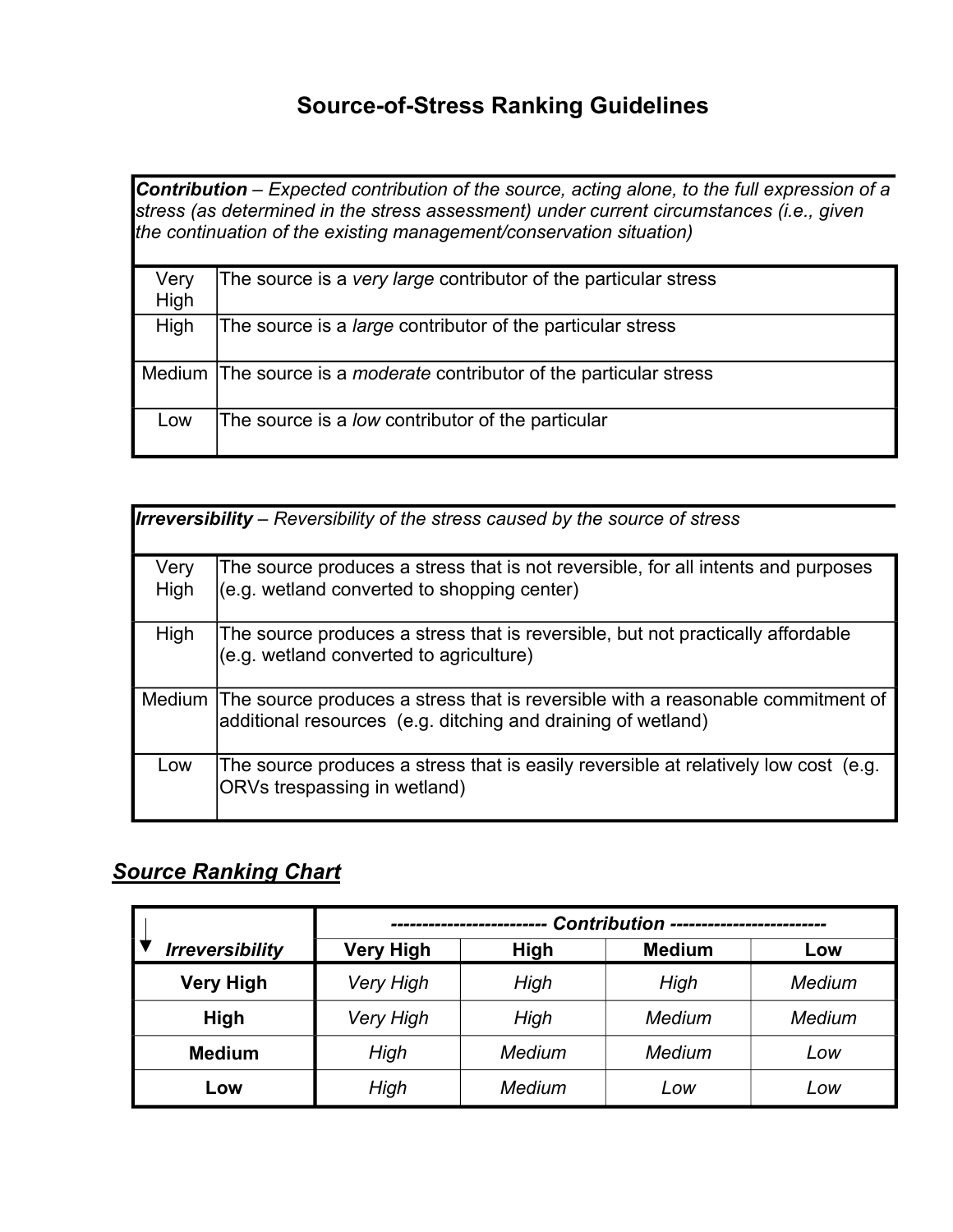# **Threat Ranking Chart**

|               |                  | <b>Source</b>    |                  |               |               |
|---------------|------------------|------------------|------------------|---------------|---------------|
|               |                  | <b>Very High</b> | High             | <b>Medium</b> | Low           |
| <b>Stress</b> | <b>Very High</b> | <b>Very High</b> | <b>Very High</b> | High          | <b>Medium</b> |
|               | <b>High</b>      | High             | High             | Medium        | Low           |
|               | <b>Medium</b>    | Medium           | Medium           | Low           | Low           |
|               | Low              | Low              | Low              | Low           | --            |

*Note that the Threat Rank for a given source of stress can be no higher than the rank of the stress.*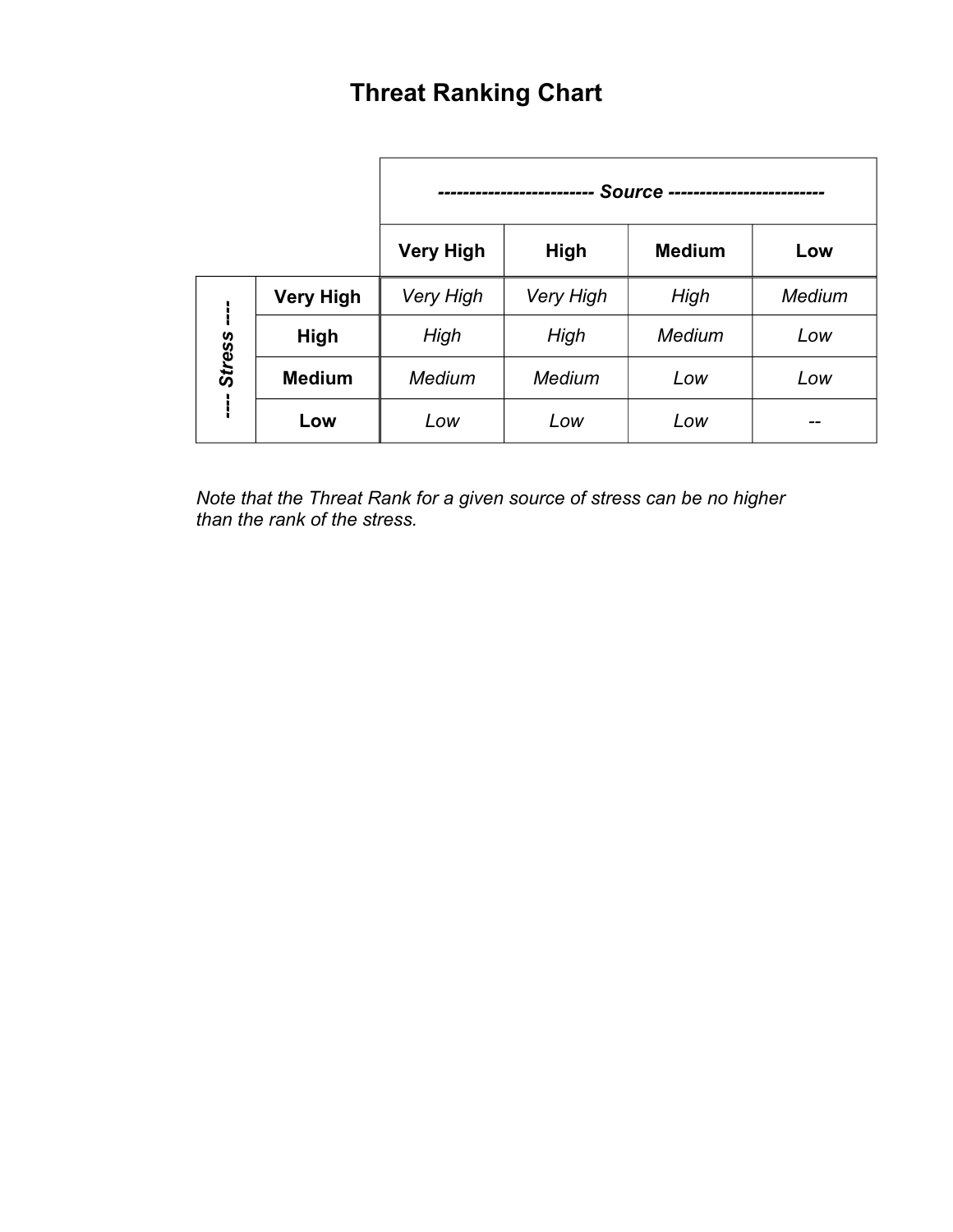# **Appendix E Strategy Development & Evaluation Tools**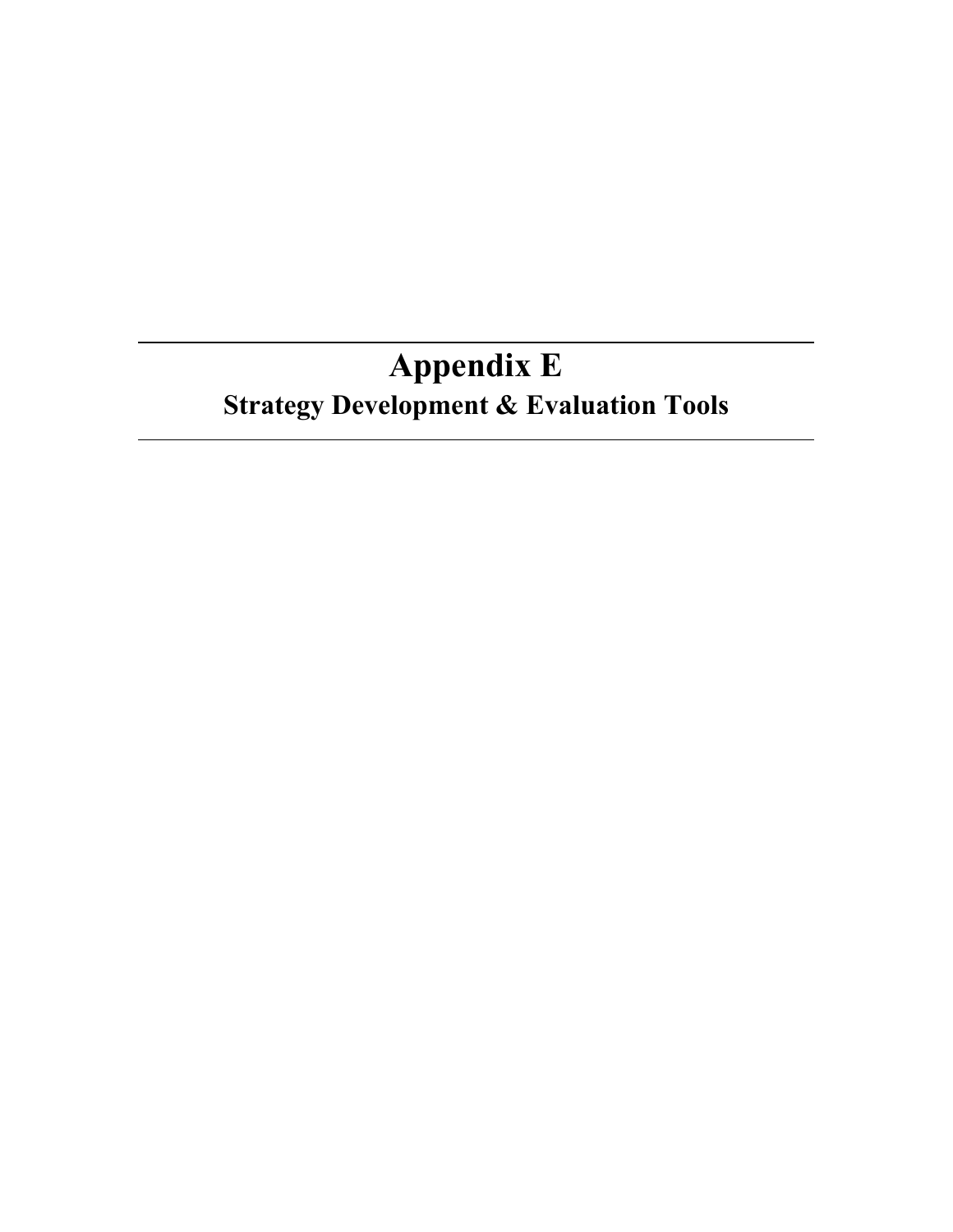# **Conservation Strategy "Wizard"**

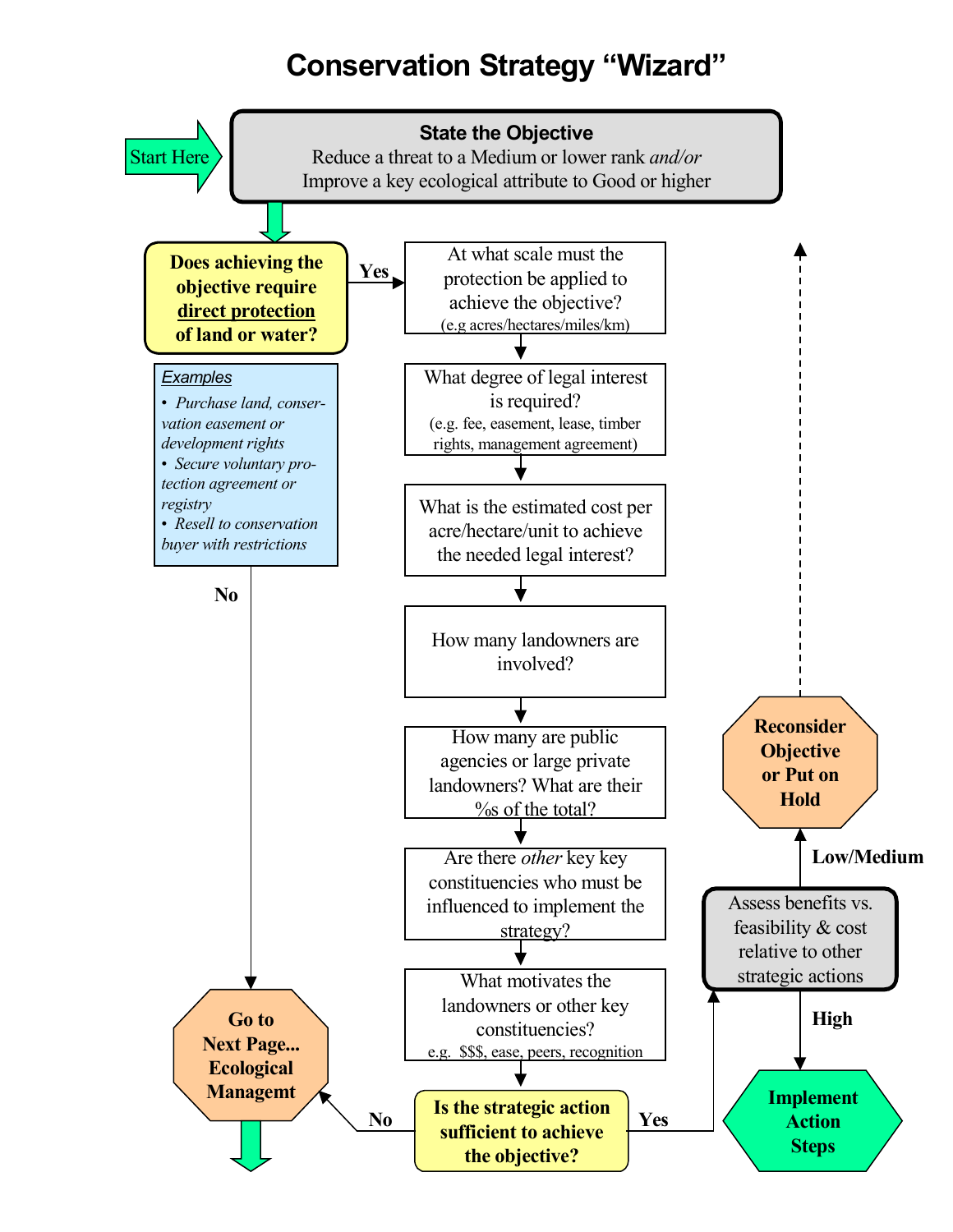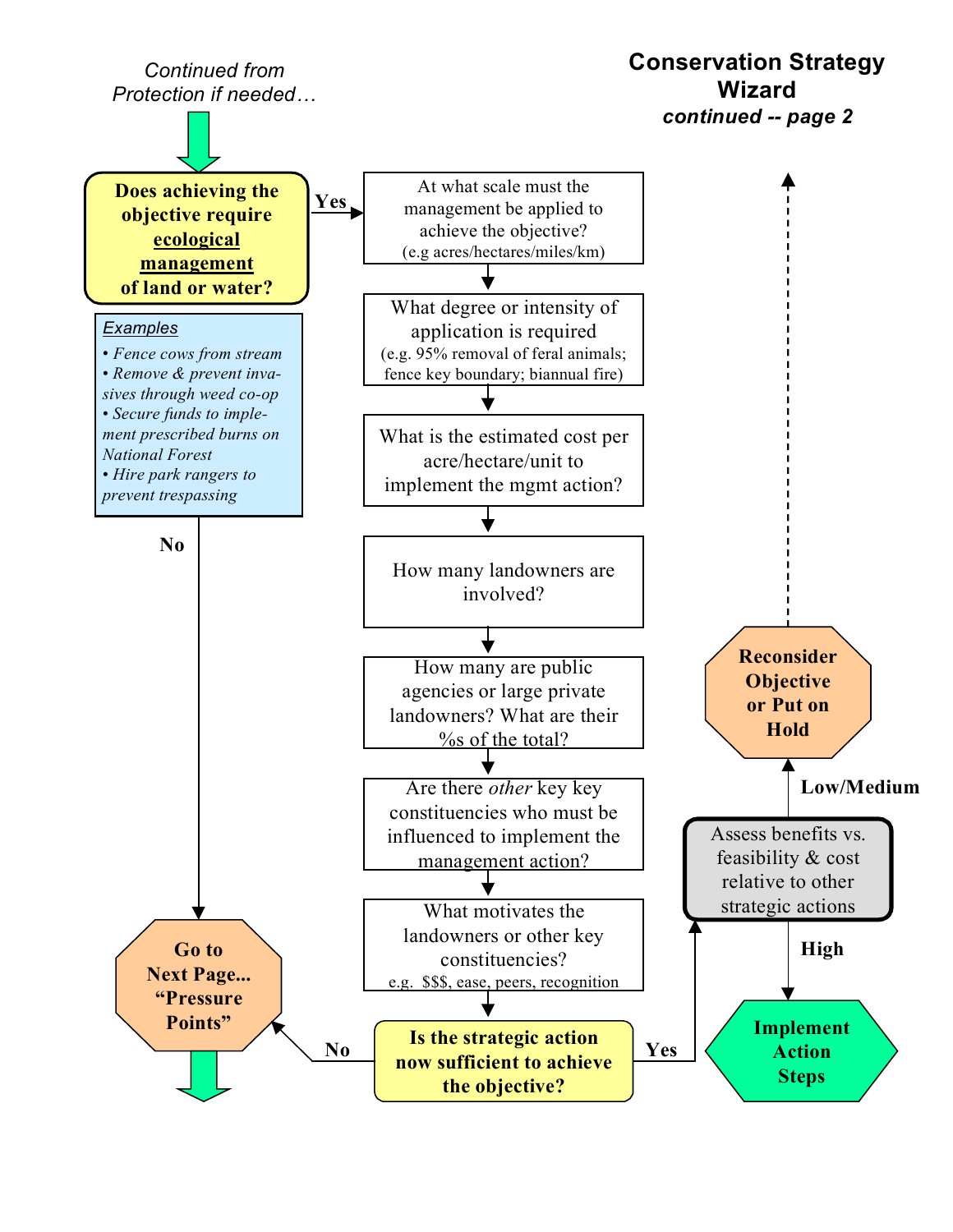**Conservation Strategy Wizard** *continued -- page 3* What key decision maker or decision-making body will/can determine or influence the outcome? **Does achieving the objective require influencing a key decision-maker or decision-making body? Yes** What legal standing, authority or other influence do they have? What constituencies might be adversely impacted by the threat? Can they meaningfully influence the decision-maker? What constituencies stand to gain from the threat? Can they be neutralized? Are there *other* key players who could influence the decision or action? What motivates each of the key constituencies? e.g. \$\$\$, ease, peers, recognition **No Is the strategic action now sufficient to achieve No Yes the objective? Go to Next Page... Underlying Factors** *Continued from Management if needed Examples* - *Stop something -- e.g. secure federal legislation to deauthorize dam; influence Minister to deny mining permit in Reserve Start something -- e.g. secure local adoption of weed control ordinance* - *Change something - e.g. Influence World Bank to stipulate conditions for project \$; provide technical expertise to Planning Board to change site of proposed landfill* Assess benefits vs. feasibility & cost relative to other strategic actions **Reconsider Objective or Put on Hold High Low/Medium** What information about the threat or possible alternatives is essential to influence the decision maker or key players? **Implement Action Steps**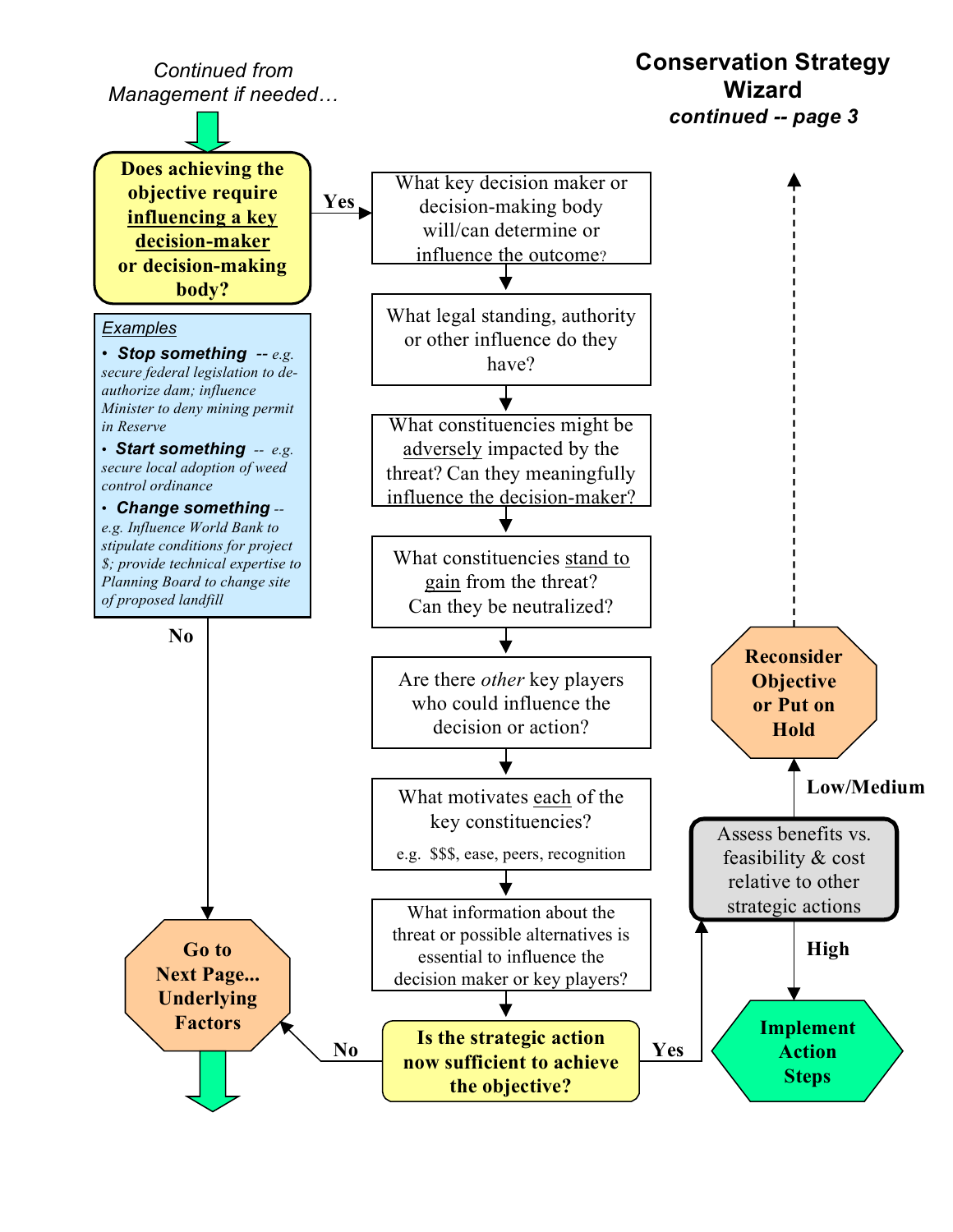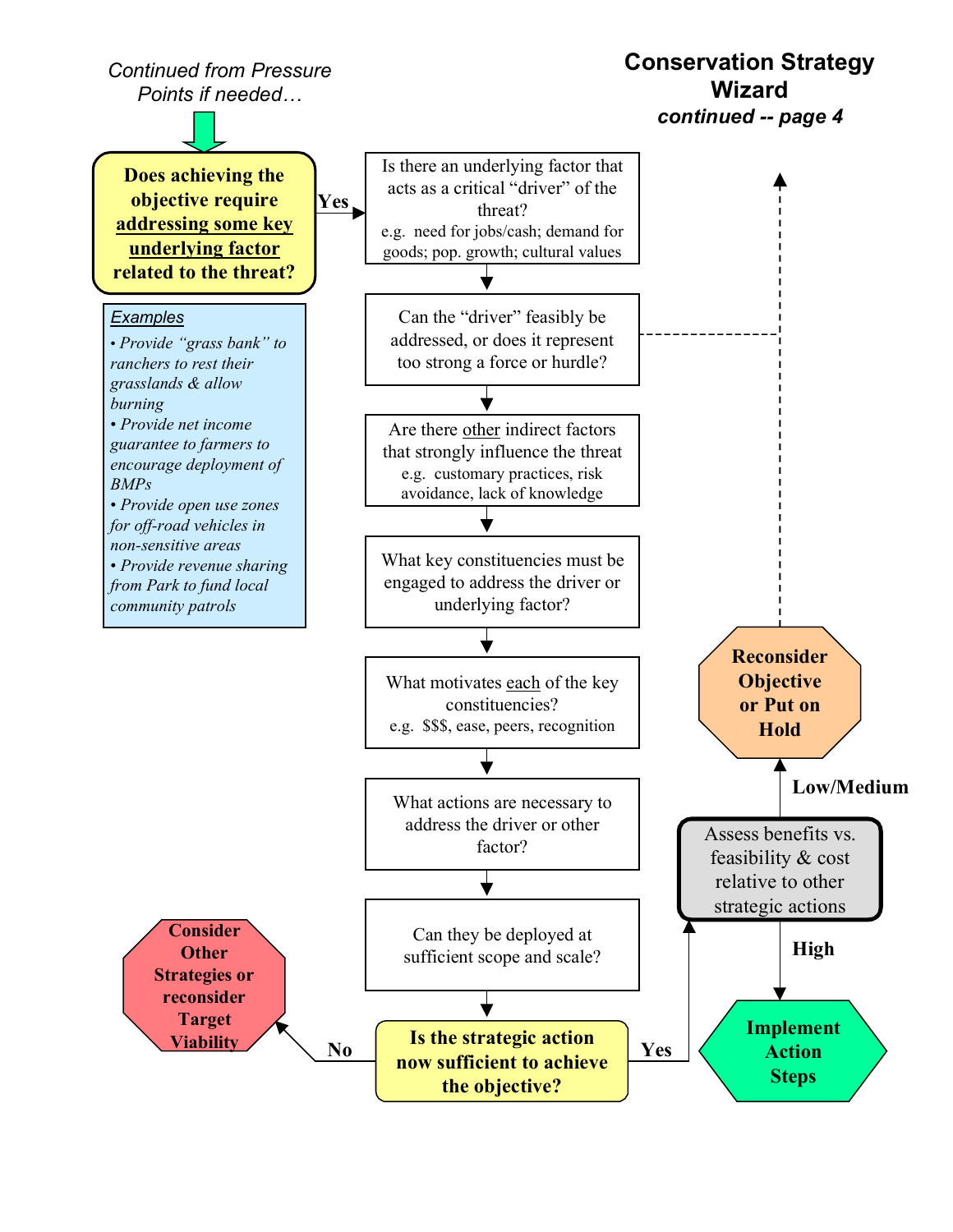## **Strategy Action Evaluation Criteria**

## **Benefits**

**Threat Abatement** *For the Objective(s) which the Strategic Action will address, how many threats to Targets would be reduced one or more levels (e.g. from High to Medium) if the strategy is successfully implemented*

| Very High     | 3 or more High or Very High threats reduced                                             |
|---------------|-----------------------------------------------------------------------------------------|
| High          | 2 High, or 1 Very High threat reduced                                                   |
| <b>Medium</b> | 1 High, or 3 or more Medium threats reduced                                             |
| Low           | No threats would be reduced by the strategic action (or fewer than 3<br>Medium threats) |

**Viability Enhancement** – For the Objective(s) which the Strategic Action will ad*dress, how many key ecological attributes of Targets would be improved one or more levels (e.g. from Fair to Good) if the strategy is successfully implemented*

| Very High     | 3 or more Fair or Poor key ecological attributes improved               |
|---------------|-------------------------------------------------------------------------|
| High          | 2 Fair, or 1 Poor key ecological attribute improved                     |
| <b>Medium</b> | 1 Fair, or 3 or more Good key ecological attributes improved            |
| Low           | No key ecological attributes improved (or fewer than 3 Good attributes) |

*Contribution If successfully implemented, to what degree does the Strategic Action contribute to the achievement of the Objective(s) -- looking at the threats and ecological attributes evaluated above*

| Very High     | The strategic action, in itself, achieves 1 or more Objectives                                                                          |
|---------------|-----------------------------------------------------------------------------------------------------------------------------------------|
| High          | The strategic action <i>makes a substantial contribution</i> towards achieving 1 or<br>more Objectives, but is not by itself sufficient |
| <b>Medium</b> | The strategic action makes a important contribution towards achieving 1 or<br>more Objectives                                           |
| Low           | The strategic action <i>makes a relatively small contribution</i> towards achieving<br>1 or more Objectives                             |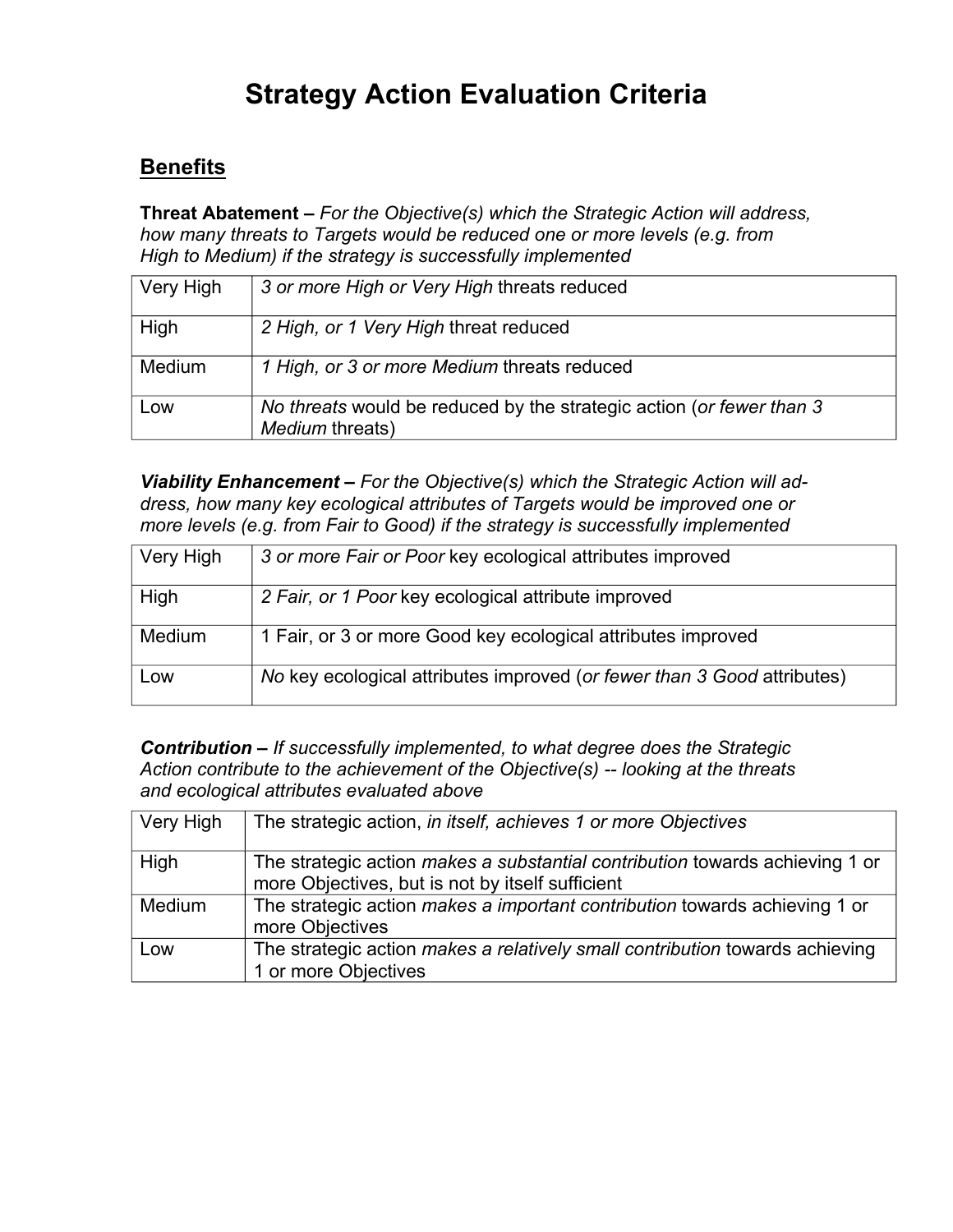*Duration of Outcome - If successfully implemented, to what degree is the Strategic Action likely to secure a long-lasting outcome -- looking at the threats and ecological attributes evaluated above*

| Very High | The strategic action is likely to achieve an enduring, long-lasting outcome<br>(e.g. acquisition of fee interest in land; a well-established, ongoing<br>management practice; a very secure public policy)      |
|-----------|-----------------------------------------------------------------------------------------------------------------------------------------------------------------------------------------------------------------|
| High      | The strategic action is likely to achieve a relatively long duration outcome<br>(e.g. partial interest in land; long-term renewal management agreement;<br>solid but potential vulnerable public policy change) |
| Medium    | The strategic action is likely to achieve a <i>moderate duration</i> outcome (e.g. 3<br>to 5 year management agreement; agency guidelines)                                                                      |
| Low       | The strategic action is likely to achieve a short duration outcome (e.g.<br>handshake agreement; 1 year management plan; stop-gap policy)                                                                       |

*Leverage If successfully implemented, to what degree does this Strategic Action produce leverage towards the accomplishment of other conservation strategies either at the project area or elsewhere*

| Very High     | The strategic action <i>clearly and tangibly sets the stage</i> for successful imple-<br>mentation of another high-impact conservation strategy, or is likely to be<br>replicated at many other projects |
|---------------|----------------------------------------------------------------------------------------------------------------------------------------------------------------------------------------------------------|
| High          | The strategic action helps set the stage for successful implementation of<br>another high-impact conservation strategy, or is likely to be replicated at<br>other projects                               |
| <b>Medium</b> | The strategic action could help set the stage for the successful imple-<br>mentation of another high-impact conservation strategy, or could be<br>replicated at other projects                           |
| Low           | The strategic action is important at the project area, but does not provide<br>leverage for other conservation strategies                                                                                |

**Overall Benefits Scoring:** see scoring tables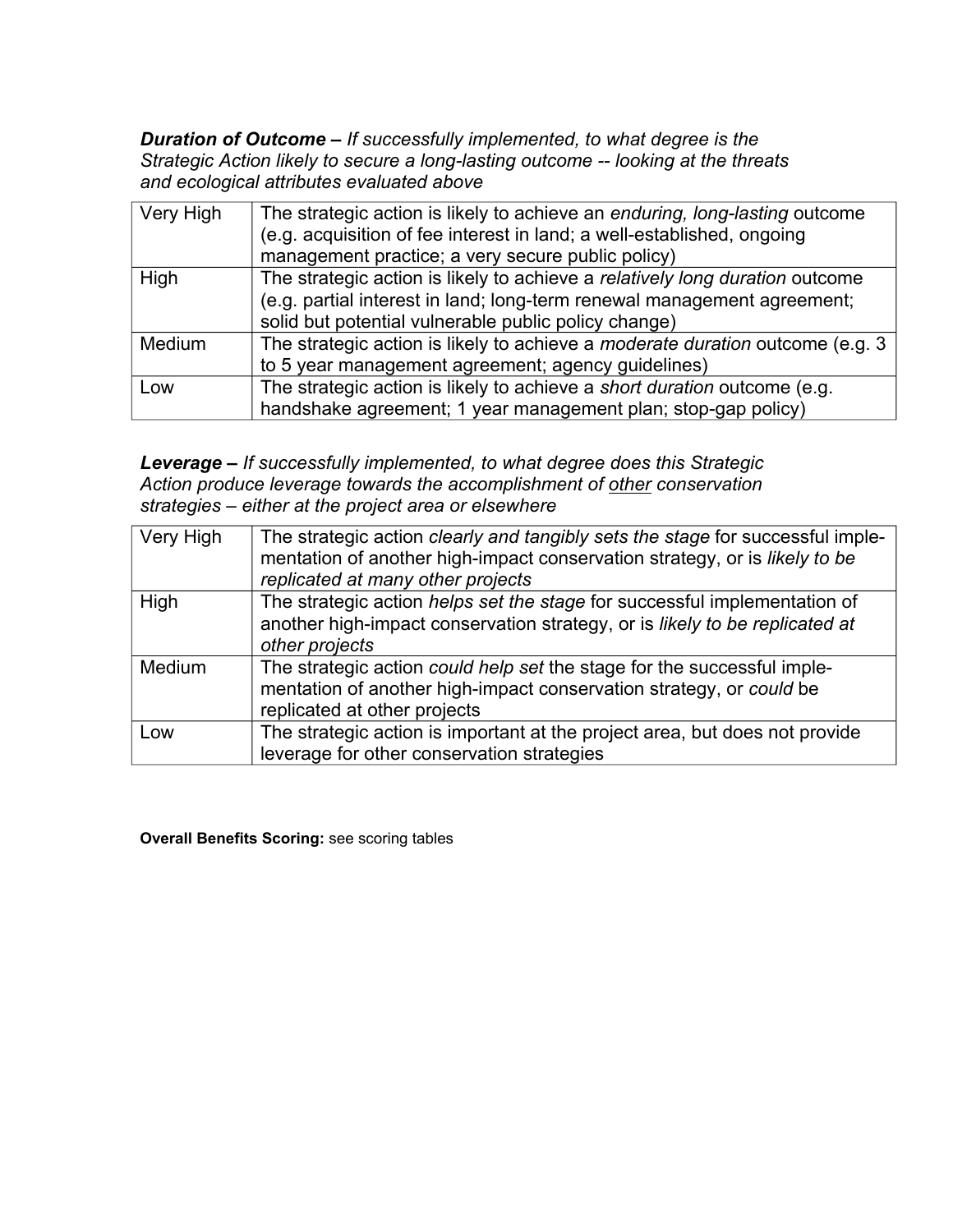## **Feasibility**

*Lead Individual / Institution The availability of a lead individual with sufficient time, proven talent, relevant experience, and good institutional support to implement the strategic action*

| Very High     | A lead individual ("champion") with sufficient time, proven talent, substantial<br>relevant experience and institutional support is reasonably available and<br>committed to lead implementation of the strategy |
|---------------|------------------------------------------------------------------------------------------------------------------------------------------------------------------------------------------------------------------|
| High          | An individual with sufficient time, promising talent, some relevant experience<br>and institutional support is reasonably available and committed                                                                |
| <b>Medium</b> | An individual with sufficient time and promising talent is reasonably available,<br>but lacks relevant experience or institutional support                                                                       |
| Low           | No lead individual currently available                                                                                                                                                                           |

*Ability to Motivate Key Constituencies To what degree are the key constituencies (e.g. landowners, public officials, interest groups) whose involvement is critical to implementing the Strategic Action well understood, and the Strategic Action is likely to appeal to their key motives*

| Very High     | The key constituencies and their motives are well understood and the<br>strategic action is likely to appeal to their key motives   |
|---------------|-------------------------------------------------------------------------------------------------------------------------------------|
| High          | The key constituencies are well understood and the strategic action may<br>appeal to their key motives                              |
| <b>Medium</b> | The key constituencies are somewhat understood and the strategic action<br>may appeal to their key motives                          |
| Low           | The key constituencies are not well understood and it is uncertain whether<br>the strategic action will appeal to their key motives |

#### *Ease of Implementation*

| Very High | Implementing the strategy is very straightforward; this type of strategy<br>has been done often before                                               |
|-----------|------------------------------------------------------------------------------------------------------------------------------------------------------|
|           |                                                                                                                                                      |
| High      | Implementing the strategy is relatively straightforward, but not certain;<br>this type of strategy has been done before                              |
| Medium    | Implementing the strategy involves a fair number of complexities, hurdles<br>and/or uncertainties; this type of strategy has rarely been done before |
| Low       | Implementing the strategy involves many complexities, hurdles and/or<br>uncertainties; this type of strategy has never been done before              |

**Overall Feasibility Scoring:** see scoring tables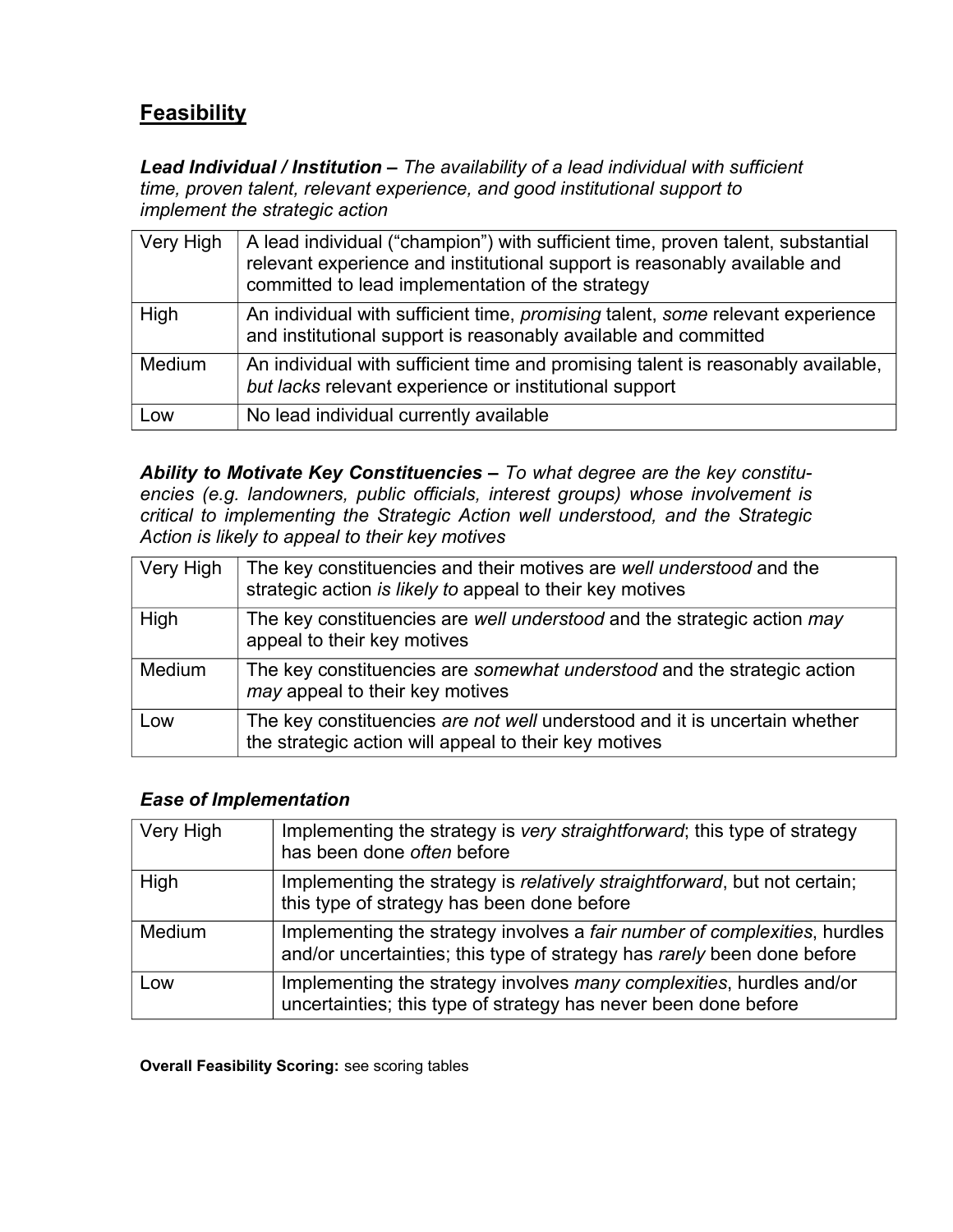## **Costs**

*Cost in Discretionary Dollars Estimate the total cost of implementing the Strategic Action, including staff time, in unrestricted or discretionary dollars that are available to the project (over the time horizon of the strategy e.g. 10 years)*

| Very High | Total cost is \$1,000,000 or more |
|-----------|-----------------------------------|
| High      | Total cost is \$100,000 or more   |
| Medium    | Total cost is \$10,000 or more    |
| LOW       | Total cost is less than \$10,000  |

**Overall Cost Scoring:** The score above. Note: the above benchmarks are based on U.S. dollars; international users should use appropriate benchmarks and local currency.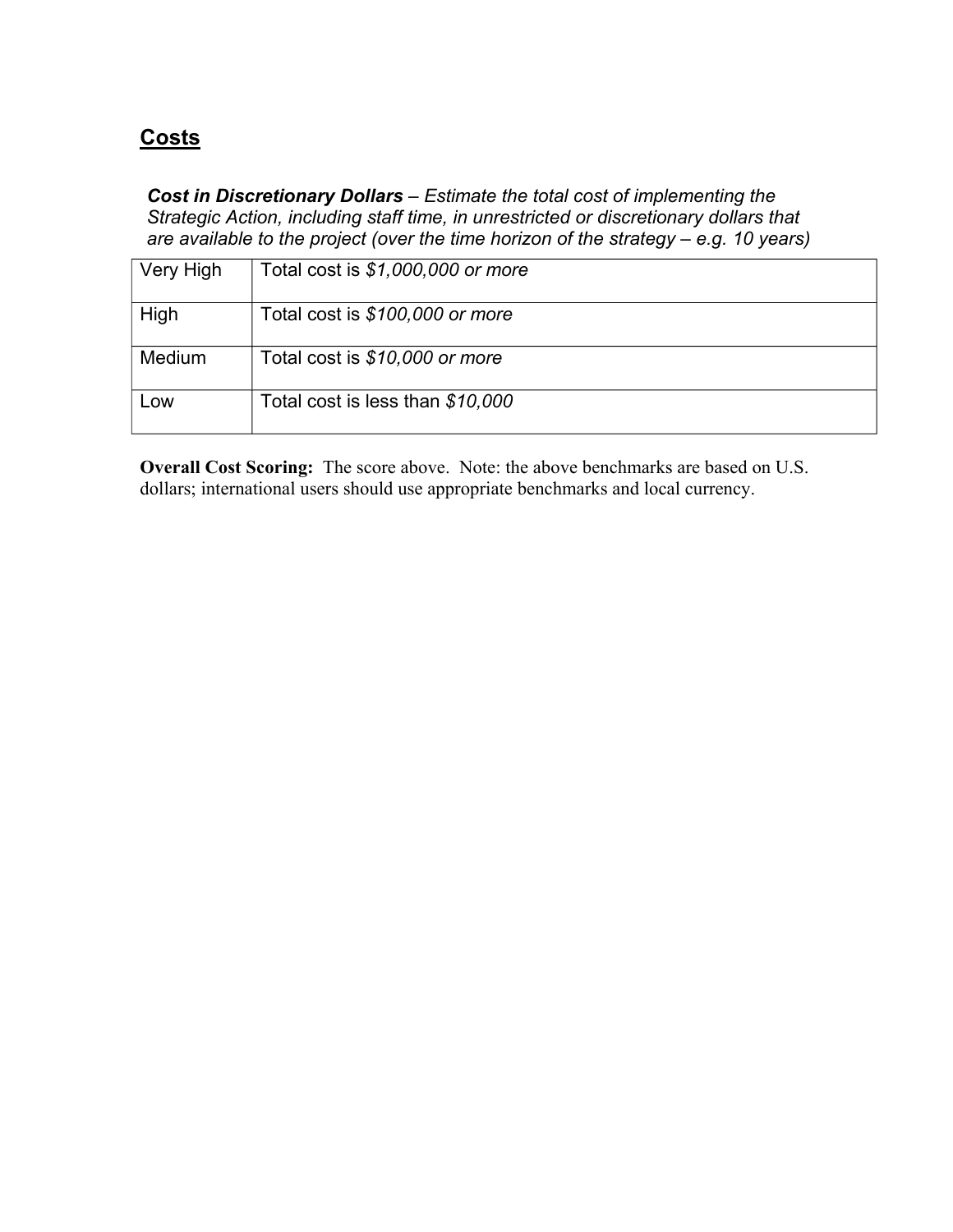# **Appendix F Project Resource Measures & Benchmarks**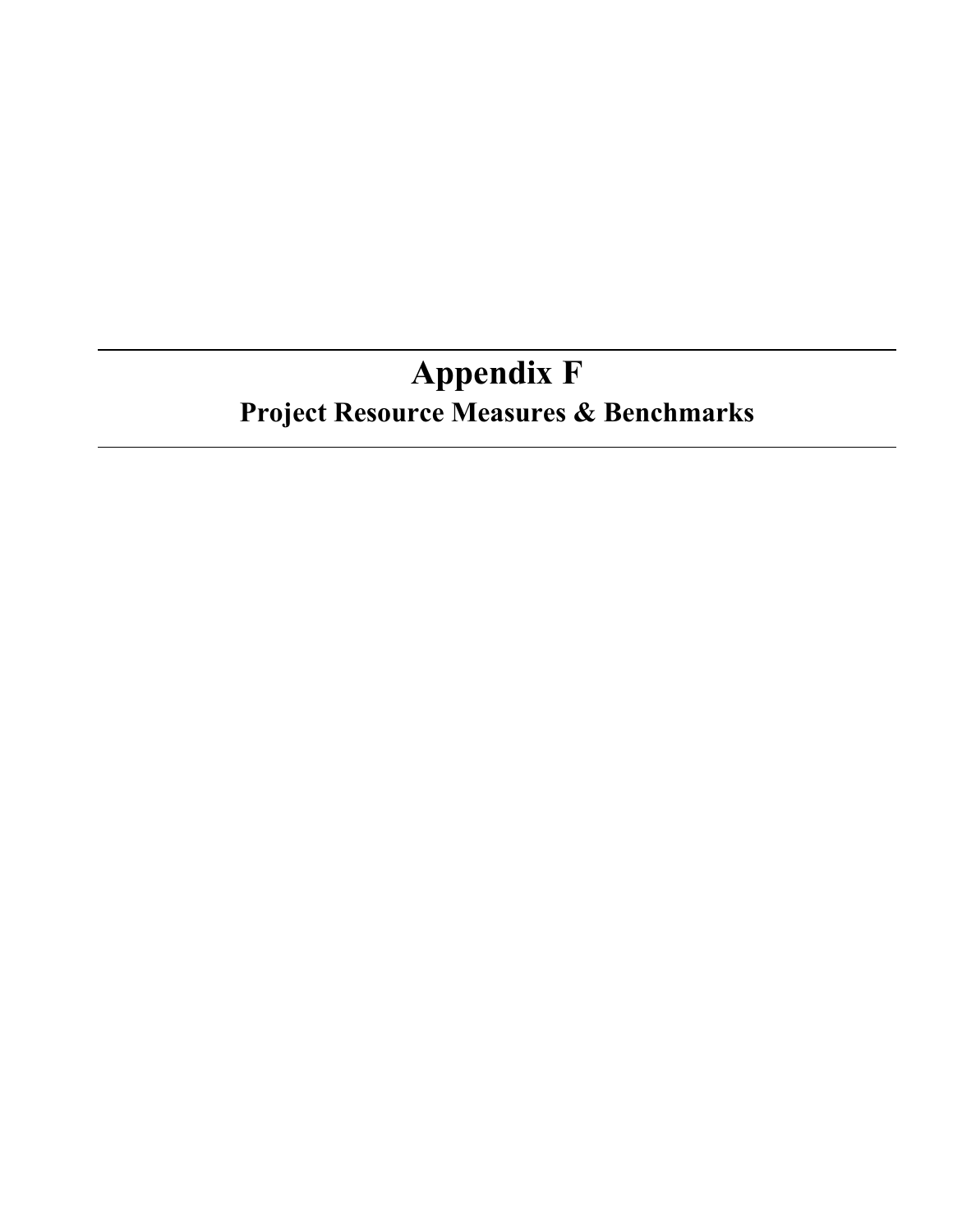## **Leadership and Support**

*Staff Leadership: The presence of a talented staff member with lead responsibility for conserving the area. If multiple staff leaders are involved, they must also have a shared vision of success and successful collaboration mechanisms in place.*

| Very High | A staff leader has (1) clearly assigned responsibility, authority, and accountability for conserving the<br>area, (2) experience in implementing conservation strategies, and (3) sufficient time to focus on<br>developing and implementing conservation strategies at the area. If multiple staff leaders are involved,<br>they have a shared vision of success and successful collaboration mechanisms in place. |
|-----------|---------------------------------------------------------------------------------------------------------------------------------------------------------------------------------------------------------------------------------------------------------------------------------------------------------------------------------------------------------------------------------------------------------------------|
| High      | A staff leader has any two, but not all three elements of focused staff responsibility (responsibility,<br>experience, time). If multiple staff leaders are involved, there may be some difficulties in collaboration.                                                                                                                                                                                              |
| Medium    | A staff leader has no more than one of the three elements of focused staff responsibility (responsibility,<br>experience, time). If multiple staff leaders are involved, they have conflicting visions of success and no<br>collaboration mechanisms.                                                                                                                                                               |
| Low       | No staff member(s) with designated job responsibility for conserving the area.                                                                                                                                                                                                                                                                                                                                      |

*Multidisciplinary Team: Project receives support from an experienced, multidisciplinary team to develop and implement key strategies - located on site, within the lead institution(s) or provided by partner organizations.*

| Very High | The project receives sufficient/experienced support from a project team in all functions needed for<br>successful strategy implementation.                                         |
|-----------|------------------------------------------------------------------------------------------------------------------------------------------------------------------------------------|
| High      | The project receives support from a project team – but regular assistance is not available in a few<br>important programmatic areas needed for successful strategy implementation. |
| Medium    | The project receives support from a project team - but regular assistance is not available in many<br>important programmatic areas needed for successful strategy implementation.  |
| Low       | The project receives insufficient assistance in most programmatic areas.                                                                                                           |

*Institutional Leadership: A private conservation organization, government agency, other private sector institution, or some combination of institutions is providing leadership for developing and implementing conservation strategies at the project area. If multiple institutions are involved they must have a shared vision of success and successful collaboration mechanisms in place.*

|        | There is clear leadership provided by one or a combination of institutions that (1) have established clear<br>Very High responsibility and (2) developed adequate capacity to implement conservation strategies. If multiple<br>institutions are involved they have a shared vision of success and successful collaboration mechanisms<br>in place. |
|--------|-----------------------------------------------------------------------------------------------------------------------------------------------------------------------------------------------------------------------------------------------------------------------------------------------------------------------------------------------------|
| High   | Institutional leadership is being provided but assignment of responsibility or adequate capacity is not at a<br>sufficient level. If multiple institutions are involved, there may be some difficulties in collaboration.                                                                                                                           |
| Medium | Institutional leadership is failing to provide adequate capacity to implement conservation strategies even<br>though responsibility for project area is has been accepted by one our more institutions. If multiple<br>institutions are involved, there are serious difficulties in collaboration.                                                  |
| Low    | No institution has clear responsibility or adequate capacity to implement conservation strategies.                                                                                                                                                                                                                                                  |